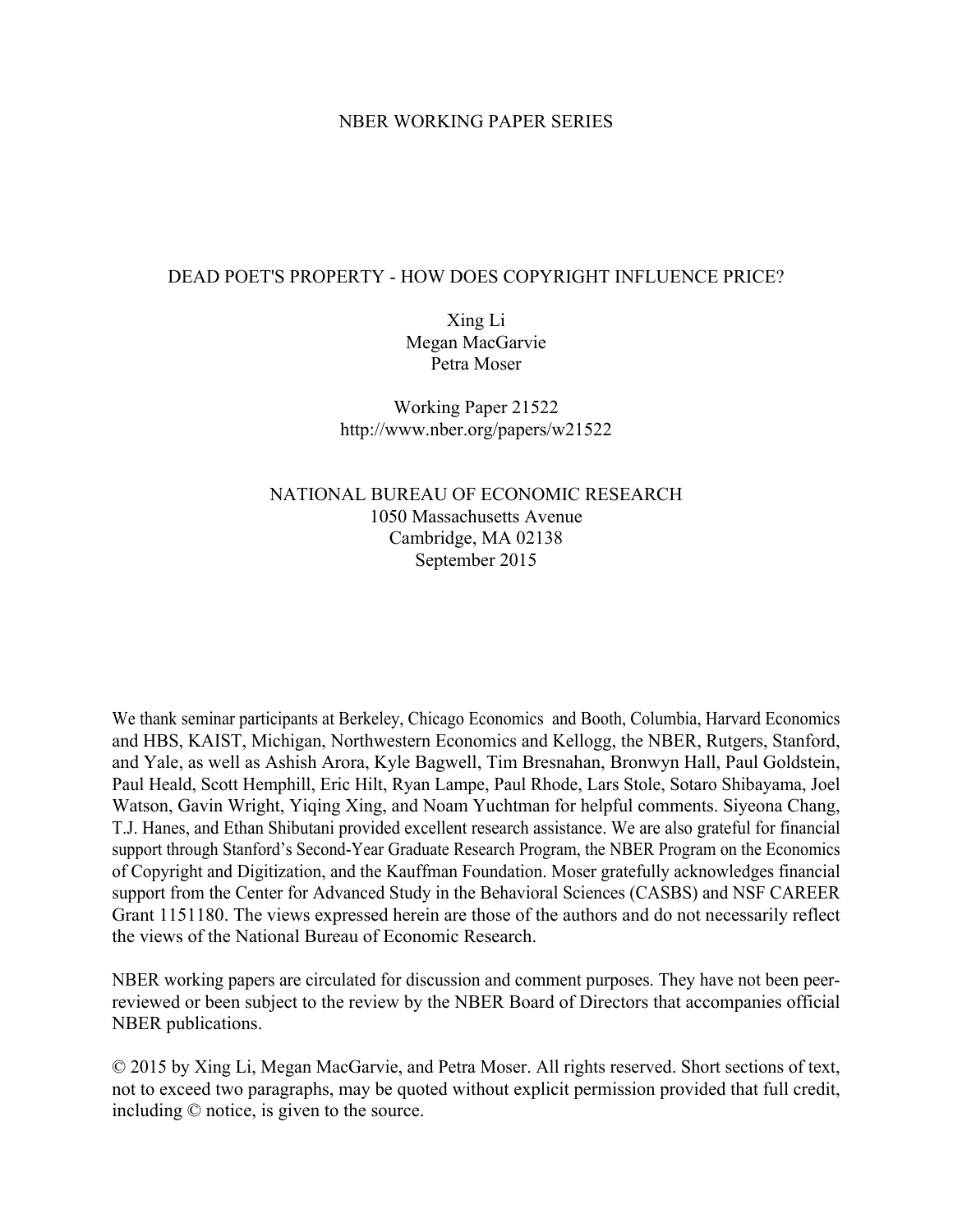Dead Poet's Property - How Does Copyright Influence Price? Xing Li, Megan MacGarvie, and Petra Moser NBER Working Paper No. 21522 September 2015 JEL No. K00,N33,O3

# **ABSTRACT**

This article exploits a differential increase in copyright under the UK Copyright Act of 1814 - in favor of books by dead authors – to examine the influence of longer copyrights on price. Difference-in-differences analyses, which compare changes in the price of books by dead and living authors, indicate a substantial increase in price in response to an extension in copyright length. By comparison, placebo regressions for books by dead authors that did not benefit from the extension indicate no differential increase. Historical evidence suggests that longer copyrights increase price by improving publishers' ability to practice intertemporal price discrimination.

Xing Li Stanford University Department of Economics Landau Economics Building 579 Serra Mall Stanford, CA 94305-6072 United States xingli@stanford.edu

Petra Moser Department of Economics NYU Stern 44 West 4th Street New York, NY 10012 and NBER pmoser@stern.nyu.edu

Megan MacGarvie Boston University School of Management 595 Commonwealth Avenue, Room 522H Boston, MA 02215 and NBER mmacgarv@bu.edu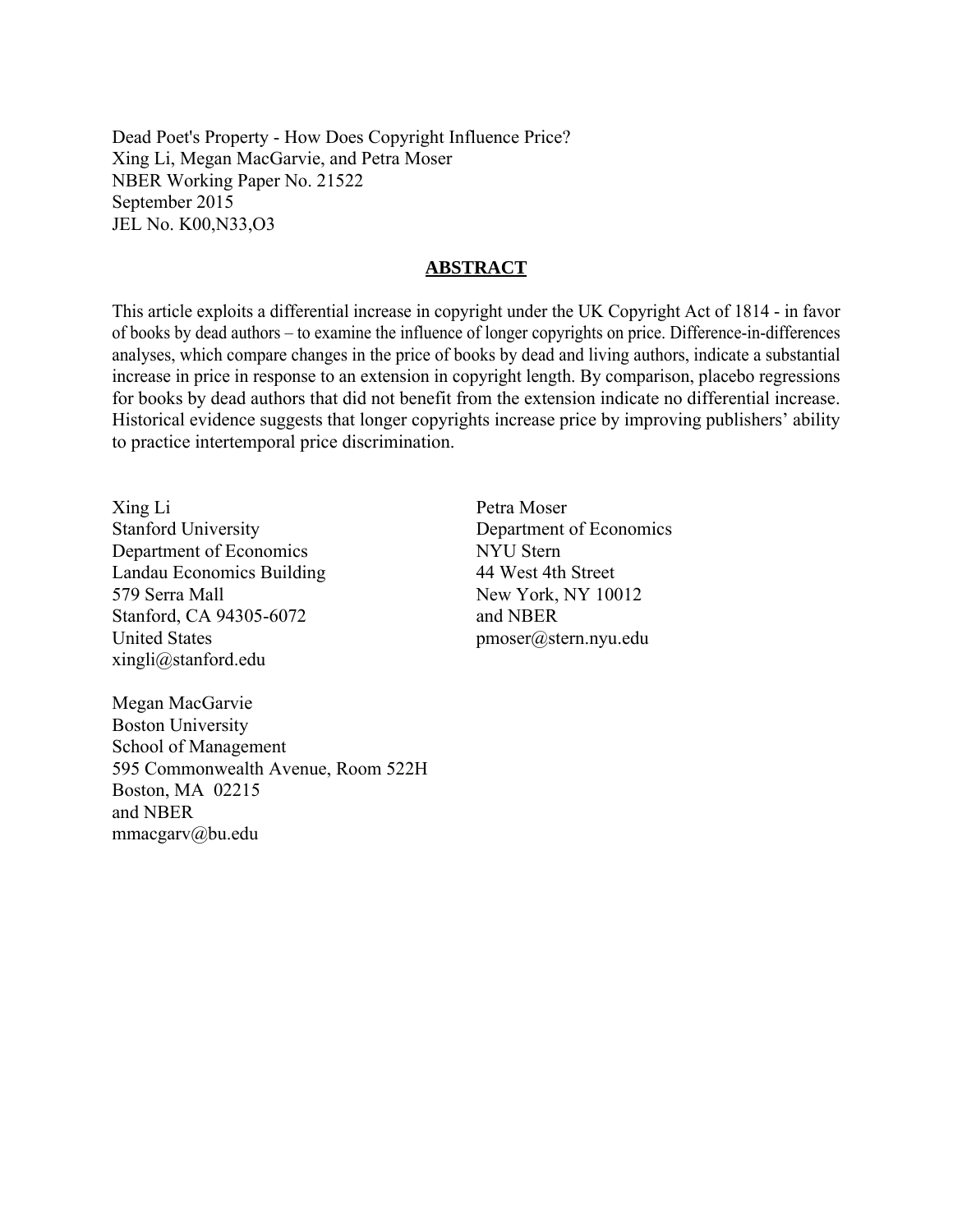### **1. Introduction**

l

Copyright is becoming increasingly important as a mechanism to protect intellectual property. For example, US employment in copyright-intensive industries such as computer systems design, books, and video increased by 46 percent between 1990 and 2011, and by 2012, copyright-intensive industries accounted for a larger share of employment than patent-intensive industries (US Department of Commerce 2012, pp. 39-40). Compared with patents, copyrights offer intellectual property rights that are narrower (protecting an individual expression rather than the underlying concept of a work) and longer lasting. The optimal length of copyright is the subject of intense debates within and across countries. In the United States and Europe, copyright provides temporary monopoly rights for 70 years after the author's death, and for 95 years to corporate owners. In China, copyrights create nominal exclusivity for 50 years after the initial publication, but enforcement is weak so that the expected length of copyright is relatively short.<sup>1</sup>

Extensions in the length of copyright are intended to increase the profitability of creative work, albeit at the cost of limiting access and diffusion. Intuitively, an increase in the price of copyrighted content is the fundamental mechanism by which an extension in the length of copyrights may increase profits and limit diffusion. To formalize this intuition, we present a straightforward extension of existing models of intertemporal price discrimination to the case of a *temporary* monopoly, as provided by copyrights. This model predicts an increase in price in response to longer copyrights. Intuitively, extensions in copyright length from  $T$  to  $T+c$  may increase price by preventing competitors from entering with cheaper copies for an additional number of years *c*. Endowed with a longer period of monopoly rights, copyright owners can better exercise intertemporal price discrimination by serving buyers with a high willingness to pay first, and delaying sales to buyers with lower willingness to pay until later periods. Systematic empirical evidence on

<sup>&</sup>lt;sup>1</sup> US companies may have lost more than \$15 billion in 2009 due to copyright theft, including 3.5 billion due to software infringement in China (Reuters, January 10, 2012). In 2013, a Chinese court ordered Apple to pay a total of \$118,000 to bestselling author Mai Jia and two other authors for failing to secure permission to sell their books in Apple's App Store (Bostic 2013).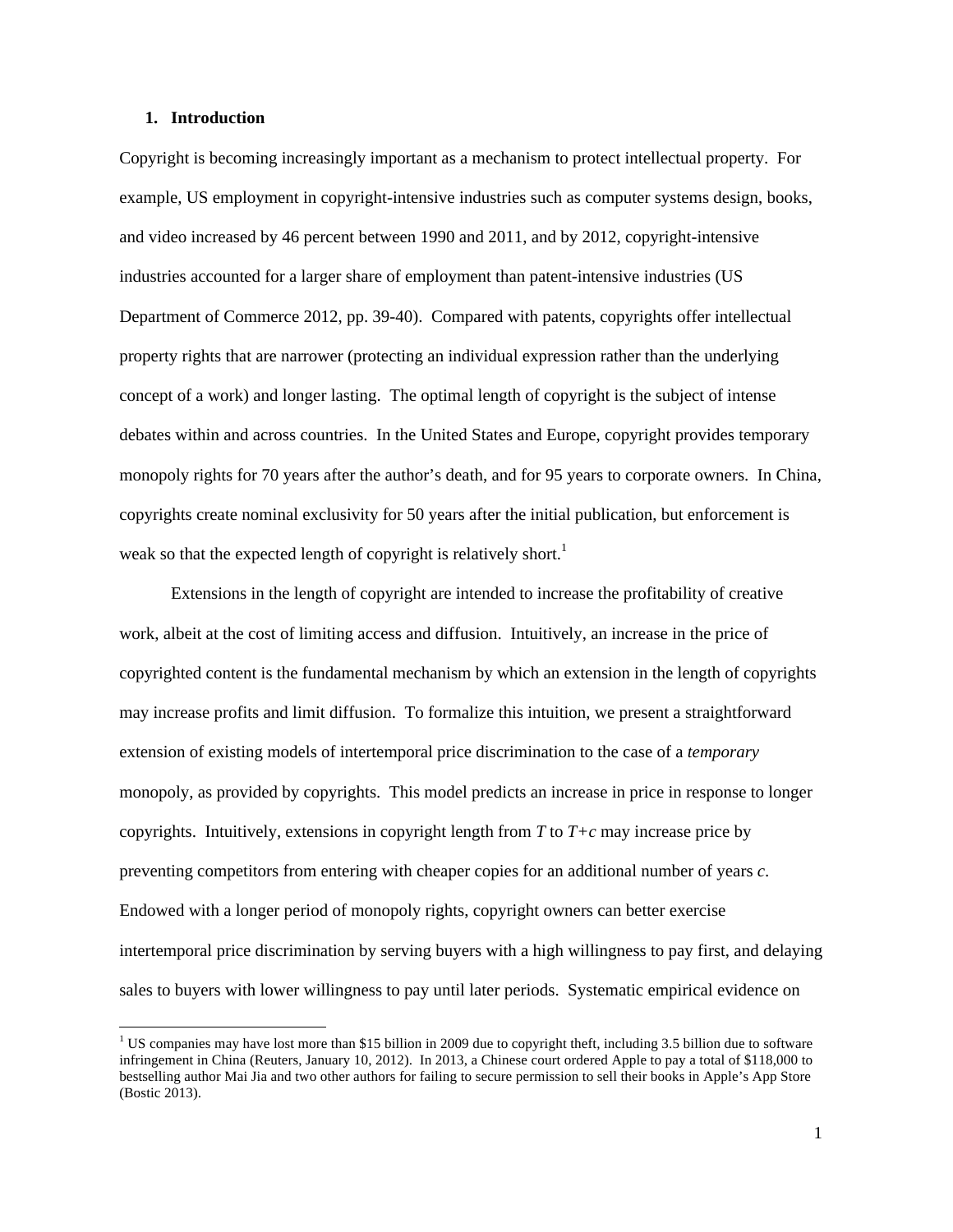the causal effects of copyright terms, however, continues to be scarce. The most direct evidence comes from analyses of piracy, which have found a limited effect of file sharing on record sales (Oberholzer-Gee and Strumpf 2007), and on the supply of recorded music (Walfogel 2011).<sup>2</sup>

A major empirical challenge arises from the extreme length of modern copyrights, which implies that extensions may affect none but the most long-lived intellectual assets. This issue results in selection bias because information goods that are for sale nearly 100 years after their creation when modern copyrights expire – are likely to be exceptionally durable. For example, Landes and Posner (2003, p. 212) report that only 174 of the 10,027 books published in 1930 (less than 2 percent) were still in print in 2001.<sup>3</sup> It therefore becomes difficult to identify price effects in modern data, even though copyrights have been shown to influence the availability of new editions of existing works. Heald (2008, p. 1040-43) finds that bestsellers first published between 1923 and 1932 (and therefore still *on* copyright in 2006) sold for roughly the same price in 2006 compared with bestsellers first published between 1919 and 1922 (and therefore *off* copyright). Bestsellers *on* copyright, however, were in print at significantly lower rates compared with bestsellers *off* copyright, with more editions per book. Similarly, Reimers (2013) finds that bestsellers first published between 1923 and 1936 (and therefore still *on* copyright in 2011) sold for nearly the same price in 2011 compared with bestsellers first published between 1910 and 1922 (and therefore *off* copyright), whereas books *on* copyright were published in substantially fewer editions.<sup>4</sup>

An additional challenge for empirical analyses is that changes in modern copyrights typically occur in response to lobbying by the owners of particularly valuable and long-lived works. For example, the 1998 (*Sonny Bono*) US Copyright Act is commonly known as the *Mickey Mouse* 

 $\overline{\phantom{a}}$ 

 $2$  Liebowitz (1985) shows that academic journals increased subscription prices for libraries after 1959, when libraries began to install copy machines. Intuitively, the ability to photocopy increased the value of journal content for libraries, and journals exploited this change to charge a higher price. See Varian (2005) for a model of pricing strategies for information goods in the presence of copying.<br> $3$  To reduce the transaction costs associated with finding the owners of extremely durable books, Landes and Posner

<sup>(2003)</sup> propose a registration system with indefinite terms that are subject to renewal.

Selection bias may also affect historical analysis of piracy. For example Khan (2005, pp. 268-9) argues that pirated books by European authors sold for a higher price compared with copyrighted books by US authors between 1832 and 1858, because pirated books tended to be better.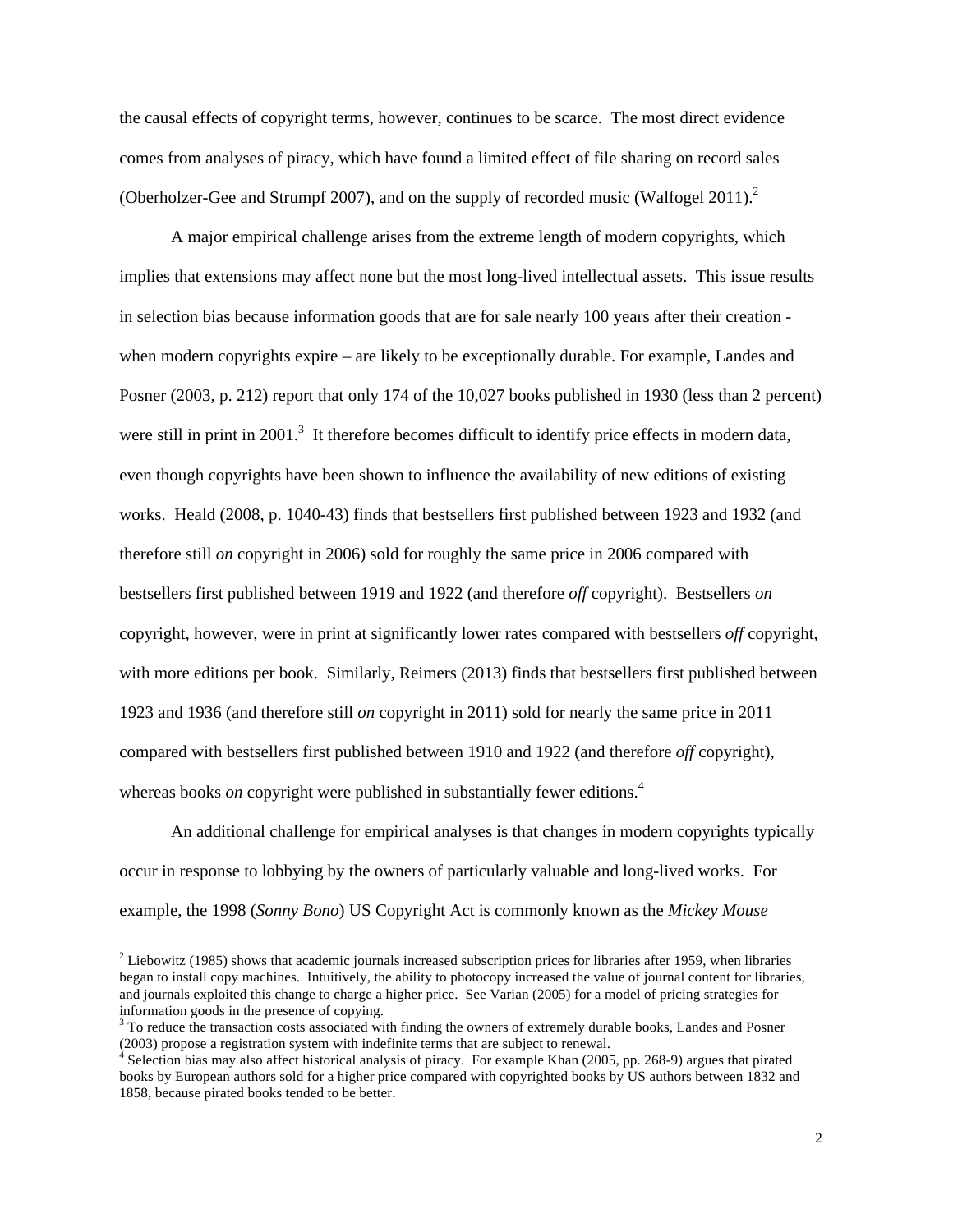*Protection Act* because copyright for "Steamboat Willie" would have expired in 2003, and Disney had "lobbied hard" for an extension (Lessig 2001, Varian 2005, p. 127).<sup>5</sup> Similarly, Britain's 2011 extension in the length of copyright for recorded music became known as *Cliff (Richard)'s Law*  (Halliday 2011), and Germany's Internet Copyright Act of 2013 was passed after intense lobbying by large publishing houses and news aggregators (Bierman 2013). Lobbying, however, makes it difficult to attach a causal interpretation to changes in price that follow modern copyright extensions.

To address these empirical challenges, this article exploits an unanticipated and unintended differential increase in the length of copyrights, which increased copyrights starting from low preexisting levels. This differential increase occurred with the UK Copyright Act of 1814, which was primarily intended to clarify a requirement to deposit copyrighted books with research libraries, but also changed the length of copyrights. Until 1814, the length of copyright was 14 years (starting from the first edition) for books whose authors had died within 14 years since the first edition, and 28 years for books whose authors had survived the first 14 years. After 1814, copyright length increased from 14 to 28 years for books whose authors had died within 14 years since the first edition, and from 28 years to authors remaining years of life for books whose authors had survived the 14-year term. We show that, given historical life expectancies, this change created no substantial increase for books by living authors, compared with a 14-year extension for books by dead authors.<sup>6</sup>

Our empirical approach takes advantage of this differential increase in copyright length to compare changes in price after 1814 for books by *dead* authors (which experienced an extension of 14 years) with changes in price after 1814 for books by *living* authors (which experienced only a small extension). This difference-in-differences approach allows us to control for unobservable factors that may have changed the price of all books after 1814, irrespective of changes in copyright. For example, books may have become more expensive after 1814 because the demand for reading

l

 $5$  The 1998 Act extended copyright from 50 to 70 years after the death of an author and from 75 to 95 years for corporate owners.

 $6$  Section II.D presents life tables, which calculate life expectancies for Romantic period authors in 1814, conditional on the author having reached 42, the age of the average author at the time of the first edition.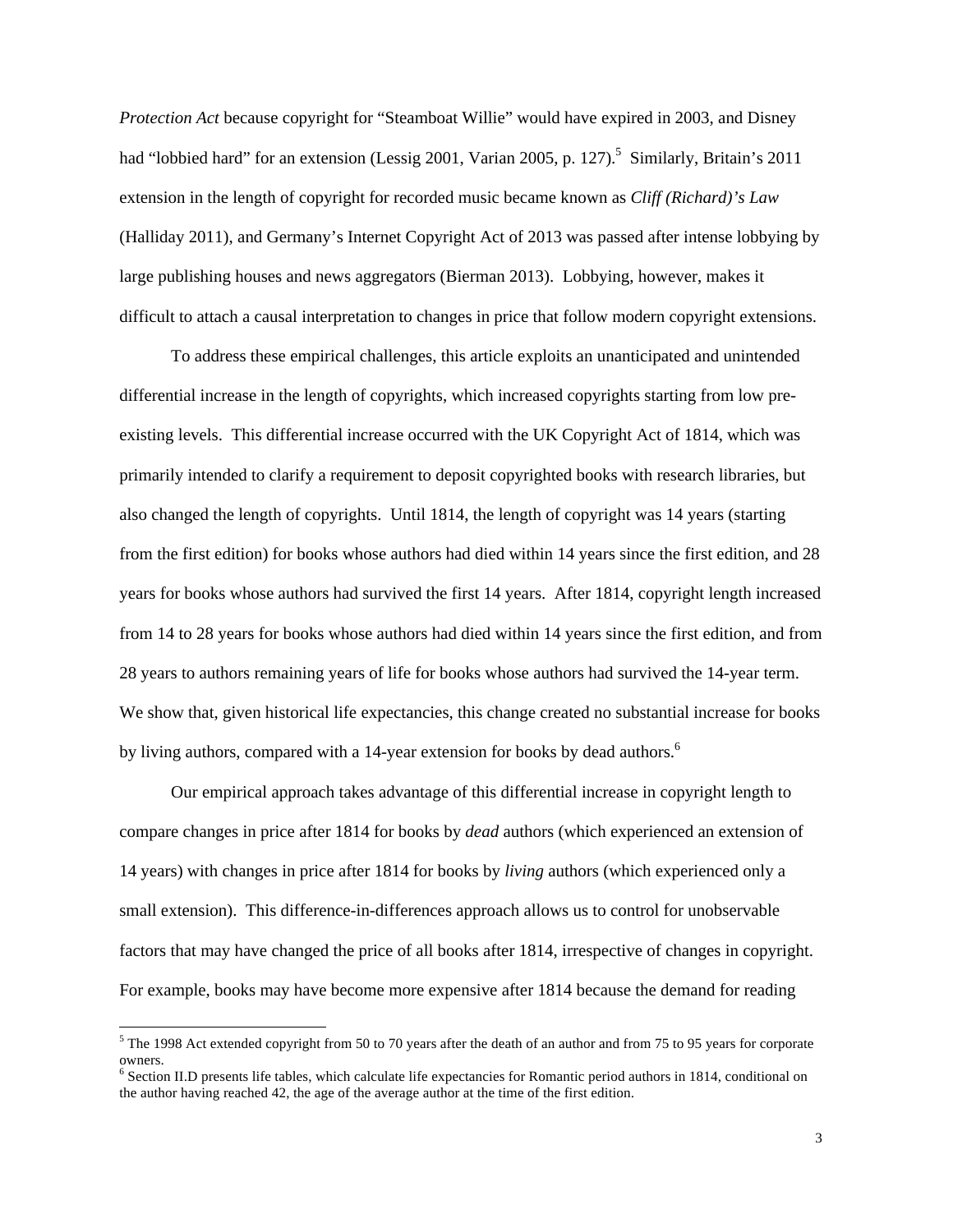increased with advances in literacy. Book prices may also have declined with reductions in production costs as a result of the diffusion of continuous papermaking and steam-powered printing.7 An additional benefit of our approach is that death is easily observable, whereas other proxies for the remaining length of copyright are subject to measurement error.<sup>8</sup>

A newly collected data set of book prices for 1,072 editions published between 1790 and 1840 allows us to examine the effects of copyright on price. These data include 902 editions of titles within 14 years of their first edition, which were affected by the differential increase in copyright. Price data are drawn from Romantic Period book catalogues, including the *London Catalogue of Book*s (Brown 1799; Hodgson 1855) and the *English Catalogue of Books* (Peddie and Waddington 1914), and from St. Clair's (2004) literary history. To control for variation in price across the life cycle of a book, we collect additional data on the publication years of first editions. To control for idiosyncratic differences in popularity and consumers' willingness to pay across authors, we construct unique identifiers to distinguish the 137 authors of the 1,072 editions in our data. We also control for unobservable characteristics that may vary across genres, and classify all books into novels, poetry, other fiction, and non-fiction.<sup>9</sup> To proxy for literary quality we use Harold Bloom's (1994) *Western Canon*. To control for physical characteristics, which may influence production costs and consumers' willingness to pay, we collect additional data on page counts and dimensions.

In contrast to previous analyses, difference-in-differences estimates indicate a large and robust increase in price in response to stronger copyrights. Controlling for the age of books and for variation across authors, the price of books by dead authors increased by an additional 26.28 shillings after 1814 compared with books by living authors. Relative to an average price of 17.79 shillings after 1814, this implies a 147 percent increase in price, roughly 10 percent for each additional year of

 $\overline{a}$ 

 $<sup>7</sup>$  The switch from producing individual sheets of paper to the continuous roll process (patented in 1799) substantially</sup> reduced the price of paper, which accounted for two thirds of production costs at the beginning of the  $19<sup>th</sup>$  century (Plant 1974, pp. 269-279 and 329-340).<br><sup>8</sup> For example, publishers may have had private information about the health of authors, which is unobservable today, or

they may have applied heuristic rules to estimate remaining years of life. By comparing price for books by dead and living authors, our analysis is robust to this type of error.

<sup>&</sup>lt;sup>9</sup> Non-fiction includes travel reports, historical analyses, and Adam Smith's *Wealth of Nations*.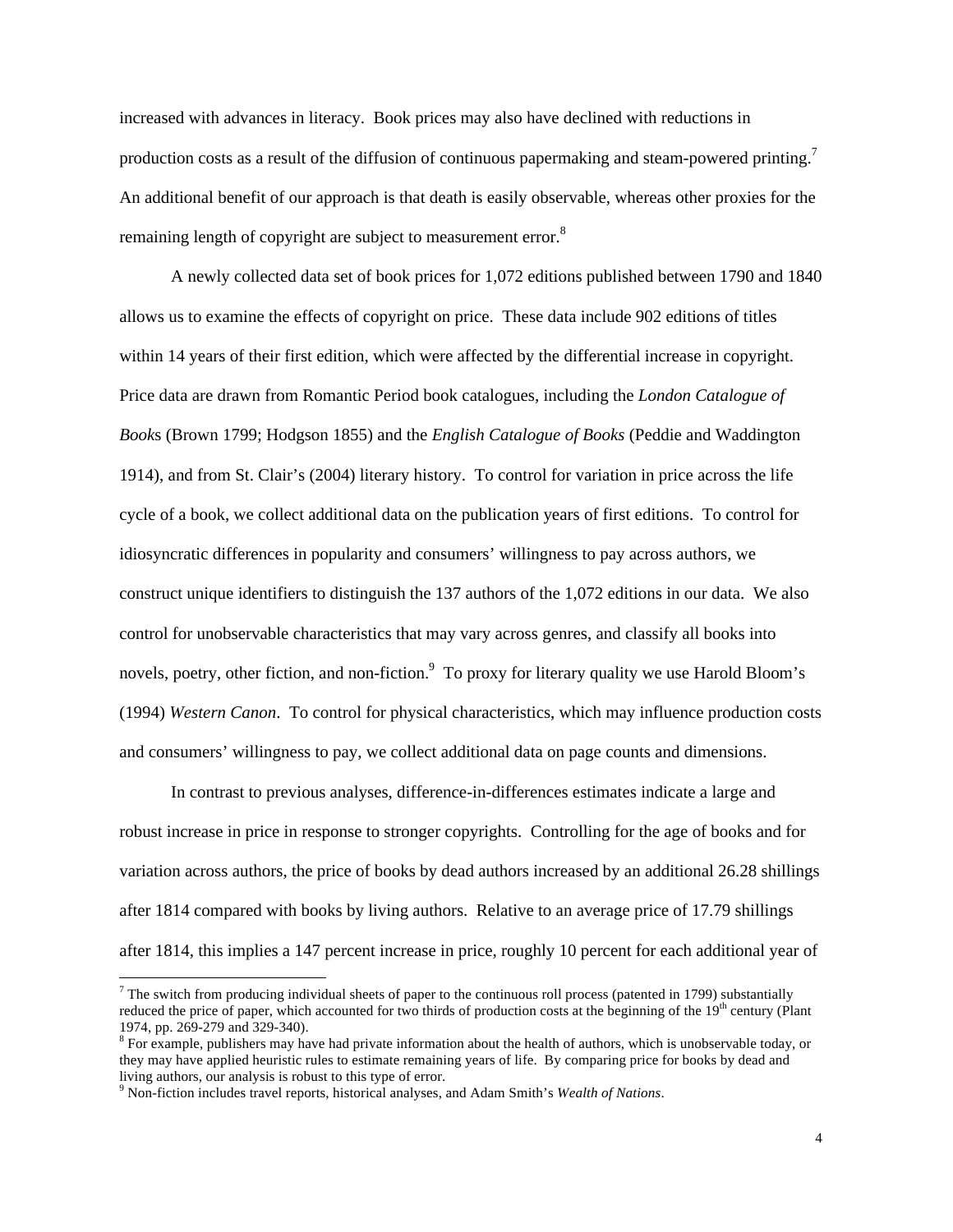copyright, and an elasticity of price with respect to copyright length of 1.17. Results are robust to controlling for canonical books, for variation across genres, and to excluding author fixed effects. Time-varying estimates yield no evidence of differential pre-trends in the price of books by dead authors. Results are robust to excluding books by Sir Walter Scott (1771-1832) and Lord Byron (1788-1824), two extremely popular authors who had died after 1814. Results are also robust to excluding books by recently deceased authors, and to controlling for page numbers and physical dimensions.

The main threat to the identification strategy is that books by dead authors may have become more expensive after 1814 as a result of changes in tastes or other unobservable factors that differentially increased the price of books by dead authors. To address this issue, we examine changes in the price of books by dead authors that did *not* benefit from longer copyrights. Specifically, we exploit the fact that the 1814 Act had no effect on the length of copyright for books by authors who had died between 14 and 28 years after the publication of the first edition (because these books had already been protected for 28 years under the 1710 *Statute of Anne*). Placebo regressions for these books yield no evidence of a differential increase in price.

To investigate the potential for intertemporal price discrimination, we examine historical records on the purchasing decisions of book buyers in the Romantic Period. These records indicate a significant amount of variation in consumers' willingness to pay and show that at least a subset of buyers delayed their purchases to wait for cheaper editions. We also investigate whether publishers reduced the price of books as book titles approached the end of their copyright terms. This analysis exploits variation in authors' remaining years of life as a measure of the expected remaining length of copyright. With the caveat that this test is subject to more measurement error and selection bias than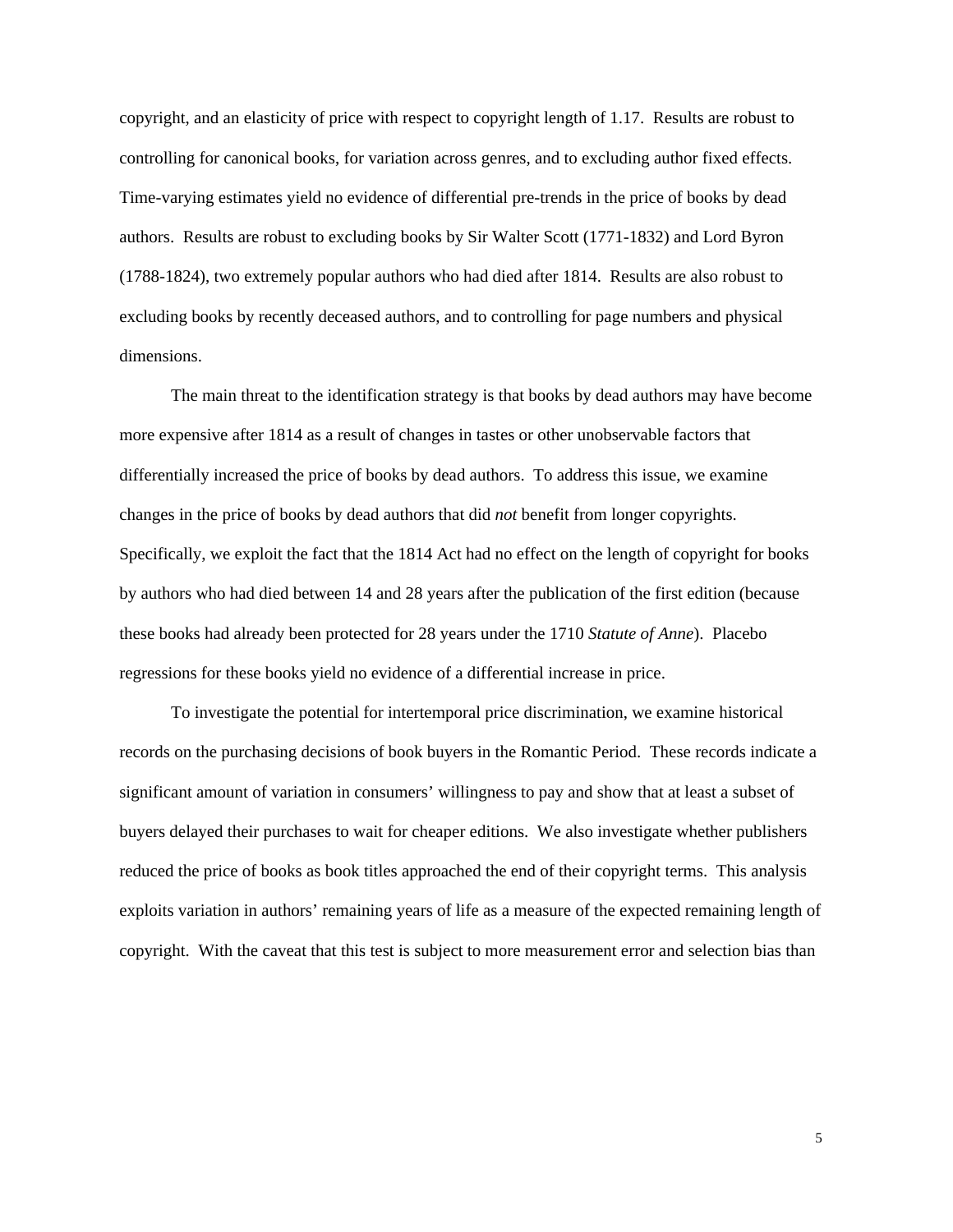the main specifications, it confirms that publishers lowered the prices of books as they approached the end of copyright, even controlling for the age of books.<sup>10</sup>

The remainder of this article is structured as follows. Section I presents a straightforward extension of models of intertemporal price discrimination, which predicts a price increase in response to longer copyrights. Section II describes the changes in copyright, as well as the negotiations that led to the 1814 Act. Section II also presents life tables, which estimate remaining years of life for Romantic Period authors. Section III describes the data. Section IV presents difference-indifferences analyses and robustness checks. Section V examines evidence for intertemporal price discrimination as a potential mechanism by which longer copyrights may increase price, and section VI concludes.

## **2. Theoretical Predictions**

 $\overline{a}$ 

 To formalize predictions about the effects of longer copyrights on price, we first present an extension of existing models of intertemporal price discrimination for durable goods (e.g., Stokey 1989; Tirole 1988, p. 80; Scotchmer 2004, pp. 37-38) to the case of *temporary* monopoly rights. Suppose a publisher monopolist owns the exclusive rights to publish a book title *i* for *T* years, the duration of copyright. The publisher's marginal cost of producing an additional copy equals *c*, which includes the costs of paper, as well as the costs of printing another copy. After copyrights expire at time *T*, entry drives price to equal marginal cost *c*. The publisher is forward-looking and discounts future profits by a factor of  $\delta$ . Books are imperfect substitutes for each other so that a consumer, whose willingness to pay is below price in period *t*, does not buy other books instead. Consumers are myopic, and, for tractability, we assume that their willingness to pay is distributed  $v \sim$ 

<sup>&</sup>lt;sup>10</sup> This test may underestimate a decline in price in the final years of copyright because content that has been in print for 25 years or more may be particularly valuable and sell for a higher price.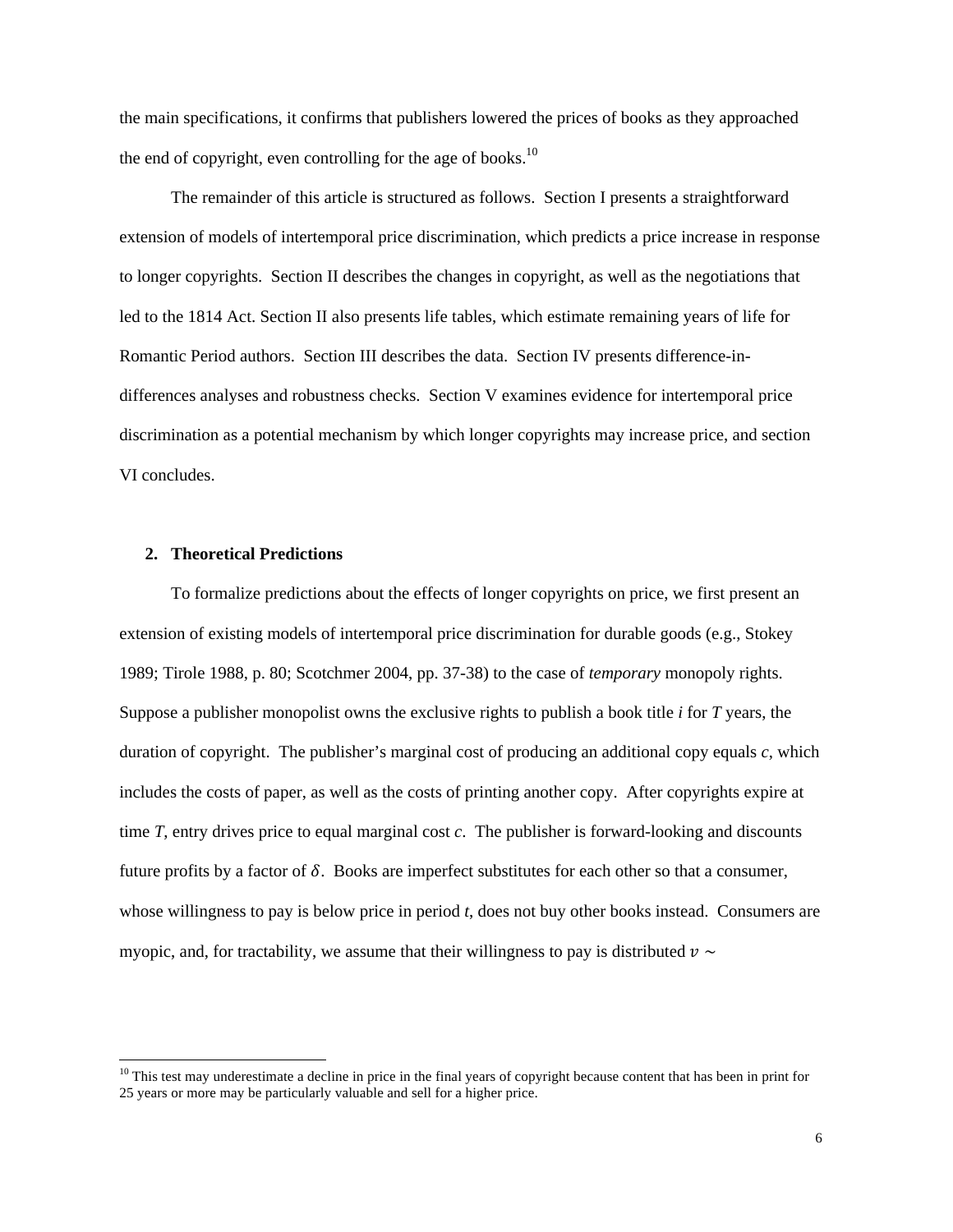uniform $[0,1]$ .<sup>11</sup> The key assumption of this model is that consumers differ in their willingness to pay. Historical evidence, which we present in more detail in Section V, supports this claim. Buyers of Romantic Period books ranged from wealthy individuals (St. Clair 2004, pp. 201, 245) to more than a thousand circulating libraries, which covered readers from a broad range of social classes and locations. Circulating libraries acquired books from publishers and rented them for a fee to individual readers, anticipating the business model of  $20<sup>th</sup>$  century video stores (Mortimer 2007, Roehl and Varian 2001). Erickson (1990, p. 573) explains that "By 1800, most copies of a novel's edition were sold to the [circulating] libraries, which were flourishing businesses to be found in every English city and town..."

Under these conditions, the publisher monopolist sets a separate price in each period *a*. Let  $p_{a,T}$  be the price that the publisher charges per copy of a new edition of the book at age a when the length of copyright is T. The publisher monopolist chooses prices  $(p_1, p_2, ..., p_T)$  to maximize

$$
\sum_{a} \delta^{a-1}(p_a - c) q_a
$$

where the residual demand curve at time t given  $p_{a-1}$  is  $q_a = (p_{a-1} - p_a)$  for  $a > 1$  and  $q_1 = 1$  $p_1$ .

Under the original copyright length  $T = 1$ , demand in period 1 equals

l

$$
D(p) = \Pr(v \ge p) = 1 - p
$$

and the monopolist maximizes profits  $\pi = (p - c) \cdot D(p)$ . Then, the profit-maximizing price is

$$
p_{1,1} = \frac{1+c}{2}
$$

If copyright is extended to  $T = 2$ , the publisher chooses prices  $(p_1, p_2)$  in periods 1 and 2. In period 2, the monopolist publisher faces a residual demand of  $D_2(p) = p_1 - p$ , and the profit-

 $11$  The assumption of a uniform distribution of consumers' willingness to pay and the corresponding linear demand function allows us to illustrate the predictions of the model through a closed-form pricing scheme. The main prediction of the model (that price increases in the length of copyright) only depends on the existence of variation in consumers' willingness to pay, and holds for any downward-sloping demand function.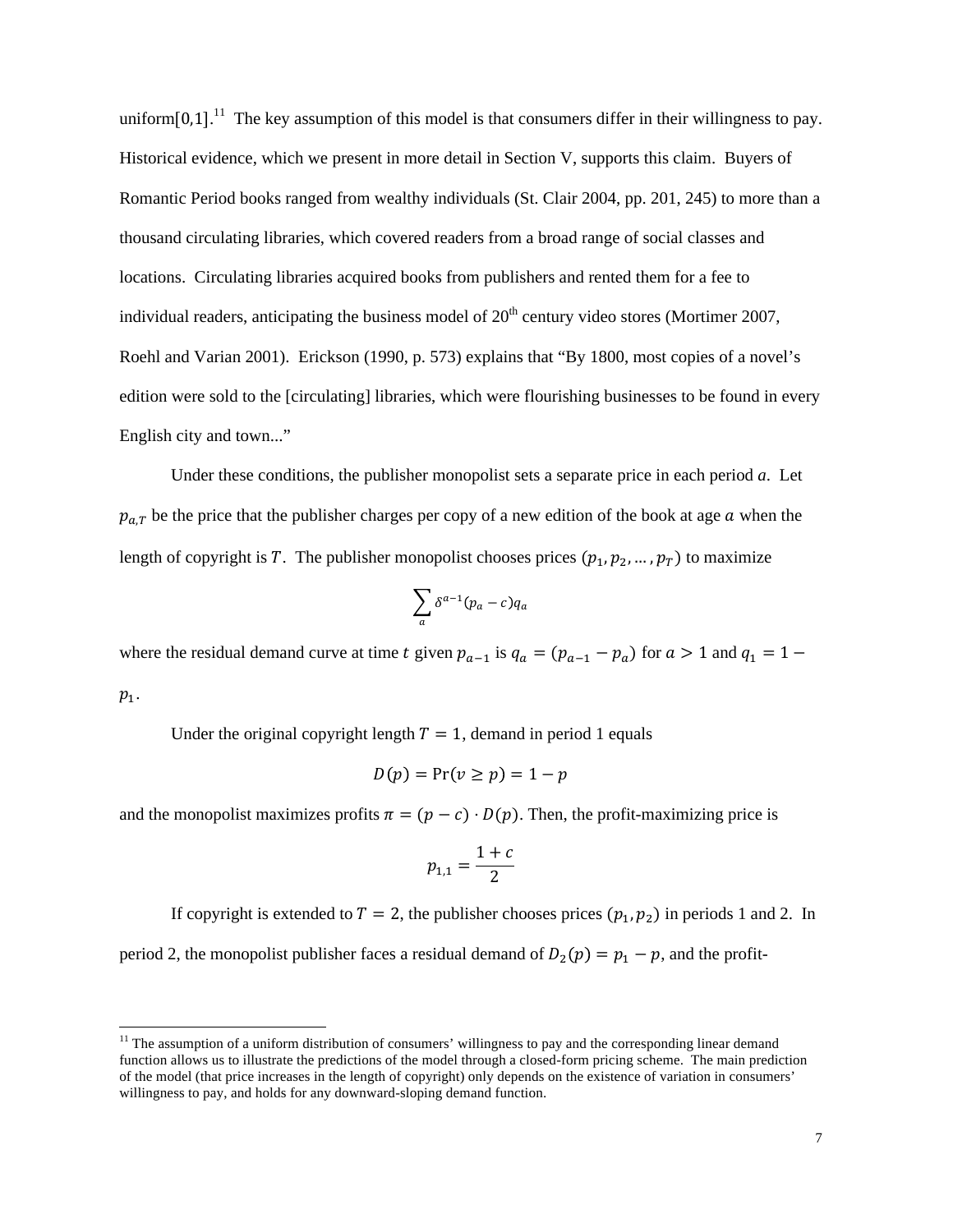maximizing price  $p_2 = \frac{p_1+c}{2}$  yields profits of  $\pi_2 = \frac{(p_1+c)^2}{4}$ . Given demand in period 2, the monopolist chooses a profit-maximizing price  $p_1$  to maximize

$$
(p_1 - c) \cdot (1 - p_1) + \delta \cdot \frac{(p_1 + c)^2}{4}
$$

For period 2, the profit-maximizing price is  $p_{2,2} = \frac{1+3c}{4-\delta}$  and for period 1,it is

$$
p_{1,2} = \frac{2 + (\delta + 2)c}{4 - \delta} > p_{1,1} = \frac{1 + c}{2}
$$

An extension to the case of forward-looking consumers with discount factors below 1 also predicts a price increase; this price increase is smaller than the price increase for myopic consumers.

Compared with modern settings, the case of Romantic Period book publishing shares many characteristics, and differs in two important aspects. First, technical advances in distribution have reduced the marginal cost of selling extra copies to nearly zero for many types of creative goods, including e-books and online movies. If  $c = 0$ , the model above predicts a profit-maximizing firstperiod price  $p_{1,1}$  of  $\frac{1}{2}$  when  $T = 1$ , and a profit-maximizing second-period price of  $p_{1,2} = \frac{2}{3}$  when  $T = 2$ , such that  $p_{1,1} < p_{1,2}$ .

Historical evidence also suggests that resale markets for books were relatively thin. For example, St. Clair (2004 p. 240) writes in his exhaustive survey of publishing in the Romantic Period, "I cannot find any references to reading from second-hand circulating library copies." Circulating libraries prevented competition from the secondary market by keeping books out of circulation for decades after they had been used. For example, "Mudie [of Mudie's Circulating Library] kept most of the books which had done their rounds in huge 'catacombs' for decades or longer" (St. Clair 2004 p. 241). In modern industries, resale markets are thin or non-existent for non-durable goods, such as airline tickets (Lazarev 2013) and soft drinks (Hendel and Nevo 2012), and for certain types of durable goods, which consumers tend use to the end of their useful life, such as video games (Nair 2007). For college textbooks, however, resale markets play an important role, which severely impacts the ability of publishers to price discriminate (Chevalier and Goolsbee 2009).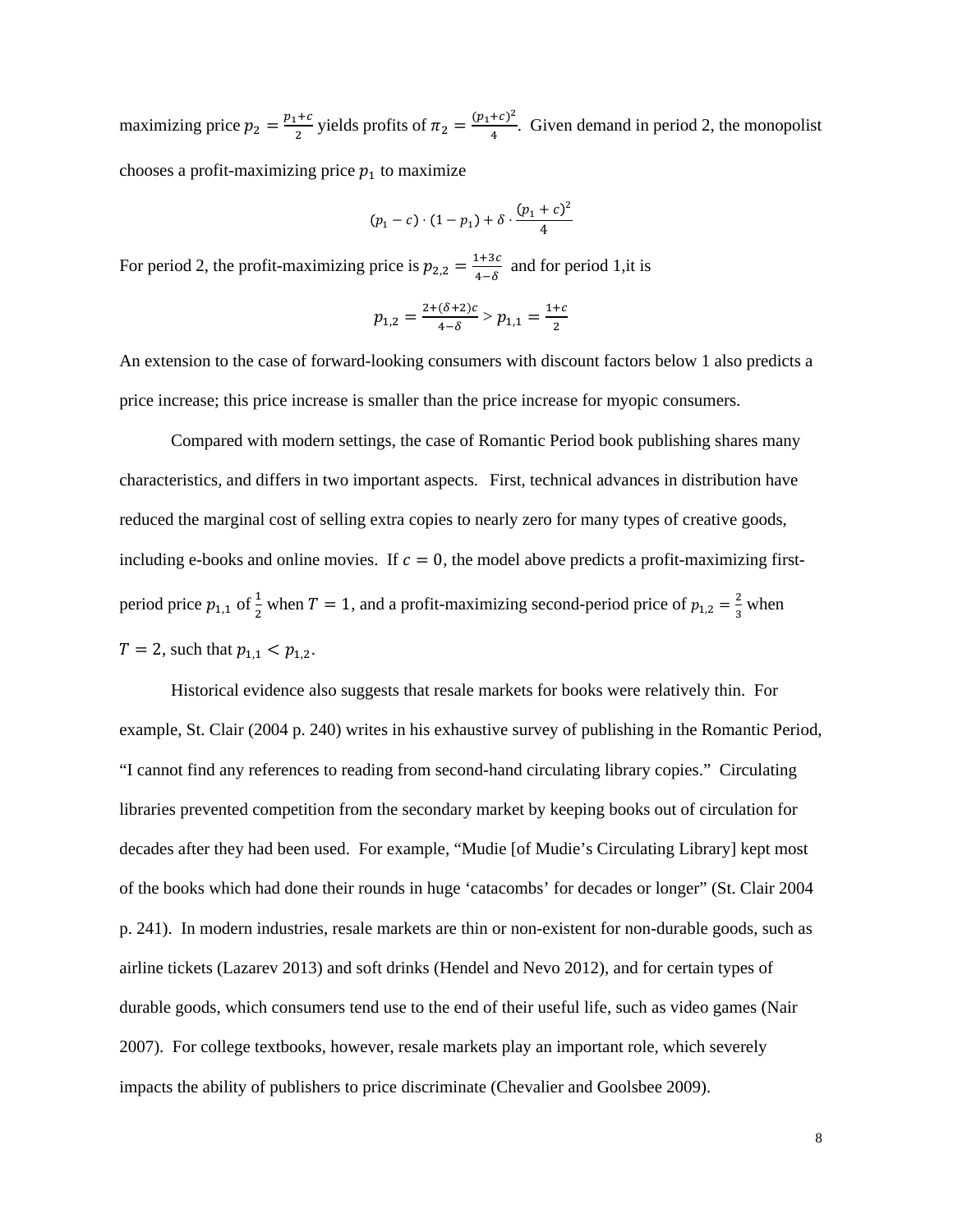## **3. The Copyright Act of 1814**

Copyright was first formalized in 1710, in the *Statute of (Queen) Anne,* which granted printers exclusive rights to sell books for 14 years starting from the publication year of the first edition. This original length of copyright was modeled after the length of patent grants under the Statute of Monopolies of 1624 (Deazley 2008b), which in turn was "based on the idea that 2 sets of apprentices should, in 7 years each, be trained in the new techniques" (Machlup 1958, p. 9).<sup>12</sup> If the author was alive at the end of the  $14<sup>th</sup>$  year after the first edition, the book remained on copyright for a full 28year term.13

# **Clarifying the Deposit Requirement**

l

In return for granting temporary monopoly rights, the *Statute of Anne* also required publishers to register all copyrighted books with the Stationers' Company and provide copies on "best paper" to the British Library and ten university libraries. When a 1798 decision in *Beckford v. Hood* called this requirement into question, book deposits declined from 620 in 1798 to 379 in 1803.<sup>14</sup> In that year, barrister Basil Montagu (1770-1851) searched Cambridge University library for a report on *Beckford v. Hood*, but could not find the book.Montagu then searched the library for 391 other books that had been published in the same year, and found only 22 of them (Deazley 2007, p. 817). Montagu (1805) argued for the importance of the deposit requirement in a widely-read essay on "Enquiries and Observations respecting the University Library." His essay stirred heated debates, which reached Britain's House of Commons in 1808 (Deazley 2008a, p. 817).

 $12$  A system of fines ensured enforcement. In 1801, a printer who had violated copyright lost all infringing copies of his book and paid a fine of 3d per sheet, "half to the crown, and half to whoever sued for it" (Seville 1999, p. 239). Printers who imported infringing books were fined £10, roughly 20 times the average weekly wage of working-class men (Bautz 2007, p. 12). Customs authorities searched travellers' luggage for illicit copies of copyrighted books (St. Clair 2004, pp. 200 and 299).<br> $13$  Authors typically assigned both 14-year terms to the same publisher (St. Clair 2004, p. 161).

<sup>&</sup>lt;sup>14</sup> Beckford v. Hood 1798 allowed publishers to sue for infringement damages on copyrighted works, even if they had not registered the book (Deazley 2008b).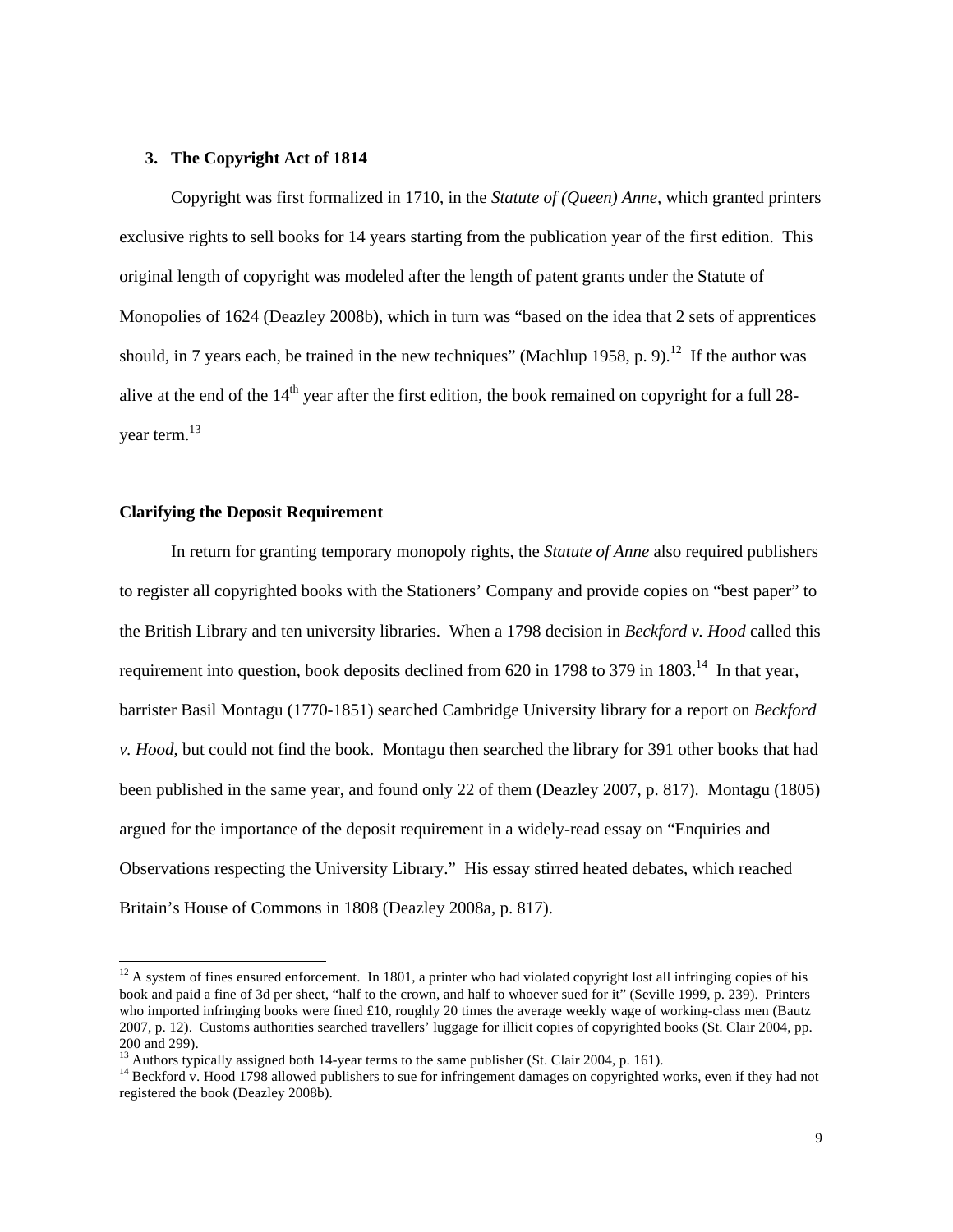Representatives of university libraries argued that "…continuing the delivery of all new works…will tend to the advancement of learning, and to the diffusion of knowledge" (*Report of the Acts* 1813, p. 709). Publishers, however, countered that affirming the deposit requirement would "subject the petitioners to great expence (sic), and operate very seriously to discourage literature" (*London Booksellers' Petition* 1812, p. 310).<sup>15</sup> The printer Richard Taylor argued that for some books "the eleven copies would…prevent their being printed at all" (*Minutes of Evidence* 1813, p. 30). Similarly, Sir Samuel Romilly, Britain's Solicitor General from 1806 to 1807, decried that the deposit requirement was "a tax upon authors" (*Hansard* 1808*,* § 990). Charles Williams-Wynn, a Member of Parliament from 1797 to 1850 and a Privy Councillor (advisor) to the King from 1822 to 1850 observed that the Act was "injurious to [publishers'] interests" (*Reports of the Acts* 1808, p. 990). Faced with paper shortages as a result of the Napoleonic Wars (1803-1815, Bautz 2007, p.12), publishers were particularly concerned about the requirement to deposit copies on "best paper."16

Passed on July 29, 1814, the Copyright Act affirmed the requirement to deposit copies with the British Museum (now the British Library) and 10 university libraries within 12 months of publication (§ 2). As a concession to publishers, the Act relaxed the requirement to deposit copies on "best paper" and required only 1 such copy for the British Museum (*Copyright Act* 1814, § 3).

### **Extension to 28 Years or Life of Author**

 $\overline{a}$ 

In addition to clarifying the deposit requirement, the 1814 Act also extended the length of copyright to "the Residue of [the author's] natural Life" (§ 4) for any book that was still under copyright in  $1814$ <sup>17</sup>. This change resulted from an "opportunistic and timely intervention" on July 18 by a Member of Parliament, who was also an author, rather than a "principled or considered position

<sup>&</sup>lt;sup>15</sup> In the 19<sup>th</sup>-century, bookseller was a commonly used synonym for publisher because publishers had traditionally also sold books. Longman & Co. had abandoned their retail bookshop by 1810, but the *Minutes of Evidence* (1813) refer to Thomas Longman as a "bookseller."

<sup>&</sup>lt;sup>16</sup> In 1813, Thomas Longman reports that the costs of paper accounts for two-thirds of the costs of producing an edition with 500 copies (*Minutes of Evidence* 1813, p. 11).<br><sup>17</sup> In 1818, a unanimous decision in *Brooke v. Clarke* (1818) confirmed that copyrights that had already expired should

not be revived by the Act (Deazley 2006, pp. 35-36).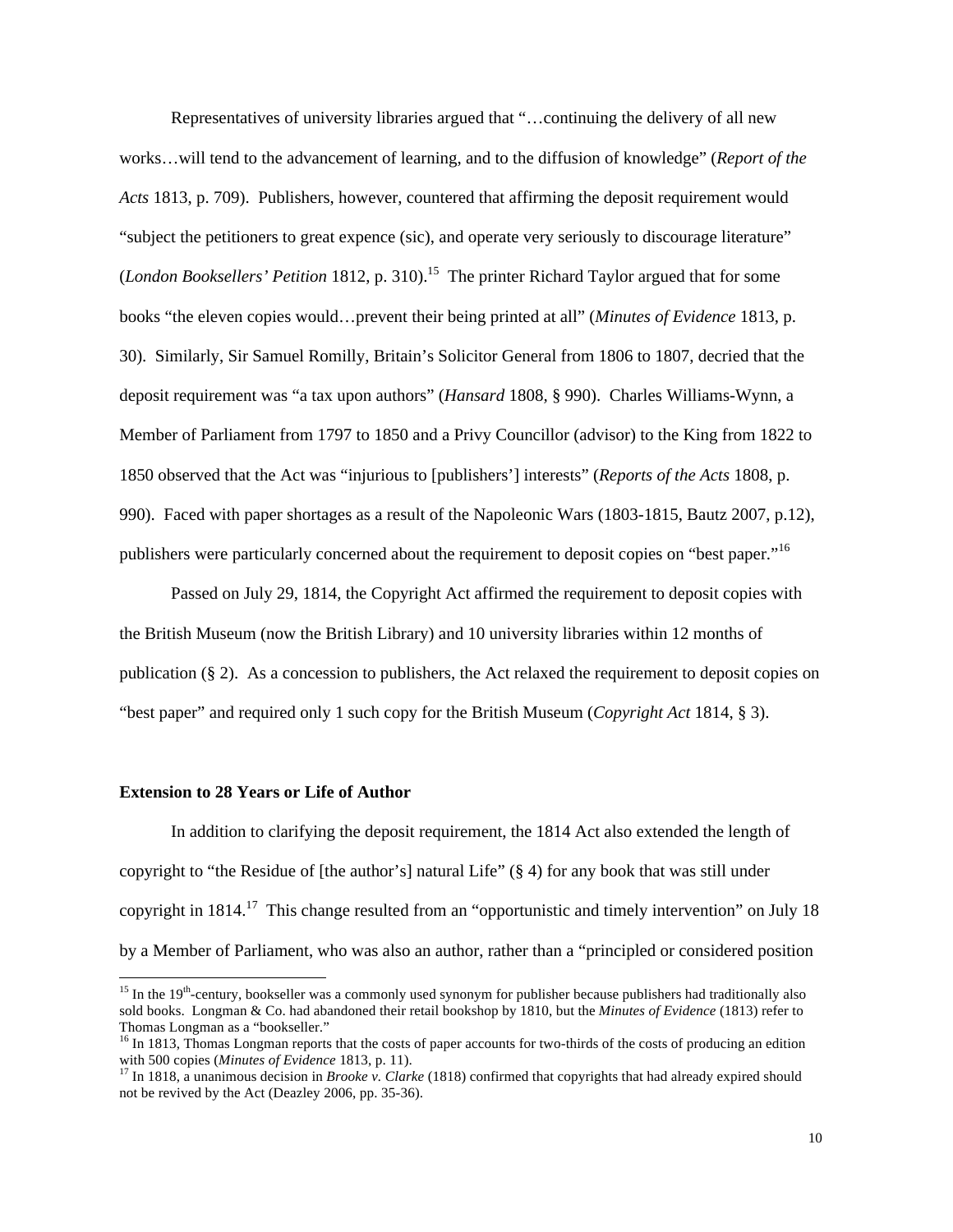adopted on the part of the legislature" (Deazley 2007, p. 839).<sup>18</sup> Draft bills between May 18 and July 15 maintained existing terms of "twenty-eight years…and no longer" (Deazley 2007, p. 839). A July 19 draft first specified an extension of copyright to "the residue of [the author's] natural life."

The Act also simplified the law to create a uniform 28-year term for books by dead authors (§ 8), regardless of whether the author had survived the first 14-year term. This provision was added on July 26, 1814, "without any significant discussion" (Deazley 2007, p. 840).<sup>19</sup>

## **Publishers and Authors Oppose the Act until the 1820s**

Publishers and authors continued to express their opposition to the Act until the 1820s,

arguing "that the extended term was of little interest or value to them…[and that the Bill] did little

other than service the needs and interests of the university libraries" (Deazley 2007, p. 837). For

example, the publisher John Nichols wrote to author Rogers Ruding on March 12, 1818 that

"Booksellers, Authors, and all persons interested, are making a strong push at present to endeavour to

get redress from the onus of the Copyright Act."20 In the same year, publisher Owen Rees argued

that Longman had incurred production costs on the order of £3,000 to deliver library copies in the

four years that had passed since the Copyright Act (*Report from the Select Committee* 1818, p. 3).

Referring to the 14-year extension for books by dead authors, Rees testified:

"Rather than pay the 11 copies, would you surrender the 14 years copyright given by the Act? Rees: Yes, we would… The copyright of 14 years then, has been of no great avail to you? Rees: No" (*Report from the Select Committee* 1818, p. 9).

Similarly, Thomas Longman responded to Member of Parliament Davies:

 $\overline{a}$ 

 $18$  Sir Samuel Egerton Brydges (1762-1837) "occupied himself with literary work, issuing reprints of rare English pieces from the private press" and was an MP from 1812 to 1818 (*Alumni Cantabrigienses* 2011). 19 Uniform terms are only mentioned twice in the parliamentary records, in the *Petition of the Printers* (1813, pp. 11-12)

and in the 1813 *Report from the Committee on the Copyright of Printed Books* (1818, Appendix, p. 7). In 1818, a decision in *Brooke v. Clarke* (1818) confirmed that copyrights that had expired should not be revived by the Act (Deazley

<sup>2006,</sup> pp. 35-36). <sup>20</sup> Nichols had published Ruding's *Annals of the Coinage of Great Britain*…(1840).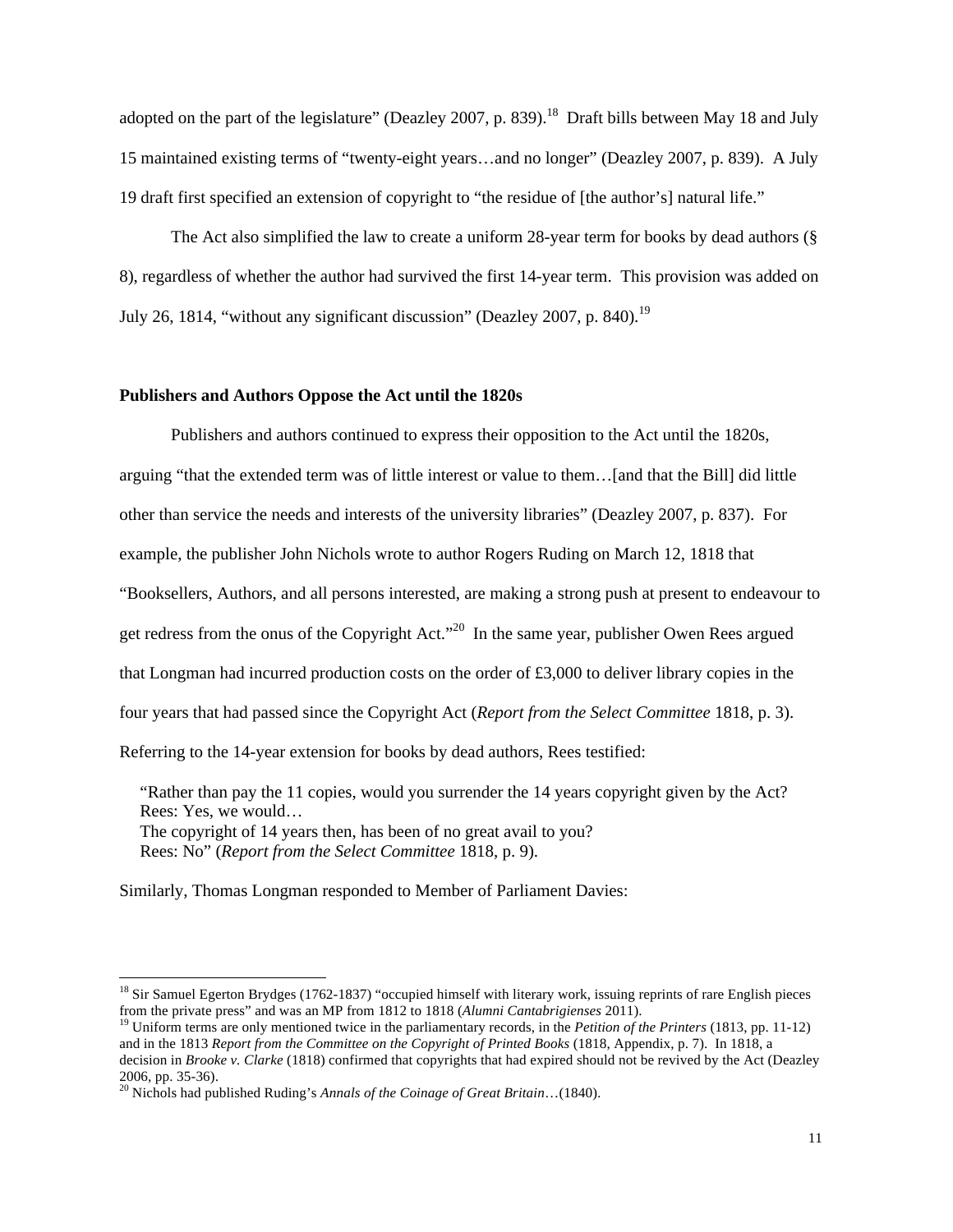"Davies: As a principal bookseller, and a great purchaser of copy right, did you not consider an extension in the term of copy right, quite equivalent for the loss which they would sustain by the delivery of the eleven copies?

Longman: I did not consider that" (*Minutes of Evidence* 1813, p. 11-12).

Demographic data on  $19<sup>th</sup>$ -century life expectancies indicate that the extension to "life of author" implied at best a nominal extension in copyright length for the average author. Data on publication years (which we describe in more detail below) show that the average author was 42 years old in the publication year of the first edition, which marks the beginning of the copyright term. $^{21}$ 

To estimate the remaining length of an author's life at age 42, we have collected demographic data for all 947 British writers in the *Dictionary of Literary Biography* who were born between 1700 and  $1840<sup>22</sup>$  We use these data to construct life tables for Romantic Period authors to estimate remaining years of life *conditional* on changes in life expectancies over time and on authors' survival to age 42. Life tables predict the expected remaining years of life  $R([a, a+4]$ ,  $[t, t+4]$ ) for an author at age bracket [*a*, *a*+4] in intervals of five calendar years [*t*, *t*+4] between 1790 and 1840. For the median author in an age bracket  $[a, a+4]$ , the expected remaining years of life are the average remaining years of life across all authors in the same age bracket in the same time interval [*t*, *t*+4]. A 42-year old author is the median author for the [40,44] age bracket; in the time interval 1815-1819 the expected remaining years of life for a 42 year-old author are  $R(42, [1815, 1819]) = R([40, 44],$  $[1815,1819]$  = 28.42 years.<sup>23</sup> By comparison, the switch to a uniform 28-year term for dead authors increased copyright by 14 years for books by dead authors, which implies a differential increase in copyright of nearly 14 years (Appendix Table A1).

 $\overline{\phantom{a}}$ 

<sup>&</sup>lt;sup>21</sup> With a standard deviation of 13 and a median age of 40 years for 105 authors of 436 first editions between 1790 and 1840; data on first editions were collected from Google Books, September 4-20, 2012.<br><sup>22</sup> The *Dictionary* is available at  $\frac{http://www.gale.cengage.com/}{}$ , accessed September 20-24, 2012.<br><sup>23</sup> See Preston et al. (2001) for a detailed de

composers between 1650 and 1849 lived 64.5 years on average, with a median of 66. Life table estimates exceed average age at death because they are conditional on survival to a specific age.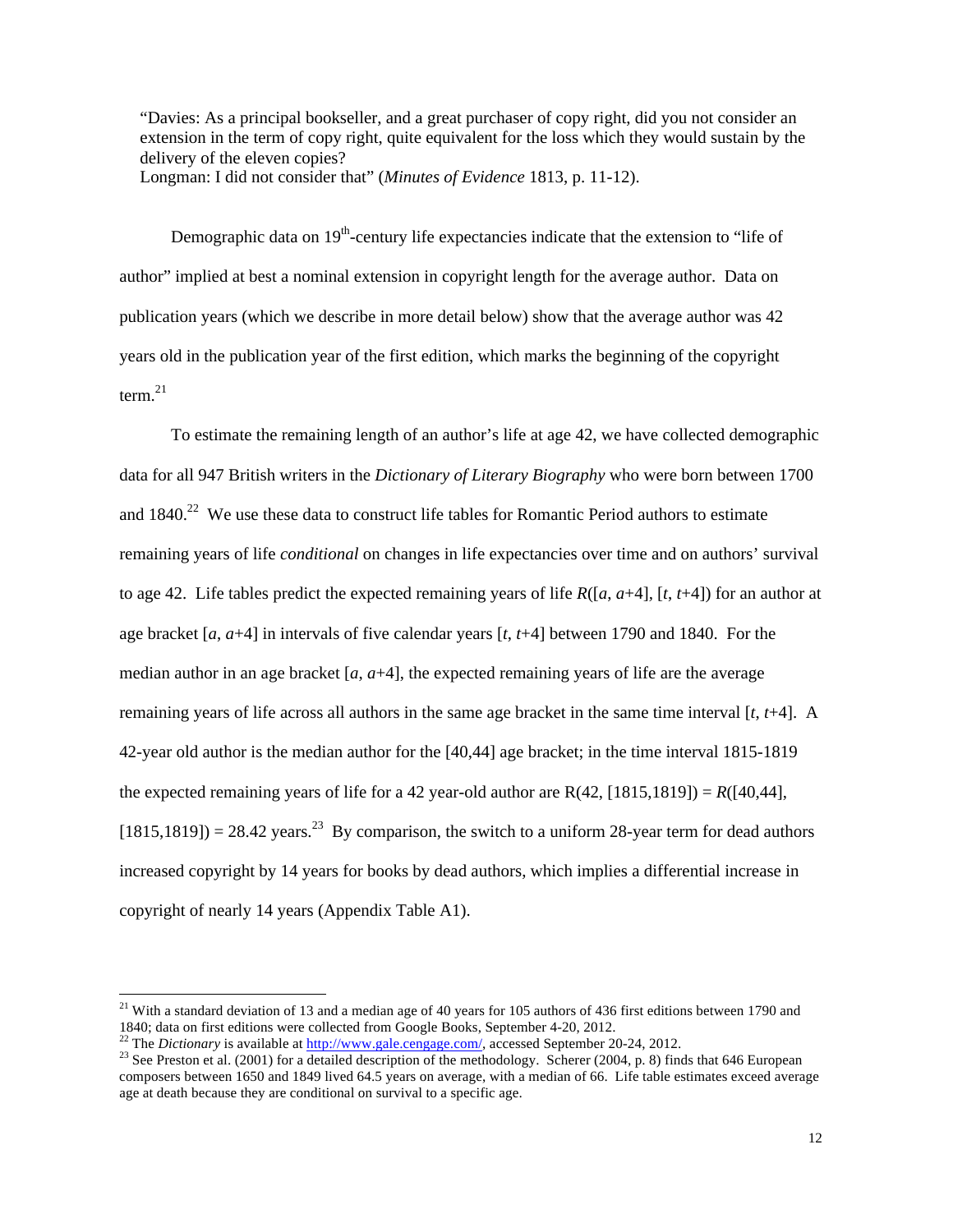## **4. The Data**

l

To empirically investigate the effects of copyright on price, we have collected a new data set on the prices of 1,072 new book editions that were published in Britain between 1790 and 1840. These data also include controls for book age, genre, literary quality, and physical characteristics.

### **Price Data for New Editions, 1790-1840**

Price data are drawn from historical book catalogues and from St. Clair's (2004) historical account of *The Reading Nation in the Romantic Period*. 24 St. Clair (2004) compiled information on price for 534 book editions between 1790 and 1840 from book catalogues, author biographies, letters between publishers and authors, and other types of archival sources. Through a search of historical book catalogues, we have been able to collect price data for another 429 editions between 1801 and 1840 (from the *English Catalogue of Books*, Peddie and Waddington 1914) and for another 109 editions between 1790 and 1840 (from the 1799 and 1851 editions of the *London Catalogue of Books;* Brown 1799 and Hodgson 1851).

These data cover a total of 1,072 book editions of 609 titles by 137 authors between 1790 and 1840. Price data indicate that books were extremely expensive. Between 1790 and 1840, the average new edition sold for 17.71s (shillings), compared with a weekly wage of roughly 9 shillings for a working-class male (Bautz 2007, p. 12). Books were sold in a temporary cover of plain paper boards, leaving buyers to add a permanent cover to suit their tastes and budgets.<sup>25</sup> Consistent with evidence on technical improvements, which reduced production costs, average price declined from 18.05s for 365 editions between 1790 and 1814 to 17.54s for 707 editions between 1815 and 1840.

 $24$  Anecdotal evidence suggests that booksellers acted aggressively to discourage retailers from selling books below their listed price. In 1829, the London Booksellers' Committee decreed to boycott retailers that had attempted to sell books below their list price (Barnes 1964, p. 1). The practice of underselling could compromise our estimates if it changed differentially for books by dead and living authors after 1814; there is no evidence for such changes.

 $^{25}$  A medium-sized octavo volume could be bound in boards for 4d (Plant 1974, p. 342), roughly 2 percent of the average price of a book. For books that were published in multiple volumes, prices are for the set of volumes if the volumes were sold together. If volumes were sold separately, such as Sir Walter Scott's *Tales of a Grandfather* (1828, 1830, and 1831), each volume is treated as a separate observation.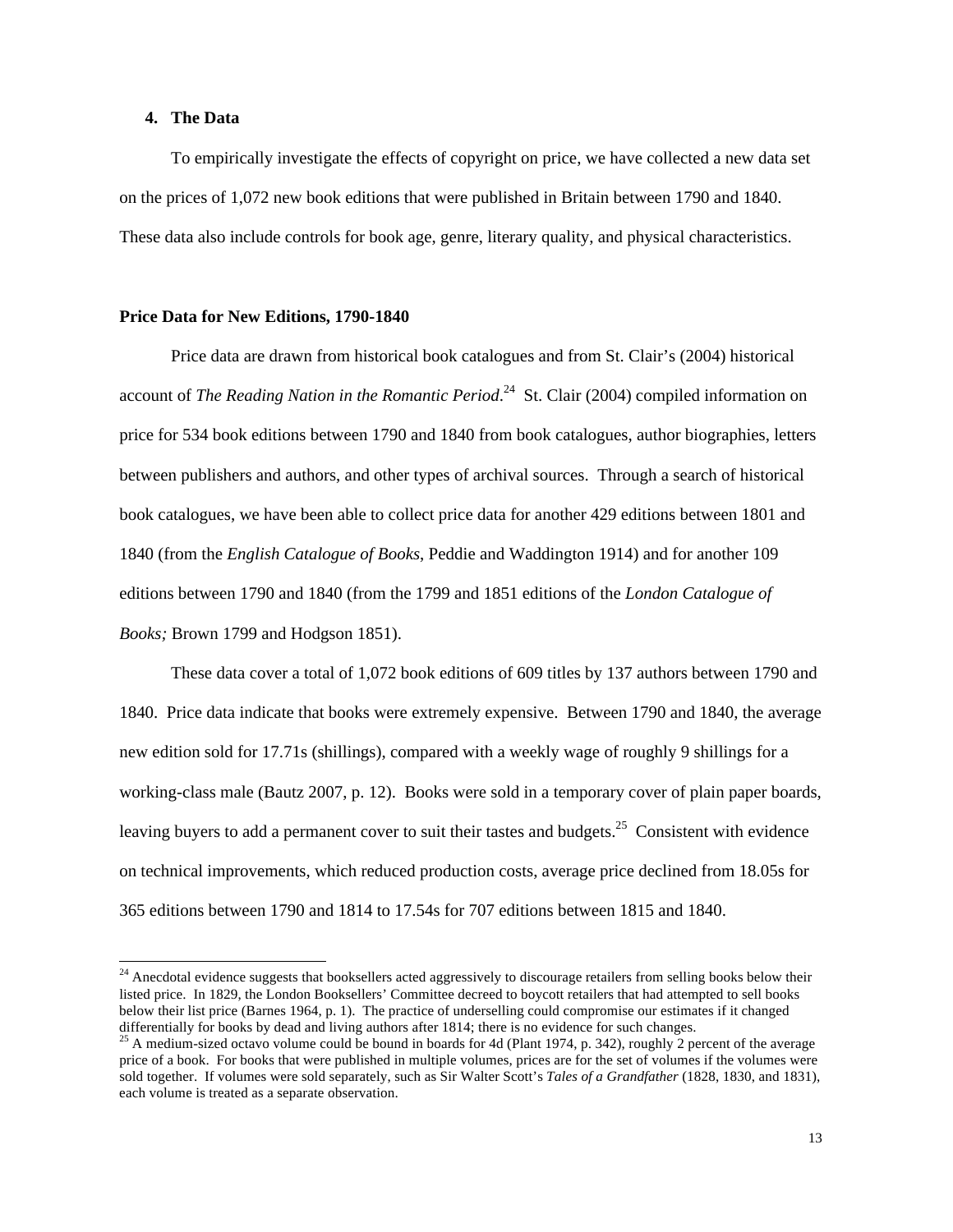## **Controls for First Editions, Book Age, and Variation across Authors**

To distinguish books that had been in print for 14 years or less, and were therefore affected by the differential change in copyright, and to control for variation in the life cycle of books, we calculate the age of each book in the year in which we observe the price of a new edition. We collect publication years of first editions from Google Books, and calculate the age of a book by subtracting the year of the first edition from the publication of the edition for which we observe price.<sup>26</sup> We use these data to construct book age fixed effects, which allow us to control for first editions and for the number of years that have passed since the first edition of a book. In our data, 902 of 1,072 editions were new editions of book titles that had been in print for 14 years or less. On average, these 902 editions sold for a price of 17.72s.

To control for idiosyncratic differences in consumers' willingness to pay across authors, we create identifiers for individual authors by matching author names for all 1,072 editions with author names in the *Dictionary of Literary Biography*. Errors as a result of optical character recognition (OCR), such as recording Jane Austen as Jane Auslen, may prevent true matches in a fully automated search. To minimize such errors, we create a fuzzy matching algorithm that uses Levenshtein distances to identify probable matches, and check all probable matches by hand to eliminate false positives.27 This process creates unique identifiers for 137 authors of 1,072 editions, including 116 authors of 902 editions of books that had been in print for 14 years or less.

### **Controls for Literary Quality and Genre**

 $26$  Available at http://books.google.com/, accessed September 6-14, 2012.

<sup>&</sup>lt;sup>27</sup> Levenshtein distances measure the minimum number of insertions, deletions, or substitutions that make two strings of characters identical. For example, a misspelling of "Jane Austen" as "Jane Auslen" has a Levenshtein distance of 1. We include matches that have a Levenshtein distance of 0 or 1 after checking each match and eliminating false positives.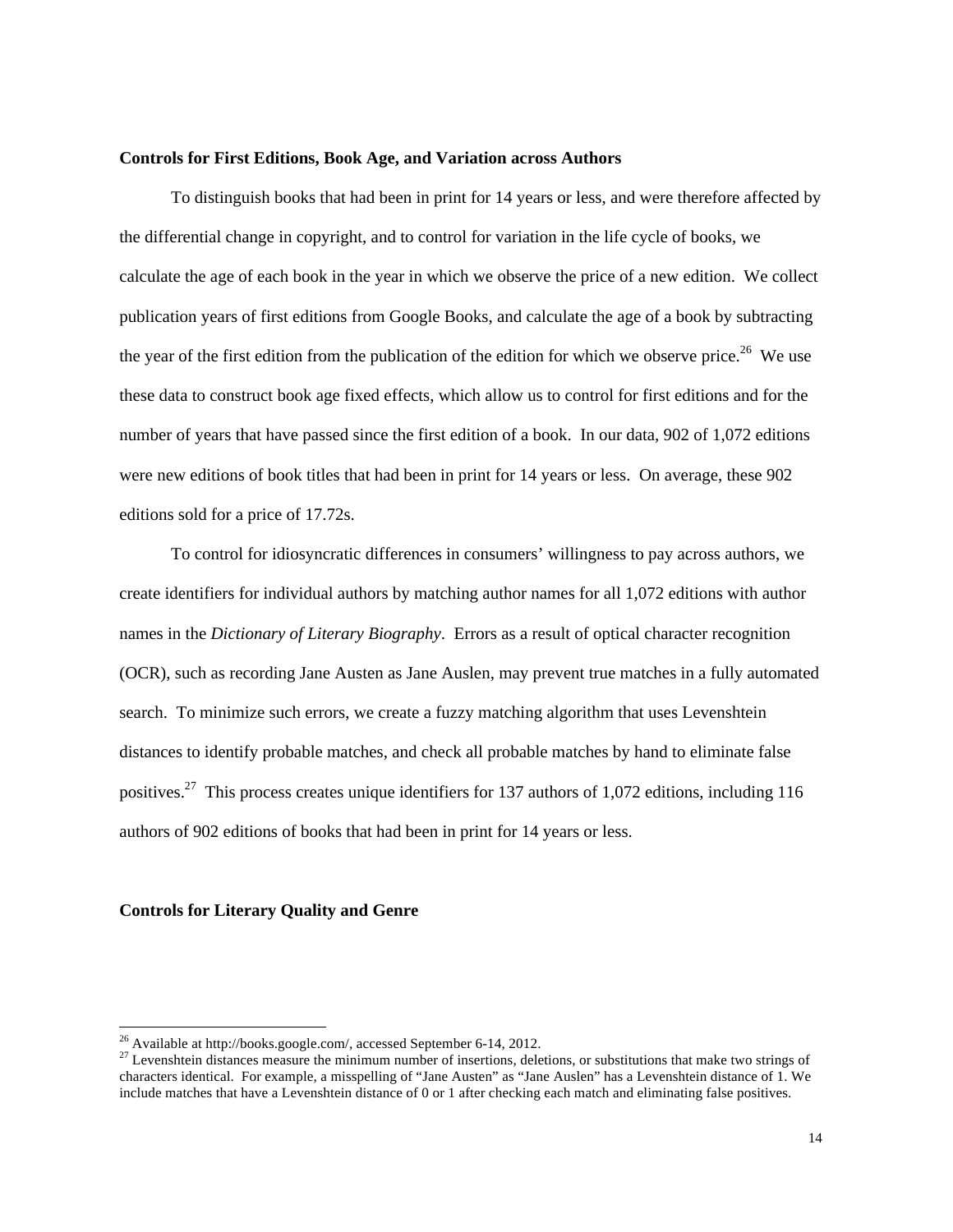To control for variation in literary quality and across genres, we match editions with 138 book titles in Harold Bloom's (1994) *Western Canon of English Literature*. 28 Twenty-seven of 609 titles (4.3 percent) entered the *Canon*; these titles account for 102 editions (9.5 percent)*.* We consult the *Dictionary of Literary Biography* and other reference works to distinguish novels, poetry, other fiction, and non-fiction (following Suarez's 2009 classification of genres).

Two thirds (703 of 1,072) of all editions printed between 1790 and 1840 are fiction; fiction includes 392 volumes of poetry (such as Lord Byron's *Childe Harold's Pilgrimage*), 260 novels (such as Jane Austen's *Pride and Prejudice,* and Mary Shelley's *Frankenstein*), and 51 children's books, plays, hymns, and songs. One third (369 of 1,072) of all editions are non-fiction (including Adam Smith's *Wealth of Nations*) and travel reports (such as William Hazlitt's *Notes of a Journey through France and Italy*).<sup>29</sup>

The distribution of books across genres remains roughly constant after 1814. Until 1814, 16.71 percent of 365 editions were novels, 34.79 percent were poetry, 4.11 percent other fiction, and 44.38 percent non-fiction. After 1814, 28.15 percent of 707 editions were novels, 37.48 percent were poetry, 5.09 percent other fiction, and 29.28 percent non-fiction.

## **Controls for Physical Characteristics**

 To control for variation in physical characteristics, we collect data on page numbers from the online catalogues of the British library and from Google Books. This search yields page numbers for 795 of 1,072 editions between 1790 and 1840, including 692 editions of 902 editions that had been in print for 14 years or less. $30$ 

2012); for 675 editions, page numbers are available from Google Books, which combines records for 21 libraries (http://books.google.com/, accessed September 4-20, 2012). For another 249 editions, page numbers are available for at least 1 edition of the same title within 10 years.

<sup>&</sup>lt;sup>28</sup> The *Canon* ranges from Wycherley's *Country Wife* (1675) to Smart's *Jubilate Agno* (1939).

<sup>&</sup>lt;sup>29</sup> The distribution of our sample across genres roughly matches the distribution in Bloom's (1994) Canon, which includes 77 novels, 15 volumes of poetry, and 32 works of non-fiction.<br><sup>30</sup> For 17 editions, page numbers are available from the British Library (http://explore.bl.uk, accessed September 4-20,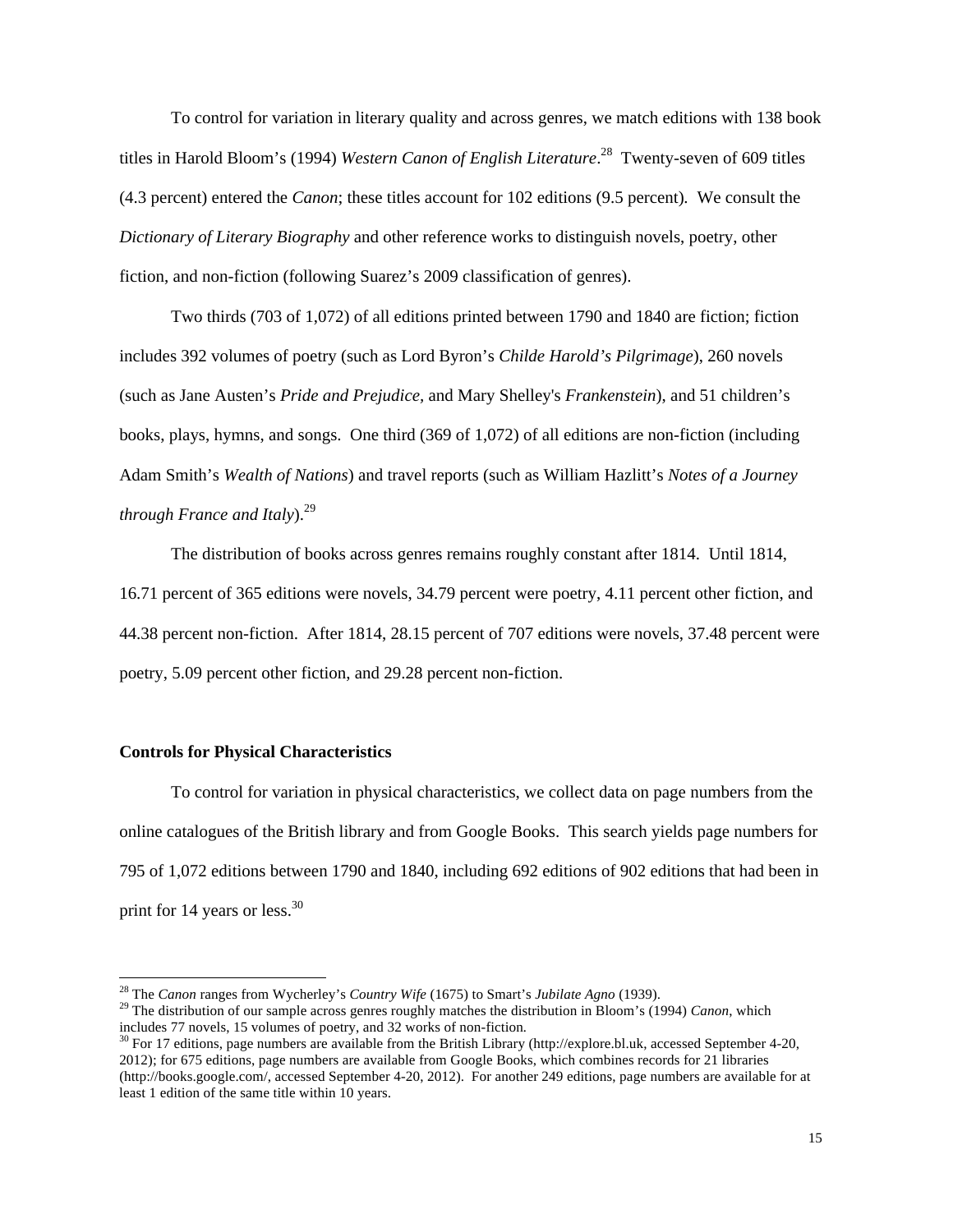Among all 795 editions with data on page numbers, the average book was 404 pages long (with a median of 331 and a standard deviation of 365). Among 692 editions in print for 14 years or less, the average book was 397 pages long (with a median of 325 and a standard deviation of 360). Novels were 613 pages on average (with a standard deviation of 433, and a median of 455). Volumes of poetry included 281 pages on average (with a standard deviation of 259 and a median of 237). Other works of fiction, such as children's books and hymns, were 169 pages long on average (with a standard deviation of 135, and a median of 114). Works of non-fiction were only slightly shorter than novels, with an average of 459 pages (and a standard deviation of 378 and a median of 331). In the baseline tests, author and genre fixed effects control for such variation; a robustness check controls explicitly for the number of pages.

Physical dimensions are measured relative to the size of a standard sheet of paper; these data are available for 777 of 1,072 editions. For example, folding a standard sheet of paper twice to reduce a page to one quarter of its size produces a quarto edition (4to); quartos account for 45 of 777 editions (5.8 percent). Folding once more to create one eighth of a sheet produces an octavo (8vo); 529 editions are octavos, accounting for 68.1 percent of 1,072 editions. Another 197 editions are duodecimos (12mo, 25.4 percent), 3 editions are sextodecimos (16mo, 0.4 percent) and 1 edition each are octodecimo (18mo), vingesimo quarto (24mo), and trigesimo secundo (32 mo).<sup>31</sup> We use these data in robustness checks with controls for physical characteristics.

# *5.* **Results**

 $\overline{a}$ 

Summary statistics indicate a substantial increase in price after 1814 for new editions of copyrighted books by dead authors compared with books by living authors. For books that had been in print for 14 years or less, the price of new editions of books by dead authors nearly doubled after 1814, increasing from 17.69s between 1790 and 1814 to 37.56s between 1815 and 1840 (Table 1 and

 $31$  Octavos sold for an average of 15.70s (with a standard deviation of 17.64), compared with 38.90 (46.41) for the larger quarto editions, and 18.33 (46.61) for duodecimo editions.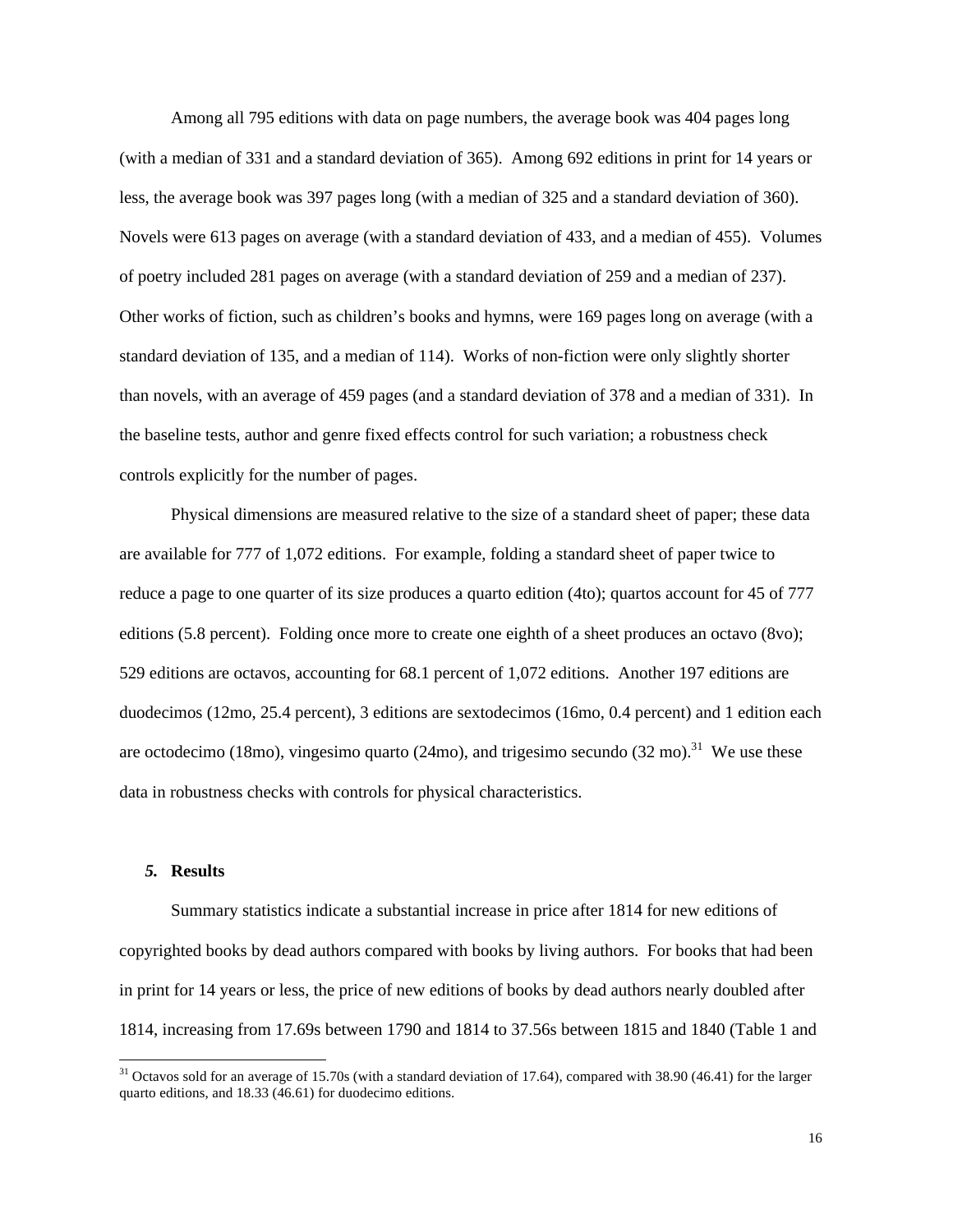Appendix Figure A1). By comparison, the price of books by living authors declined from 17.58s to 16.85s.

#### **Changes in Prices after 1814 for Books by Dead and Living Authors**

Baseline difference-in-differences OLS regressions estimate

$$
price_{it} = \alpha_0 + \alpha_1 dead_{st} + \alpha_2dead_{st}*post1814_t + \varphi_a + \delta_r + f_s + \varepsilon_{it}
$$

where the outcome variable  $price_{it}$  measures the price of a book edition  $i$  in year  $t$ . All editions are on copyright because they are new editions that have been in print for 14 years or less.<sup>32</sup> The variable *dead<sub>st</sub>* equals one if author *s* had died before year *t*; *post1814<sub>t</sub>* equals 1 for years between 1815 and 1840. Under the assumption that changes in price after 1814 would have been comparable for book editions by dead and living authors if there had been no change in copyright, the coefficient for *deadst*  $*$  *post1814<sub>it</sub>* estimates the causal effect of a change in copyright length on price. Book age fixed effects  $\varphi_a$  control for variation in price across the life cycle of a book. Five-year fixed effects  $\delta_r$ control for unobservable variation in price over time that is common across all types of books, e.g., as a result of technical progress or changes in the demand for reading. Author fixed effects  $f_s$  control for unobservable differences across authors that are constant over time. Standard errors are clustered at the level of authors to allow for correlation across editions of the same title and across titles by the same author.<sup>33</sup>

 Difference-in-differences analyses confirm the differential price increase for books by dead authors. Baseline estimates indicate that books by dead authors became 26.28s more expensive after 1814 compared with books by living authors (with a p-value of 0.01, Table 2, column 1). Relative to an average price of 17.79s for editions after 1814, this implies a 147 percent increase, which is

 $\overline{a}$ 

 $32$  Alternative specifications with the natural logarithm of price yield similar results with an estimated differential price increase for books of 108 percent (Appendix Table A2, Column 1-3).<br><sup>33</sup> Price data for 2 or more editions are available for 202 titles, which is insufficient to estimate difference-in-differences

within titles. Price is observable while the author is dead and alive for 28 titles, including 3 with editions before and after the author's death until 1814, and 16 after 1814.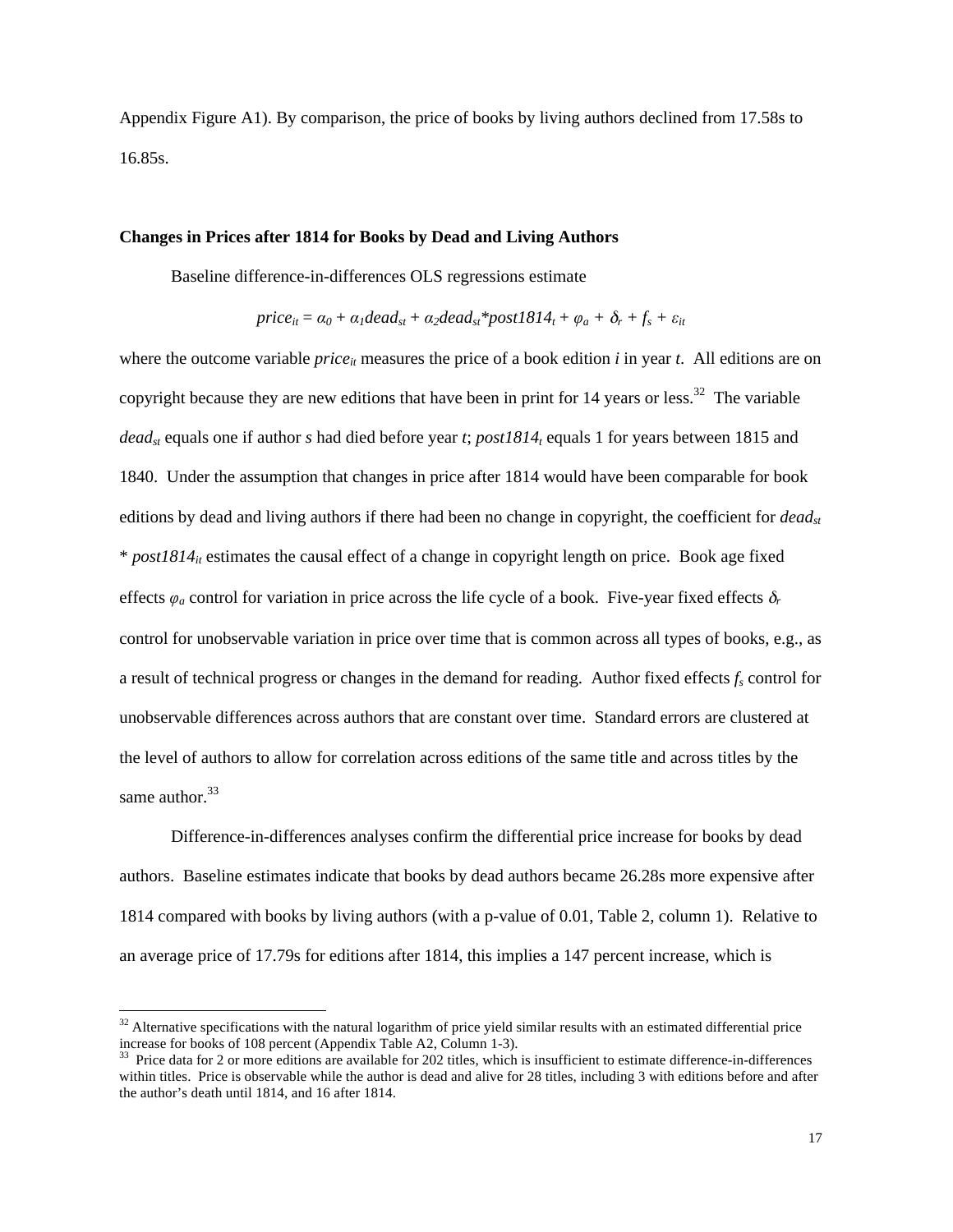equivalent to a 10 percent increase for each additional year of copyright, and an elasticity of price with respect to copyright length of 1.17<sup>34</sup> Estimates for *dead* authors are not statistically significant (with a p-value of 0.44, Table 3, column 1).<sup>35</sup>

This differential price increase is robust to controlling for canonical books and for variation across genres. Estimates with a control for books in the *Western Canon* indicate that books by dead authors became 26.46s more expensive after 1814 compared with books by living authors (with a pvalue of 0.01, Table 2, column 2). Estimates for books in the *Western Canon* are small and not statistically significant (-3.34s, with a p-value of 0.22 Table 2, column 2).<sup>36</sup> Estimates with genre fixed effects indicate a price increase of 23.93 (with a p-value of 0.03, Table 2, column 3).

Specifications with author fixed effects (Table 2, columns 1-3) exploit variation in price for 344 editions by 17 authors whose books were published before and after the author's death. Intuitively, difference-in-differences estimates with author fixed effects measure a differential increase after 1814 in the price of new editions by the same author after the author's death. Our data include 15 editions by 3 authors whose books were published before and after the author's death, and whose posthumous editions were all published until 1814: Erasmus Darwin (1731-1802), Joseph Priestley (1733-1804), and Rev. William Paley (1743-1805). For each of these authors, the average book sold for a higher price while the author was alive (44.25s, 17.25s and 12.00s) and for a *lower price after the author's death* (30s, 7.5s and 7.7s). The data also include 329 editions by the remaining 14 authors (whose books were published before and after the author's death) after 1814: William Hayley (1745-1820), John O'Keeffe (1747-1833), George Crabbe (1754-1832), Ann Radcliffe (1764-1823), Robert Bloomfield (1766-1823), Sir Walter Scott (1771-1832), Samuel

 $\overline{\phantom{a}}$ 

 $34$  Calculated as the percent increase in price (26.28 relative to the pre-1814 average price of 17.70s for books by dead authors) relative to the percent increase in copyright length (13.58 years relative to 13.58-2.89, where 2.89 is the pre-1814 mean age of books by dead authors). This elasticity is proportional to IV estimates from a regression of the change in price on the change in copyrights, using death as an instrument for the change in copyrights. IV estimates imply an increase of 14.16s for each additional year of copyright (with a p-value of 0.05), only slightly larger than the OLS.<br><sup>35</sup> Estimates with quadratic trends indicate that books by dead authors became 26.49s more expensive af

p-value of 0.02), which implies a 149 percent increase.<br><sup>36</sup> Estimates for interactions between *Canon* and *dead<sub>st</sub>* \* *post1814<sub>it</sub>* are not statistically significant, and leave the estimate

for  $dead_{st} * post1814_{it}$  at 21.68 (and a p-value of 0.01).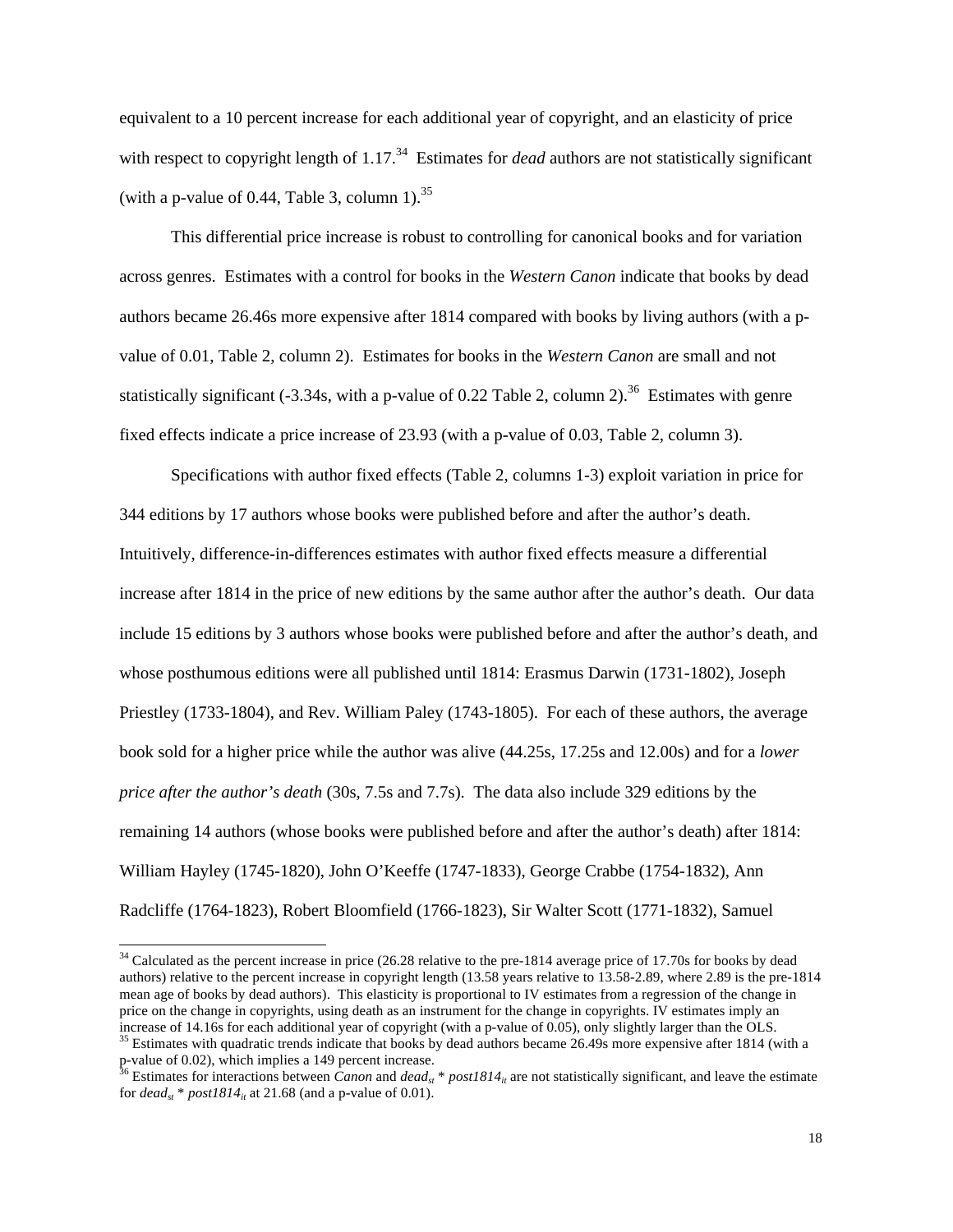Coleridge (1772-1834), Jane Austen (1775-1817), Matthew Lewis (1775-1818), Lord Byron (1778- 1824), William Hazlitt (1778-1830), Percy Shelley (1792-1822), Felicia Hemans (1793-1835), and Letitia Landon (1802-1838). For 12 of these 14 authors, whose books account for 296 of 329 editions, the average book sold for a higher price *after* the author's death.<sup>37</sup>

Robustness checks, which exclude author fixed effects, confirm the main estimates. Specifications without author fixed effects indicate a price increase of 21.18s (with a p-value of 0.02, Table 2, column 4), implying a 119 percent increase, compared with a 147 percent increase for specifications with author fixed effects (Table 2, columns 1). Results are also robust to winsorizing observations above the 99<sup>th</sup> percentile of price, with an estimate of 29.77 for  $dead_{st} * post1814_{it}$  (with a p-value of 0.00, Table 2, column  $5$ ).<sup>38</sup>

### **Time-varying Estimates of Differential Effects before and after 1814**

 $\overline{\phantom{a}}$ 

 To investigate the timing of effects, we estimate difference-in-differences coefficients separately for three-year intervals beginning in 1800*:* 

$$
price_{it} = \alpha_0 + \alpha_1 dead_{st} + \beta_r dead_{st} * year_r + \varphi_a + \delta_r + f_s + \varepsilon_{it}
$$

where *yearr* is an indicator variable to denote 3-year intervals *r* for 1800-1802,…,1836-1838; the interval 1812-1814 is the excluded time period. Coefficients *βr* measure differences in price for books by dead compared with living authors for three-year intervals *r* 1800-1802,…,1809-1811, 1815-1817,…1836-1838. Similar to the previous specification, *φ<sup>a</sup>* controls for age fixed effects, <sup>δ</sup>*<sup>r</sup>* controls for three-year fixed effects, and  $f_s$  controls for author fixed effects.

Time-varying coefficients yield no evidence of a differential increase in price until 1814. Between 1800 and 1811, coefficients are statistically significant for the first interval from 1800 to

 $37$  The share of posthumous editions is small, with 5.86 percent of editions until 1814 and 4.03 percent afterwards. There are no posthumous editions by the same author before and after 1814.<br><sup>38</sup> Nine observations above the 99<sup>th</sup> percentile include Scott's *Collected Verse Writings* (126s in 1806 and 249s in 1813),

his *Novels and Tales by the Author of Waverley* (144s, 120s, and 144s, respectively in 1819, 1821, 1822) and *Poetical Works* (120s in 1821 and 1830), as well as Robert Southey's *History of Brazil* (1819, 155s) and Anna Barbauld's *British Novelists* (1812, 252s).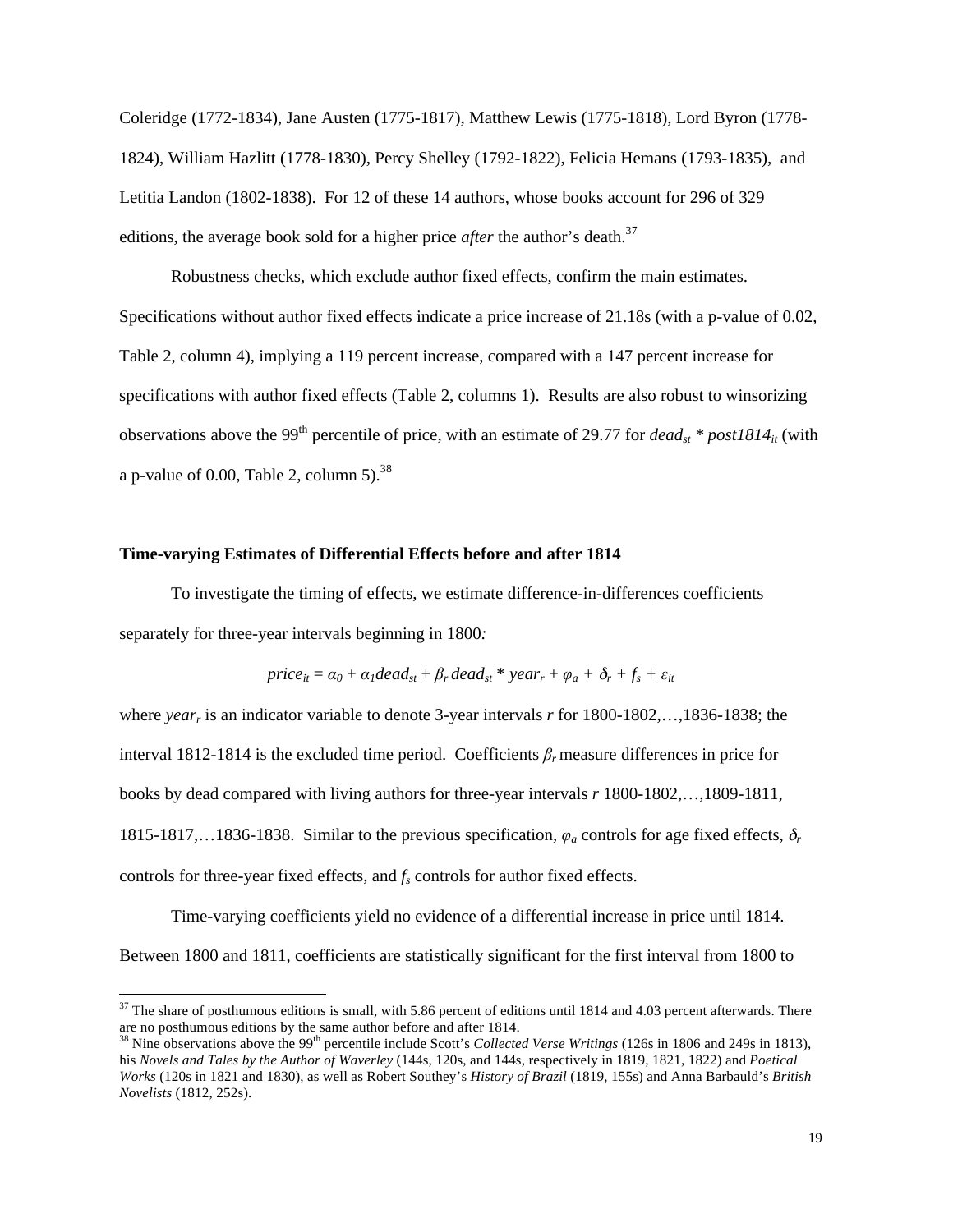1802, and not statistically different from zero for the following three intervals from 1803 to 1811 (Figure 1, Panel A). After 1814, coefficients are positive and statistically significant for seven of eight time intervals, with estimates ranging from 23.10s in 1836-1838 to 101.56s in 1830-1832.

Data for 1830-1832 include the first posthumous edition of Lord Byron's *Works and Life*  (1832, 85s) and *Letters and Journals of Lord Byron*, (1830, 84s).39 Along with Scott, Byron was one of the Romantic Period's literary superstars. His career was cut short in 1824, when the 36-year old poet died of a fever in Missolonghi, Greece, where he had helped to train troops to fight for independence from Turkey. Byron's *Works and Life* (1832) is among the most expensive books in our data, suggesting that Byron's publisher John Murray may have recognized and exploited the extension that the 1814 Act provided for books by dead authors. To examine whether our estimates are driven by books by Lord Byron, we re-estimate time-varying effects after excluding Byron's books. Estimates are robust to excluding Byron (Figure 1, Panel B).

## **Excluding Books by Popular Authors Who Died after 1814**

l

The most important potential threat to the empirical strategy is that the price of books by dead authors who died after 1814 may have increased for idiosyncratic reasons - independently of the increase in copyright. Author fixed effects mitigate this problem, but may not be sufficient to control for the influence of exceptionally popular authors who died after 1814. Most significantly, Sir Walter Scott (1771 – 1832) "sold more novels than all the other novelists of the time put together" (St. Clair 2004, p. 221), and even wealthy readers, such as Lord Dudley, complained about exorbitant prices for Scott's books (Romilly 1905, p. 104). Scott's *Tales and Romances by the Author of Waverley* fetched a record 108s in 1833, 1 year after the authors' death. The data include 36 editions by Scott

<sup>&</sup>lt;sup>39</sup> An 1833 edition of Byron's *Letters and Journals* sold for 45s, slightly more than half the original price. In the main specification, book age fixed effects  $\varphi_a$  control for changes in price across editions; robustness checks below control for variation in price for authors who had been dead for one year or less.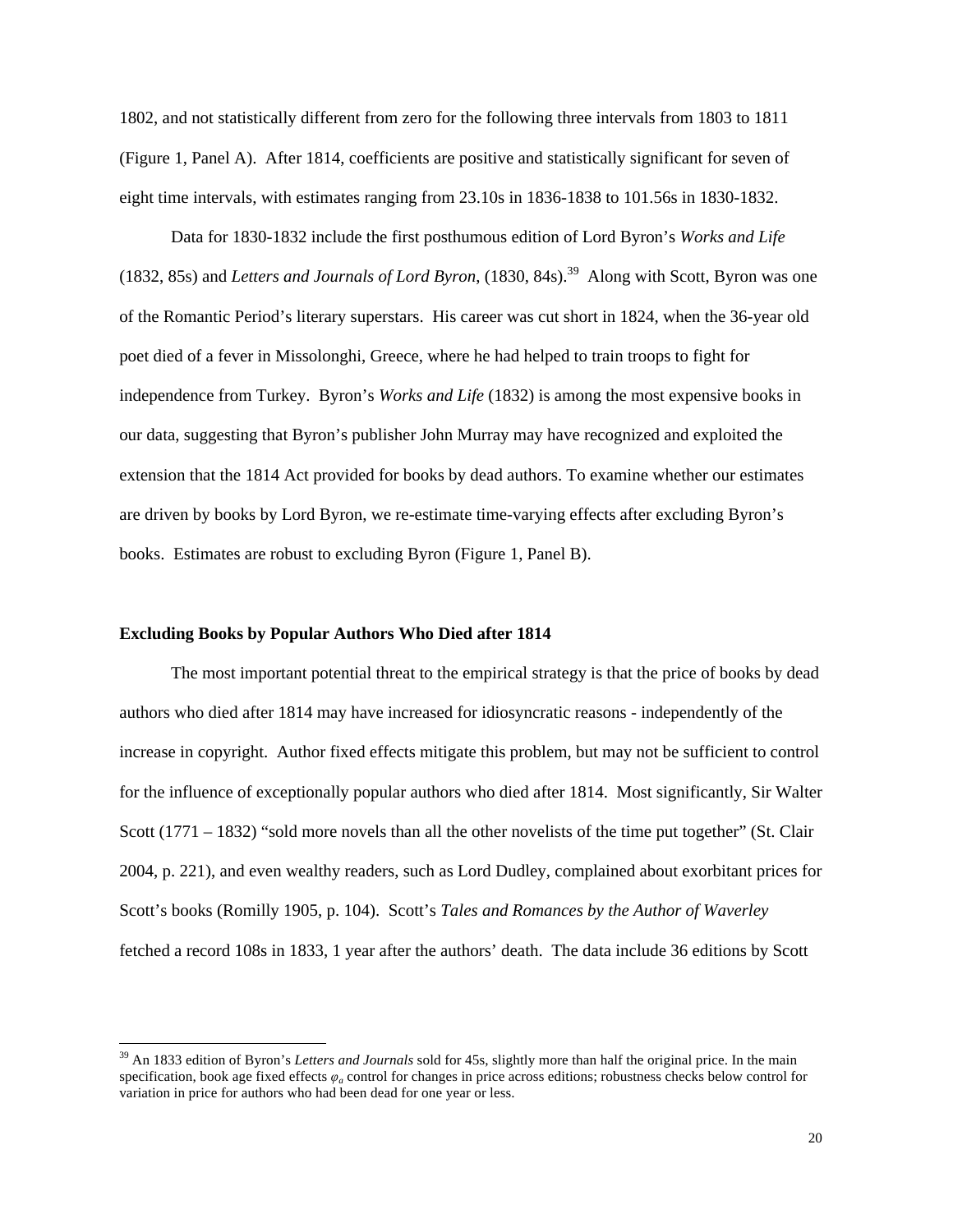until 1814, 92 editions between 1815 and Scott's death in 1832, and 4 editions after his death, with average prices of 30.92s, 36.94s, and 78.38s, respectively.

Excluding Scott, estimates remain large and statistically significant across all specifications. Baseline estimates with controls for book age and author fixed effects indicate that books by dead authors became 28.68s additional shillings more expensive after 1814, compared with books by living authors (with a p-value of 0.00, Table 3, column 1). Compared with an average price (excluding Scott) of 13.74s after 1814, this implies a 209 percent increase. Estimates are also robust to including genre fixed effects (Table 3, column 2), using the natural logarithm of price as dependent variable (Appendix Table A2, Column 4) and to controls for canonical books (not reported).

Estimates are also robust to excluding books by Scott and Byron. Baseline estimates indicate that books by dead authors became an additional 20.44 shillings more expensive after 1814 (with a pvalue of 0.00, Table 3, column 3), implying a 149 percent increase.<sup>40</sup> Books by Jane Austen (1775-1817), another prominent author who died after 1814, languished in "relative obscurity" throughout the Romantic Period (Bautz 2007, p. 2), and became cheaper after the author's death. Until 1814, a total of seven editions of *Sense and Sensibility*, *Pride and Prejudice*, and *Mansfield Park* sold for an average of 15.29s. Between 1814 and Austen's death in 1817, three editions of *Emma, Mansfield Park,* and *Pride and Prejudice* sold for an average of 17.00s. After the author's death on July 18, 1817, five new editions of *Emma, Mansfield Park, Northanger Abbey, Pride and Prejudice, and Sense and Sensibility* sold for an average price of 8.07s between 1817 and 1832, the last year with a new edition by Austen. $41$ 

## **Excluding Books by Recently Deceased Authors**

 $40$  Estimates are robust to using the natural logarithm of price (Appendix Table A2, Column 5).

<sup>&</sup>lt;sup>41</sup> Another prominent author, Mary Shelley ( $1797-1851$ ), was 21 years old in the year of the first edition of her novel *Frankenstein* (1818), and survived the sample period. *Frankenstein* sold for an average of 9.16s between 1818 and 1840, roughly half the average price of other editions in the same years.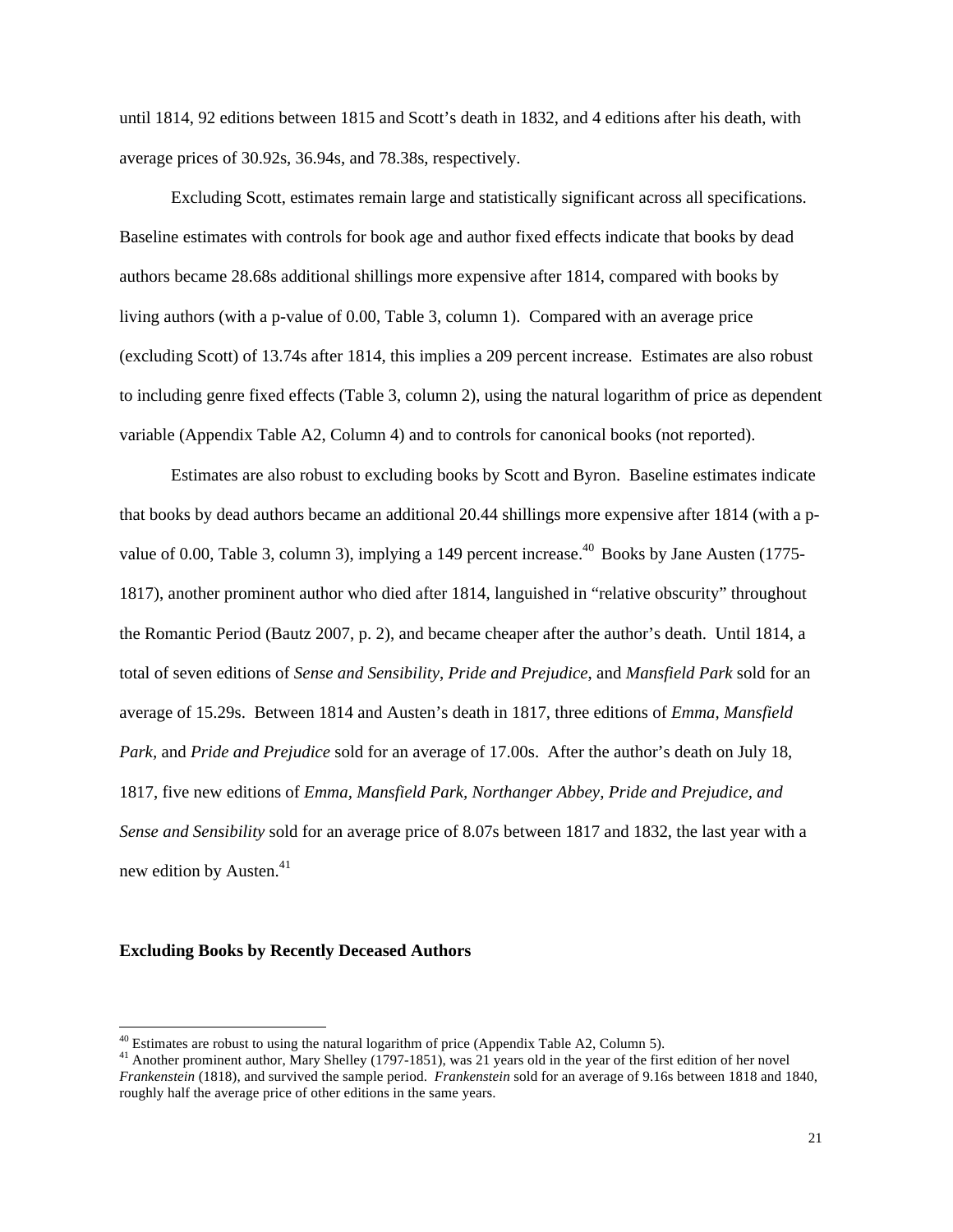Another alternative mechanism for the observed price increase is that books by recently deceased authors may have sold for higher prices – independent of copyright - because news of an author's death increased demand for the author's work. For example, prices may increase after the death of an author because there will be no further additions to the author's body of works, and customers may be willing to pay more for the author's works to complete their collections. For paintings, Ekelund, Ressler, and Watson (2000) have shown that price increases after the artist's death. If books by recently deceased authors are also more expensive, and if observations on prices by recently deceased authors are more influential after 1814, then the differential increase after 1814 may be driven by an increase in price for books by recently deceased authors.

Price data confirm that books by recently deceased authors sold for a higher price. The average edition of a book that had been in print for 14 years or less by an author who had died within a year sold for 36.18s, compared with 17.10s for books by living authors, and 26.65s for books by authors who had died more than one year ago. Fourteen of 45 editions by dead authors were published within one year of the author's death, including 3 editions until 1814 and 11 after 1814.

Excluding editions by recently deceased authors increases the size of the estimates because the proportional price increase after 1814 is smaller for books by recently deceased authors. Baseline estimates imply that the price of new editions of books by dead authors (excluding the recently deceased) increased by an additional 37.61s after 1814 (with a p-value of 0.003, Table 3, Column 5). Compared with an average price of 17.38s for editions after 1814, this implies an increase of 216 percent. Estimates are robust to controlling for genre (Table 3, column 6), as well as to including controls for canonical books and to excluding author fixed effects (not reported).

#### **Controlling for Physical Characteristics**

 We also investigate whether the differential increase in price for books by dead authors may be due to variation in physical characteristics, such as page numbers and physical dimensions. For example, books with additional pages may be more valuable to readers and more costly to produce.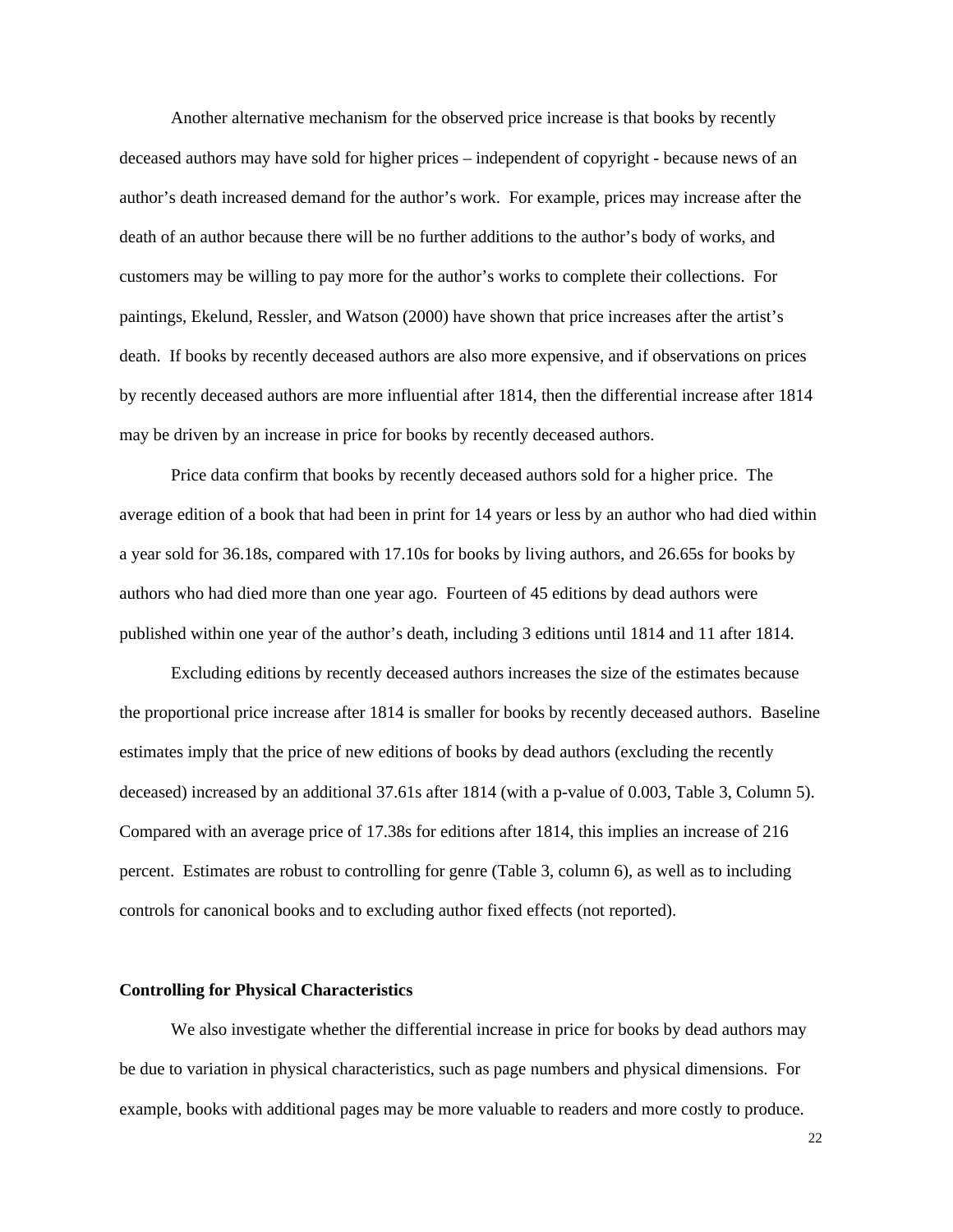If page counts increased more for books by dead authors, books by dead authors may have become more expensive after 1814 independently of changes in copyright.

Regressions with controls for page numbers indicate that the price of books by dead authors increased by 27.79s after 1814 compared with books by living authors (with a p-value of 0.00, Table 4, column 1).<sup>42</sup> Results are robust to controlling for genre fixed effects and for canonical books, with estimates of 20.55s (with a p-value of 0.01, Table 4, column 2) and 20.50s (with a p-value of 0.01, not reported). Regressions with controls for page size imply a larger price increase, albeit for a smaller sample of 665 editions. Baseline estimates indicate that the price of books by dead authors increased by 36.94s more than books by living authors after 1814 (with a p-value of 0.00, Table 4, column 3).<sup>43</sup> Results are robust to controlling for genre fixed effects and for canonical books, with estimates of 31.47 (with a p-value of 0.00, Table 4, column 4) and 31.52 (with a p-value of 0.01, not reported), and to using log price as dependent variable (Appendix Table A2, Column 6).

Data on illustrations are too scarce to allow for systematic analyses. Records, which we collected from Google Books and the British library, indicate that 117 in 1072 books included at least one illustration, but this illustration was often an image of the author. Until 1814, none of the 58 editions of books by dead authors include illustrations; after 1814, 6 of 98 editions (6.1 percent) include illustrations. By comparison, 44 of 307 editions of books by living authors (14.3 percent) include illustrations until 1814, compared with 57 of 609 editions (9.4 percent) by living authors.

## **Placebo: Editions by Dead Authors that did not Benefit from the Extension**

 $\overline{\phantom{a}}$ 

To test whether changes in tastes or other unobservable factors may have caused the observed increase in price for books by dead authors, we estimate placebo regressions for editions by dead

 $42$  Compared with an average price of 15.96s after 1814 for 888 editions with information on page numbers, this implies a 127 percent increase, exceeding the baseline estimate of 112 percent.

<sup>&</sup>lt;sup>43</sup> This increase in the estimate is driven primarily by the restriction of the sample to 665 observations for which data on page sizes are available. Re-estimating the baseline specification without controls for page size for the smaller sample of 665 observations with data on page size indicates that the price of books by dead authors increased by 32.54s more compared with books by living authors after 1814 (with a p-value of 0.001, not reported).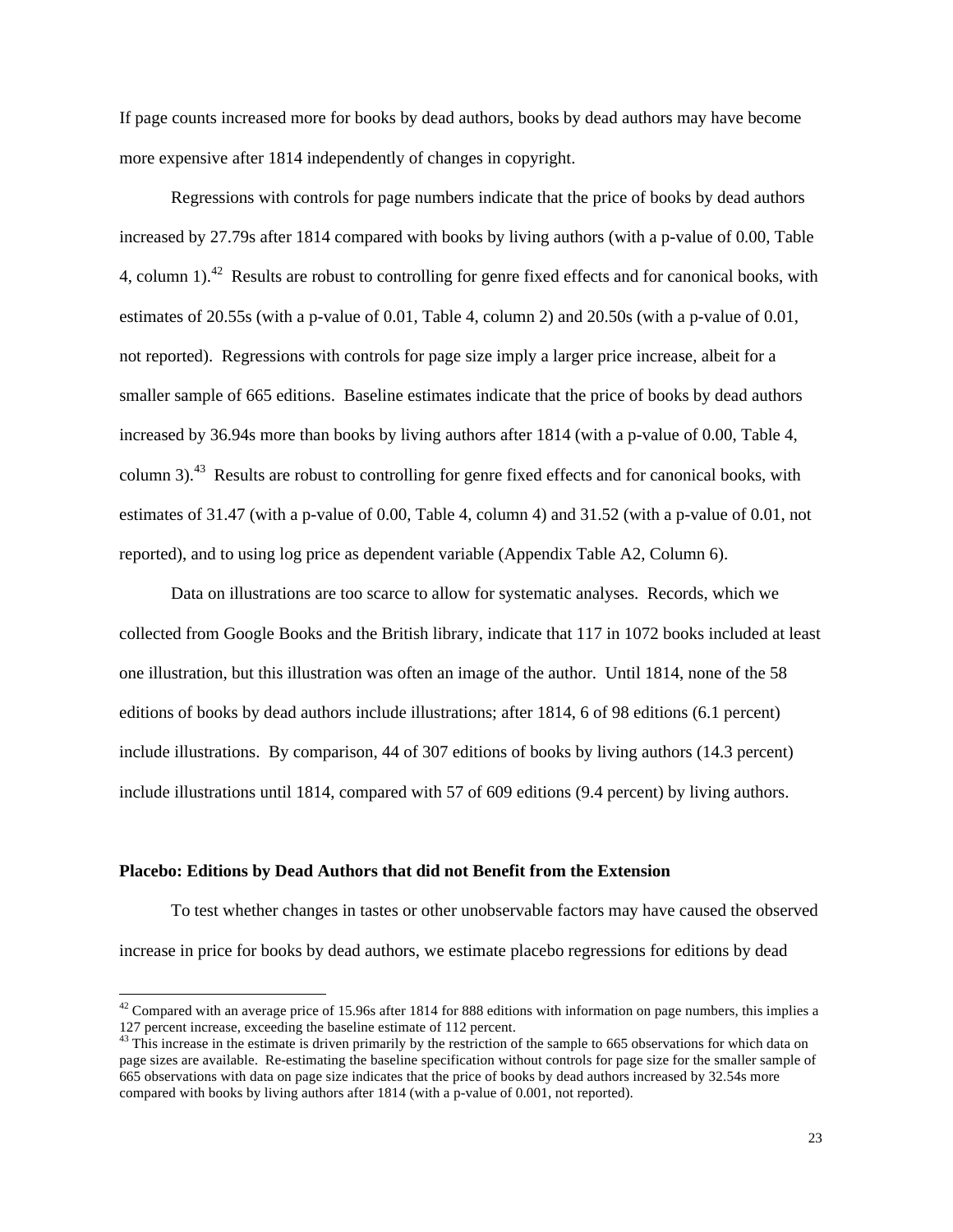authors that did not benefit from longer copyrights. Under the 1710 *Statute of Anne*, books whose authors had survived the first 14-year term remained under copyright for another 14 years, so that the total length of copyright was 28 years even before 1814. Placebo regressions test whether these editions by dead authors, which did not benefit from the 1814 extension but would have been affected by changes in tastes and other unobservable factors, experienced a differential increase in price after 1814.

With the caveat that placebo regressions are based on a substantially smaller sample than the main specifications, they yield no evidence of a differential price increase for books by dead authors. In a data set of 68 editions on copyright that had been in print for more than 14 years, the estimate for *deadst* \* *post1814t* is small at 3.30s and not statistically significant (with a p-value of 0.85, Table 5, column 1). Placebo regressions that include controls for genre and exclude author fixed effects similarly fail to produce significant estimates (with 9.05s and -7.60s, and p-values of 0.62 and 0.44, respectively, Table 5, columns 2-3).<sup>44</sup> In a larger sample of 87 editions that includes books off copyright, the estimated increase is 0.86s (not statistically significant, not reported).

An additional placebo test moves the *post* period to begin in 1809, 5 years before the Copyright Act. Evidence from parliamentary records indicates that the differential increase in copyright length was unanticipated. If, however, it had been anticipated, or if the price of books by dead authors increased as a result of other factors that were in place before 1814, estimates for the interaction between  $dead_{st}$  and  $post1809_{it}$  should be positive and statistically significant. Consistent with the historical evidence, however, the estimate for *dead<sub>st</sub>* \* *post1809<sub>it</sub>* is close to zero and insignificant: 1.869 (with a standard error of 6.911, Table 5, column 4).

### **6. Mechanism: Intertemporal Price Discrimination**

 $\overline{a}$ 

<sup>&</sup>lt;sup>44</sup> To keep estimates comparable with the baseline (Table 2), we estimate placebo regressions for editions on copyright. The placebo sample includes 5 books above 28 years of age. Results are robust to dropping these observations.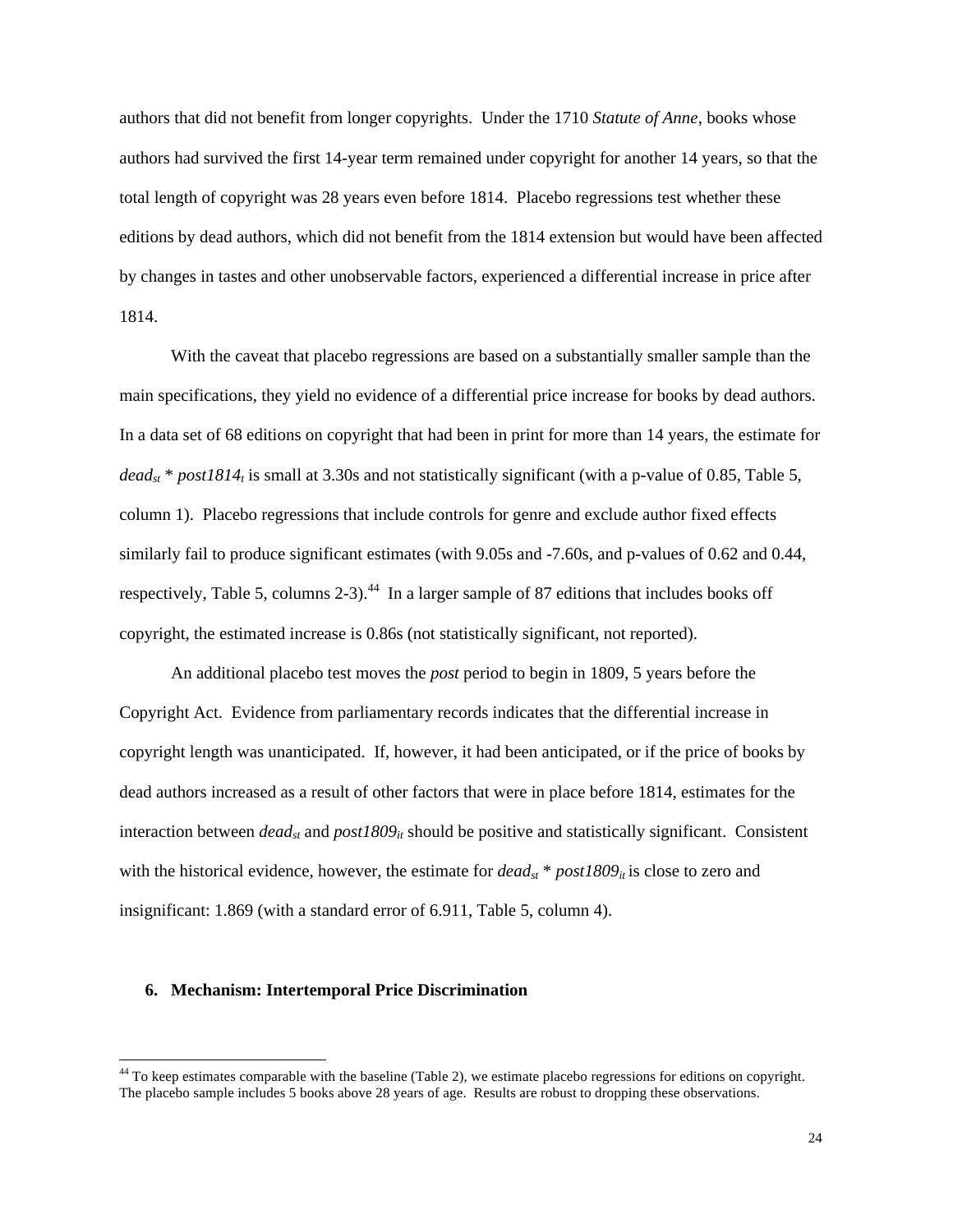Empirical analyses of modern industries have investigated intertemporal price discrimination as a welfare-improving strategy in monopolistic industries with forward-looking consumers (Mortimer 2007; Chevalier and Goolsbee 2009; Hendel and Nevo 2013; Lazarev 2013). Movie studios, for example, have traditionally released new films to theaters for an exclusive window of several months, before making them available for home viewing. For movies, books, and other types of information goods, which are costly to produce but cheap to replicate (Shapiro and Varian 1999; Varian 2005), the ability to pursue intertemporal price discrimination depends on the expected length of copyright.45

A stylized model of intertemporal price discrimination with *temporary monopoly rights* (in Section I) predicts that price will increase in response to longer copyright terms. Intuitively, an extension in the length of copyright can improve the ability of publishers to practice intertemporal price discrimination, in which a monopolist offers successive generations of a new good at lower prices "for the purpose of exploiting differences in consumers' reservation price" (Stokey 1979, p.  $355$ ).<sup>46</sup>

Our model predicts that the monopolist earns positive profit from intertemporal price discrimination, whereas the Coase (1972) conjecture predicts zero profit. The difference arises because the Coase conjecture assumes that consumers are forward-looking (and can predict the complete price path) and that, in a continuous time model, the monopolist cannot commit to maintaining price at a high level. In contrast, our model assumes that consumers are not completely forward-looking (and *cannot* predict the complete price path for each title) and, in a discrete time model, monopolistic publishers can commit to maintaining price at a high level *within one period* (as

 $\overline{\phantom{a}}$ 

 $45$  Shapiro and Varian (1999, p. 3) define "information goods" as anything that can be digitized, or converted into a stream of bits, including books, magazines, music, databases, and web pages.

<sup>&</sup>lt;sup>46</sup> More broadly, Coase (1972) conjectures that a monopolist who sells durable goods to forward-looking consumers sets price at marginal cost *beginning with the first sale* because consumers anticipate that the monopolist will reduce price over time and can delay their purchases. McAfee and Wiseman (2008) show that monopolists may be able to commit to limits on future price reductions by restricting production capacity, if increasing capacity incurs at least a small cost. Ericson and Pakes (1995) provide an empirical framework with forward-looking firms and forward-looking consumers; Doraszelski and Pakes (2007, p.1960) explain that empirical analyses with forward-looking firms and consumers are rare because the approach is "likely to increase the burden of computing equilibria significantly."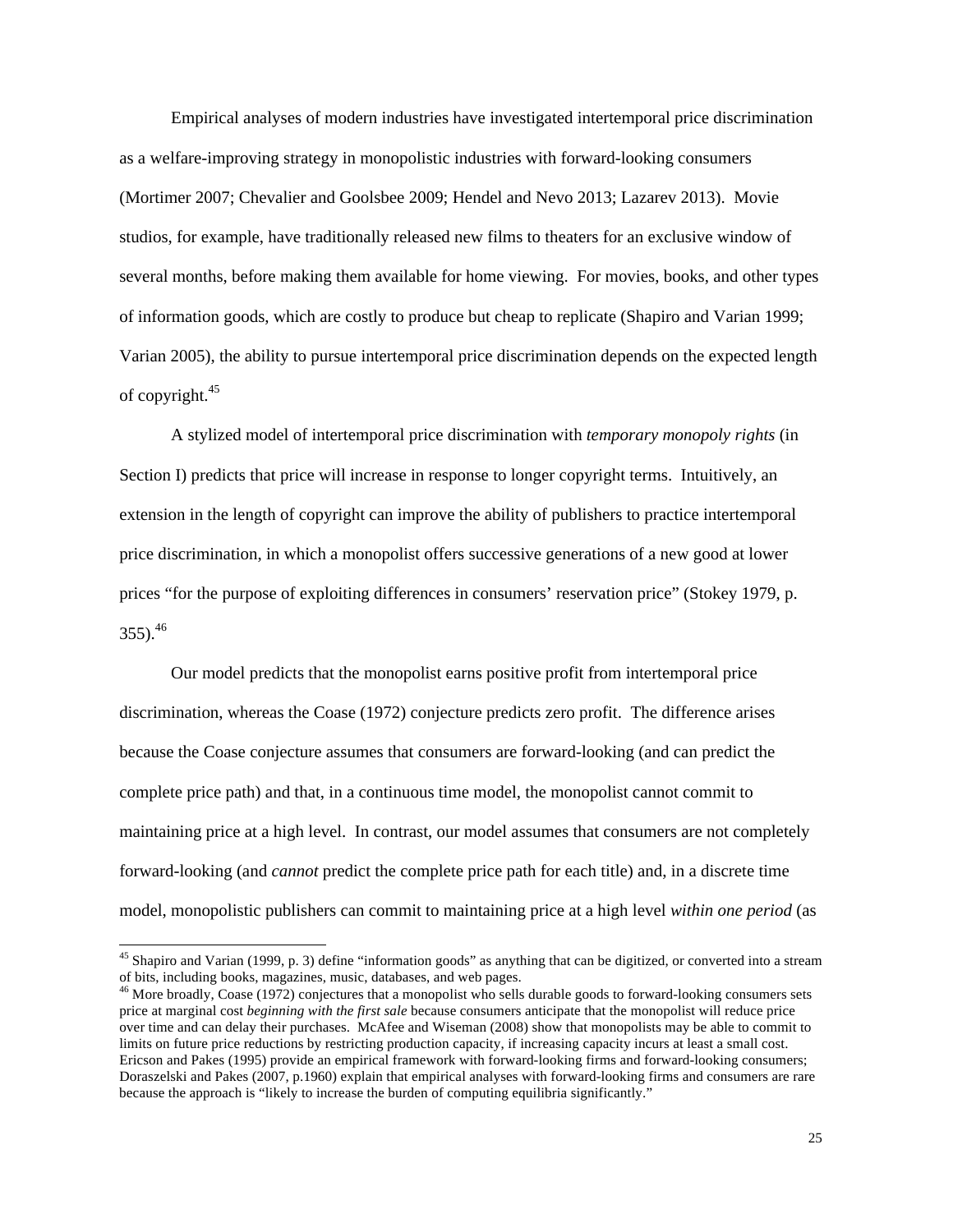in Stockey 1981). Intuitively, menu costs that arise from publishing may prevent publishers from adjusting prices within one period.

In this section we present historical evidence on the market for  $19<sup>th</sup>$  century books, which indicates significant differences in consumers' willingness to pay for books. We also exploit variation in the remaining years of copyright for book titles in the year of a new edition to examine whether publishers reduced the price of new editions as books approached the end of copyright.

### **Variation in Willingness to Pay**

 $\overline{\phantom{a}}$ 

Wealthy individuals and commercial lending libraries accounted for the majority of the market for Romantic Period books. For example, St. Clair (2004, p. 245) explains that roughly half of all first editions of Jane Austen's novels were sold to "members of the titled classes and gentry…the others probably going to circulating libraries."

St. Clair (2004, p. 237) estimates that roughly 1,000 circulating libraries were operating in Britain in 1801, and 1,500 in 1821. According to Hamlyn (1946, p. 198) "not less than one thousand" circulating libraries operated in England by 1850. Anticipating the business model of video stores (Mortimer 2007), most circulating libraries derived their revenues primarily from rental fees, with minimal fees for membership (Roehl and Varian 2001).<sup>47</sup> Libraries varied in their willingness to pay for books depending on variation in the incomes of their members, which covered a broad range of locations and social classes. The London *Minerva Press and Circulating Library*, for example, charged an annual fee of 2 guineas or 504 pence in 1804 to access a collection of roughly 20,000 volumes, whereas provincial circulating libraries rented books to readers for a penny per volume and often held less than 200 volumes (Jacobs 2006, pp. 5-6).<sup>48</sup>

 $^{47}$  Until circulating libraries emerged, readers had purchased books to share in "reading societies" (St. Clair 2004 p. 246-247). Private libraries were rare (Plant 1974, pp. 263-64); public libraries emerged after 1850 (Wiegand and Davis 1994, p. 608).

 $48$  In an essay on the circulating libraries, Charles Dickens (1894, p. 490) quotes an essay from 1761 "the reading female hires her novels from some country Circulating Library, which consists of about a hundred volumes.' The ordinary 'reading female' would soon exhaust this limited amount of provender."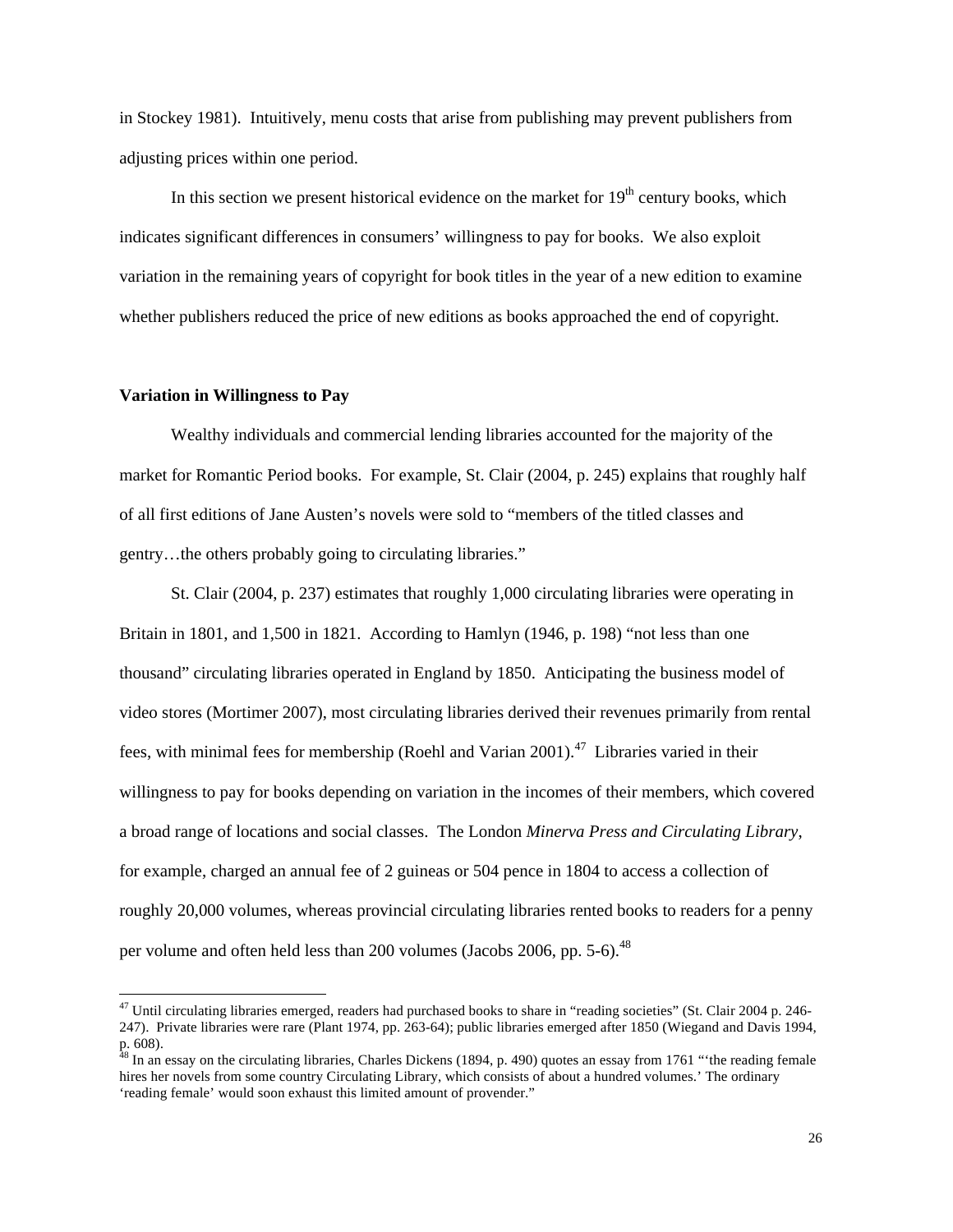Even members of the titled classes and gentry appear to have considered book prices in their purchasing decisions and sometimes would delay book purchases to wait for cheaper editions. For example, John William Ward, the first Earl of Dudley, wrote in 1810 when Scott first published *Lady of the Lake* "I have not read the *Lady of the Lake*, two guineas is too much for six cantos, and I shall therefore wait patiently for the [lower-priced] 8vo" (Romilly 1905, p. 104). Letters also indicate that buyers placed conditional orders to purchase books as soon as price had dropped below a specified amount. For example, the English writer and philanthropist Hannah More (1745-1833) wrote in 1813, "I had ordered my bookseller to send me [Scott's poem] *Rokeby* as soon as it might be had for twelve shillings" (St. Clair 2004, p. 201).

Once a book came off copyright, competitors entered and sold books for a lower price. Contemporary series, such as *Walker's British Classics,* offered off-copyright titles by William Shakespeare and James Thomson for one or two shillings each (St. Clair 2004, pp. 204 and 713).<sup>49</sup> Gall and Inglis' *Landscape Poets* sold off-copyright works by Byron, Scott, Coleridge, and Wordsworth "at a price which will bring it within general reach" (Mackeson 1882, p. 436).

## **Changes in Price as Books Approach the End of Copyright**

l

Variation in the price of new editions also indicates that publishers exploited differences in buyers' willingness to pay by selling to buyers with higher willingness to pay first, and covering the remainder of the market at declining prices – while books remained on copyright. For example, Thomas Moore's poem *Lalla Rookh* sold for 42s in 1817, for 14s until 1827, and for 5s after 1829 (Figure 2). By 1855, four years before *Lalla Rookh* came off copyright, it sold for 2.5s. In 1859, when *Lalla Rookh* came off copyright, two competing publishers, Gall & Inglis and Routledge, entered and offered off-copyright editions for 1.5s each (St. Clair 2004, pp. 198 and 620).

<sup>49</sup> A 1809 edition of *Tom Jones* (pp. 525-27) includes an advertisement for Walker's editions of Thomson's *Seasons*  (1730), Milton's *Poetical Works,* Swift's *Gulliver's Travels* (1726), Bunyan's *Pilgrim's Progress* (1678) and other books that had come off copyright, with a modal price of 4*s*.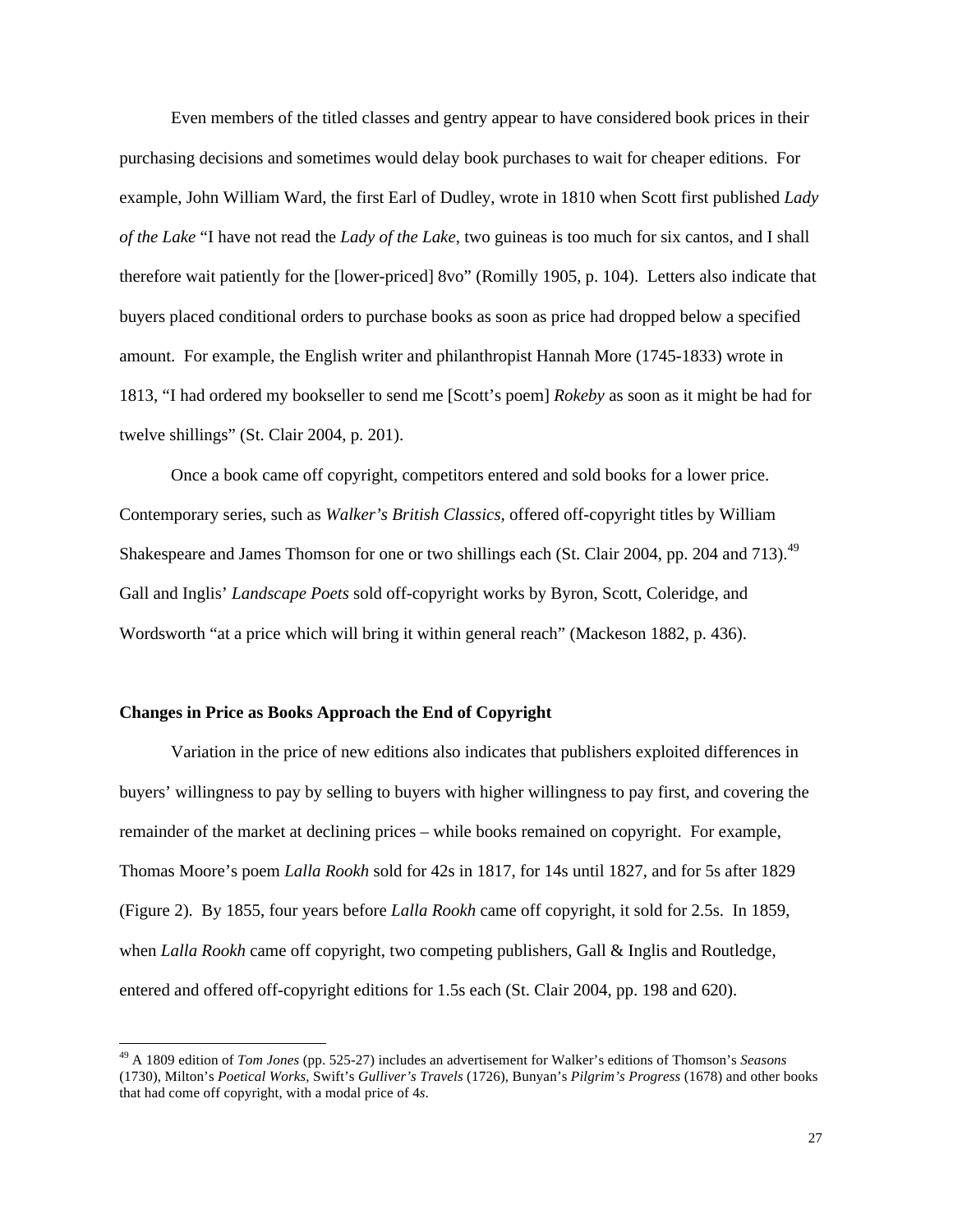To systematically investigate such changes, we use data on authors' years of death to calculate their remaining years of life in year *t* and estimate variation in price as a function of remaining years of copyright:

$$
price_{it} = \beta_0 + \beta_r L_{it} + X_{it}\gamma + \varepsilon_{it}
$$

where *price*<sub>it</sub> measures price and  $L<sub>it</sub>$  measures the remaining years of copyright for edition *i* in year *t*, which equals the difference between the final year of copyright *T* and calendar year *t*. For new editions of titles that had first been published in years until 1814, *T* equals the year of the first edition plus 14 years for authors who had died within 14 years of the first edition, and plus 28 years for authors who had survived the first 14 years. For editions of titles that had first been published after 1814, *T* equals the year of the first edition plus 28 years for authors who had died within 28 years, and plus the author's remaining life for authors who had survived the initial year term.<sup>50</sup> Coefficients *βr* are estimated separately for three-year periods *r*, observations in years *T-28* and above are the excluded category. The matrix  $X_{it}$  includes control variables for books by dead authors, as well as age, genre, and time fixed effects. Standard errors are clustered at the level of authors to allow for correlation across editions of the same title and across titles by the same author.

Estimates of *βr* confirm that new editions become cheaper as titles approach the end of their copyright terms. In year *T-1,* new editions of a book title sold for 20.74s less compared with prices in *T-28* to *T-26* and above (Figure 3, with a p-value 0.039), and new editions in *T-4* to *T-2* sold for 21.87s less (with a p-value of 0.011). Results are robust to including controls for canonical books, dropping genre fixed effects, and including author fixed effects (not reported). Selection bias may lead this test to under-estimate the true decline in price, because books that continue to be in print nearly 28 years after their initial publication are especially durable and may sell for a higher price.

Summary statistics on changes in price confirm the role of copyright in determining the price of books. For example, the Reverend William Paley's (1743-1805) *A View of the Evidences of* 

 $\overline{a}$ 

<sup>50</sup> We use actual remaining years of life to create a proxy for copyright length *T*. Publishers' decisions about price may be influenced by private information about an author's life expectancy.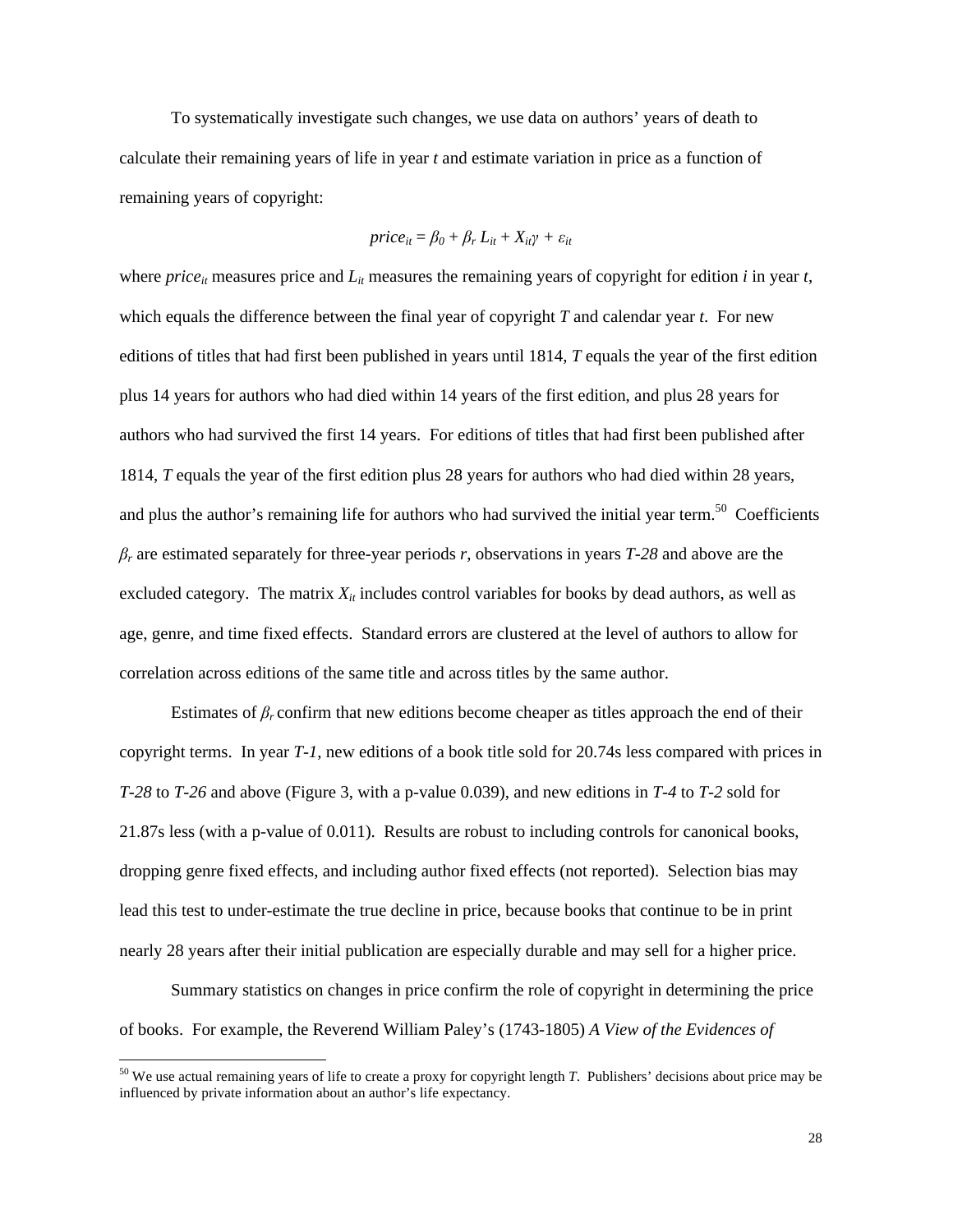*Christianity* (first edition in 1794, under copyright until 1808) sold for 12s in 1794, and then sold for 9s and 4.5s in 1820 and 1824, when it was off copyright. For the full data set of all 1,072 editions, summary statistics indicate a 15 percent decline in price as books enter the public domain, with a median price of 10.5s for editions on copyright, compared with 9.0s off copyright.

## **Changes in Quantities**

The welfare implications of longer copyrights depend on their effects on quantities sold, in addition to price. Although historical sales data are not available for our sample, we are able to observe information on print runs for a subset of 518 editions, including 418 of 210 titles that had been in print for 14 years or less. These data cover books by 46 authors, including 16 editions by 7 dead authors.

Data on print runs are highly skewed (Appendix Figure A2), ranging from 100 copies for a 1817 edition of William Godwin's *Lives of Edward and John Phillips* (1815) to 12,000 copies for a 1816 edition of Lord Byron's *Childe Harold's Pilgrimage* (1816). The average print run was 2,166 copies (with a standard deviation of 2,284.35). The median print run was 1,500 copies; 48 editions had a print run of 1,500 copies. Seventy-five percent of all print runs included fewer than 2,000 copies, and 90 percent of all editions included fewer than 5,000 copies.

To examine changes in print runs, we estimate:

$$
InPrintRun_{it} = \alpha_0 + \alpha_1 dead_{st} + \alpha_2dead_{st} * post1814_t + \varphi_a + \delta_r + f_s + \varepsilon_{it}
$$

where the natural logarithm helps to address the skewness of the print run data. For the full sample, these regressions indicate a 55 percent decline in print runs after 1814 for titles by dead authors  $(1 - e^{-0.59} = 55\%$  with a p-value of 0.28, Table 6, column 1). Excluding books by Sir Walter Scott estimates indicate a 68 percent decline in the average size of print runs for titles by dead authors  $(1 - e^{-1.13}$  with a p-value of 0.01, Table 6, column 2). Excluding both Scott and Byron indicates a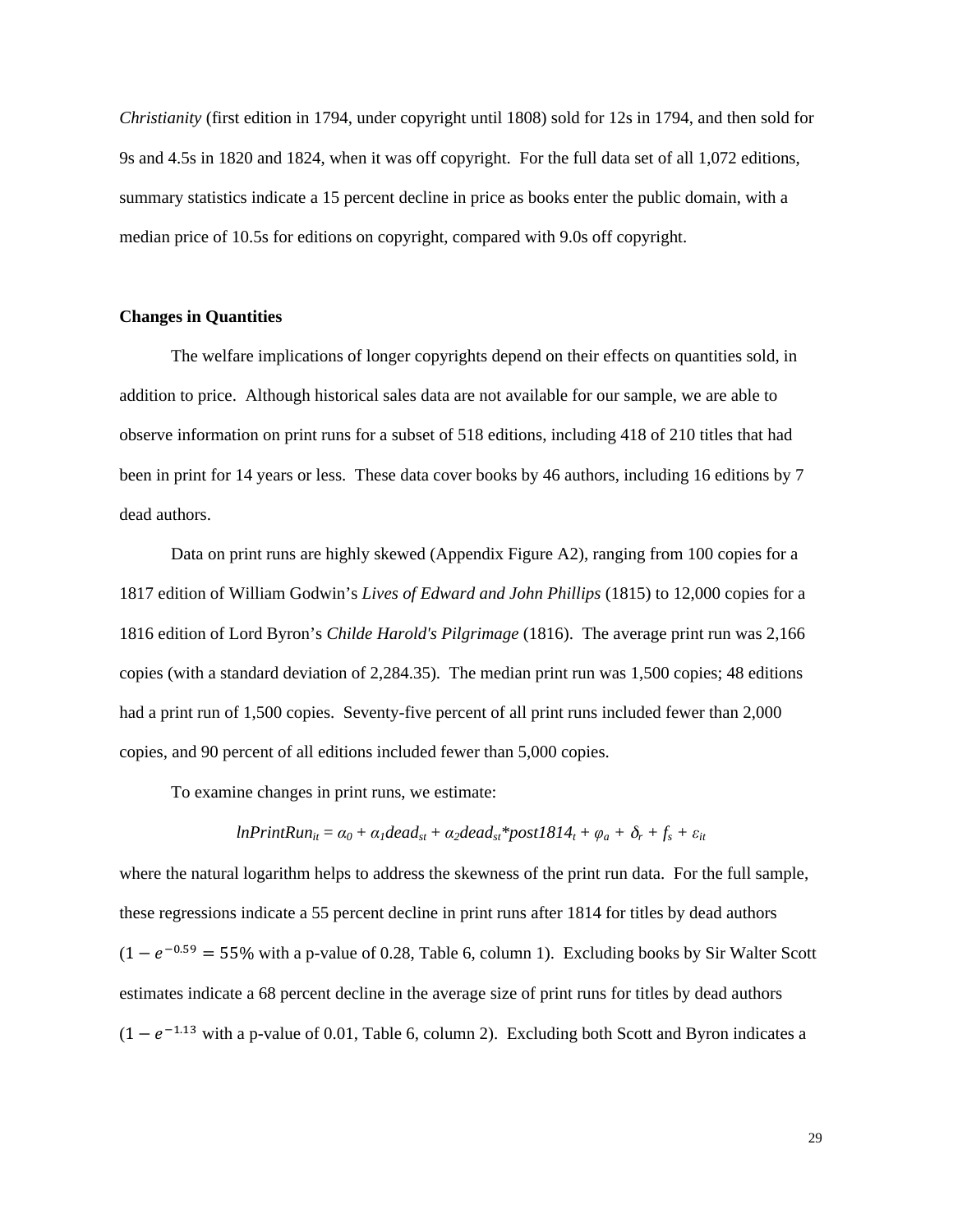74 percent decline in print runs for titles by dead authors  $(1 - e^{-1.34})$  with a p-value of 0.05, column 4).

These results indicate that the extension in copyrights was associated with a reduction in quantities, which implies that the copyright extension reduced overall welfare. They also indicate that the reduction in quantities was mitigated for books by literary superstars, such as Sir Walter Scott. For example, 10 first editions by Scott (including *Rob Roy*, *Ivanhoe*, and *The Pirate*) had print runs of 10,000 copies each*.* In our data, these books account for a small portion of the sample, whereas analyses of modern price data include a larger share of these books.

### **7. Conclusions**

This article has examined the effects of an extension in the length of copyrights on price, as the fundamental lever by which stronger copyrights may encourage investments in creative works and limit their diffusion. A simple extension of existing models of intertemporal price discrimination implies that an increase in the length of copyright will increase the price of creative works.

Our empirical analysis has exploited a differential increase in the length of copyright - in favor of books by dead authors – to identify the causal effect of longer copyright terms on price. Difference-in-differences regressions, which compare changes in the price of books by dead and living authors, reveal a substantial increase in price in response to longer copyrights. Results are robust to a broad range of alternative specifications (including controls for genres, canonical books, and physical characteristics), and to excluding author fixed effects. They are also robust to excluding books by popular authors who had died after 1814, and to excluding books by recently deceased authors. Estimates of time-varying effects yield no evidence of differential pre-trends. Placebo regressions for books by dead authors that did *not* benefit from the extension in 1814 indicate no differential price increase for books by dead authors.

Historical evidence supports the idea that an extension in copyright may increase price by improving publishers' ability to practice intertemporal price discrimination. Wealthy individuals and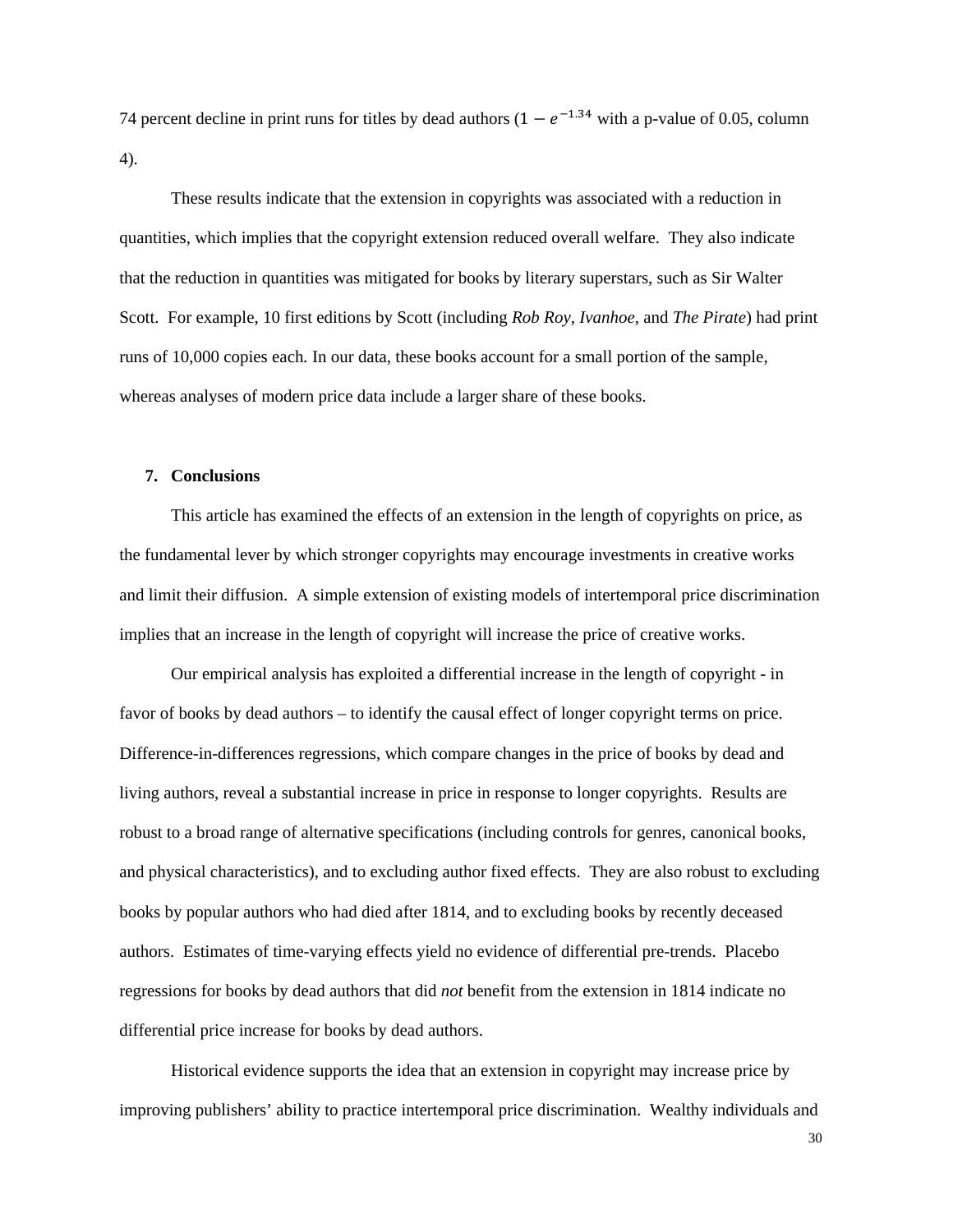a large number of commercial circulating libraries accounted for the majority of book buyers in Romantic period England. Purchasing instructions suggest that these customers timed their book purchases to wait for lower priced editions. Historical records also suggest that there was a significant amount of variation in consumers' willingness to pay. For example, the spectrum of circulating libraries ranged from libraries in London that charged high fees to access current readings, to provincial libraries with small holdings of older books. Estimates of changes in the price of new editions as titles approached the end of their copyright terms are also consistent with intertemporal price discrimination. Even controlling for the age of book titles, publishers reduced the price of new editions of a title as it approached the end of its copyright term.

Empirical analyses of modern data indicate that – starting from copyright lengths of 75 years – further extensions in copyrights may reduce welfare by limiting access to copyrighted works (Heald 2008; Reimers 2013). Even if the ability to practice intertemporal price discrimination mitigates the dead weight loss from copyright (Scotchmer 2004, pp. 36-39, Mortimer 2007), the welfare effects of these extensions are likely to be negative. For example, Akerlof et al. (2002) caution that the 1998 extension from 75 to 95 years should not be expected to strengthen the incentives to create new works, whereas it may discourage creative work that uses existing materials.

By comparison, our findings imply that extensions that start from low levels of pre-existing copyrights may improve welfare by increasing the profitability of creative work. This implication is corroborated by a rare historical data set on payments to the authors of 208 UK fiction titles between 1800 and 1830, which documents a significant increase in payments to authors in response to longer copyrights (MacGarvie and Moser 2013). The empirical setting of our study is most directly comparable to modern countries, such as China and India, where effective levels of copyright protection continue to be low. For these countries, our historical findings suggest that strengthening copyrights may encourage creativity and innovation.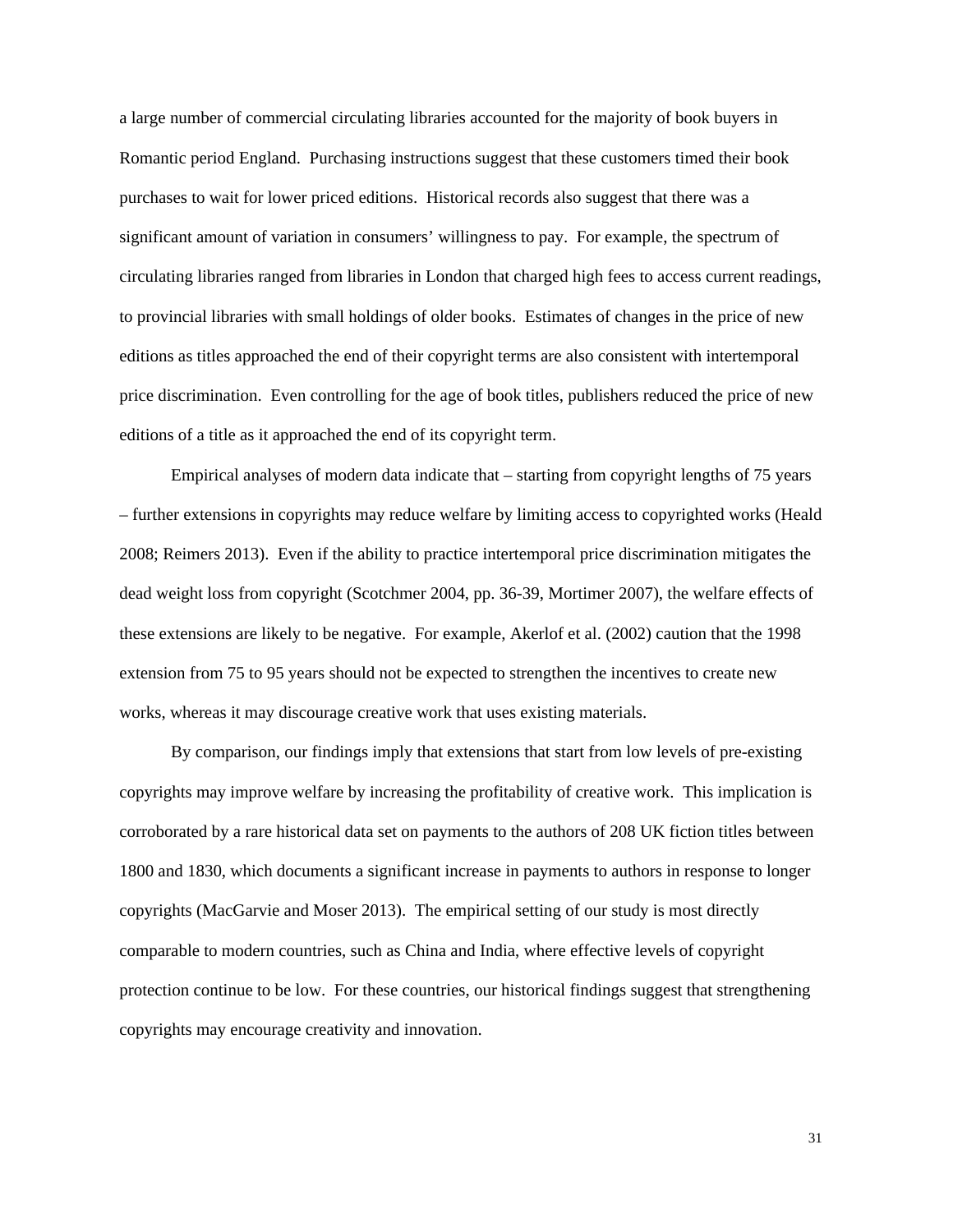## **References**

- "An Act to amend the several Acts for the Encouragement of Learning, by securing the Copies and Copyright of Printed Books, to the Authors of such Books or their Assigns [Copyright Act], 1814, 54 Geo.III, c.156" in *Primary Sources on Copyright* (1450-1900), L. Bently, and M. Kretschmer, eds.
- "Free Mickey Mouse: Lawrence Lessig wants less copyright protection, including for Disney's famous rodent," *The Economist*, (Oct 10th, 2002).
- "London Booksellers' Petition, Respecting Copyrights, &c." 16 December 1812, Hansard, 2nd Series, vol. 24, 308-311 in *Primary Sources on Copyright* (1450-1900), L. Bently, and M. Kretschmer, eds.
- "Minutes of Evidence taken before the Committee on Acts of 8 Anne, and 15 & 41 Geo. III. For the Encouragement of Learning, by vesting the Copies of Printed Books, in the Authors or Purchasers of such Copies, 20 July 1813, (1812-13) Paper No.341, IV.1003-1040 in *Primary Sources on Copyright* (1450-1900), L. Bently, and M. Kretschmer, eds. (1813).
- "Petition of the Printers of London and Westminster respecting Copyright", 11 March 1813, Hansard, 2nd Series, vol.25, 10-16 in *Primary Sources on Copyright* (1450-1900), L. Bently, and M. Kretschmer, eds.
- "Report from Committee on Acts of 8 Anne, and  $15 \& 41$  Geo. III for the Encouragement of Learning, by vesting the Copies of printed Books, in the Authors or Purchasers of such Copies, 17 June 1813, (1812-13), Paper No.292, IV. 999-1002," in *Primary Sources on Copyright* (1450- 1900), L. Bently, and M. Kretschmer, eds. (1813).
- "Report of the Acts Respecting Copyright," 18 June 1813, Hansard, 2nd Series, vol.26, 708-710," in *Primary Sources on Copyright* (1450-1900), L. Bently, and M. Kretschmer, eds. (London, 1813).
- "Report from the Select Committee on the Copyright Acts of 8 Anne, c.19; 15 Geo.III, c.53; 41 Geo.III, c.107; and 54 Geo.III, c.116", (1818) Paper No.402, IX.249-56 in *Primary Sources on Copyright* (1450-1900), eds L. Bently & M. Kretschmer, www.copyrighthistory.org (London 1818).
- Akerlof, George A., Kenneth J. Arrow, Timothy Bresnahan, James M. Buchanan, Ronald Coase, Linda R. Cohen, Milton Friedman, et al. 2002. "The Copyright Term Extension Act of 1998: An Economic Analysis," *Washington DC: AEI-Brookings Joint Center for Regulatory Studies*.
- Barnes, James J. 1964. *Free Trade In Books: A Study of the London Book Trade Since 1800*, Oxford: Clarendon Press.
- Bautz, Annika. 2007. *The Reception of Jane Austen and Walter Scott: A Comparative Longitudinal Study*, Continuum.
- Biermann, Kai. 2013. "Um Googles Willen," *Die Zeit*, March 1, 2013.
- Bloom, Harold. 1994. *The Western Canon: The Books and School of the Ages*, New York: Harcourt Brace.
- Bostic, Kevin. 2013. "Chinese court fines Apple \$118K over e-book copyright violations." *AppleInder*, April 25, 2013.
- Brown, Mathew. 1999. *The London Catalogue of Books With Their Sizes and Prices*, St. John's-Square and Clerkenwell.
- Coase, Ronald H. 1972. "Durability and Monopoly," *Journal of Law and Economics* 15 (1): 143-149.
- Chevalier, Judith, and Austan Goolsbee. 2009. "Are Durable Goods Consumers Forward-looking? Evidence From College Textbooks," *The Quarterly Journal of Economics* 124 (4): 1853-1884.
- Deazley, Ronan. 2006. *Rethinking Copyright: History, Theory, Language*, Edward Elgar Publishing, 2006.
- ---. 2007. "The Life of an Author: Samuel Egerton Brydges and the Copyright Act 1814," *Georgia State University Law Review* 23: 809-846.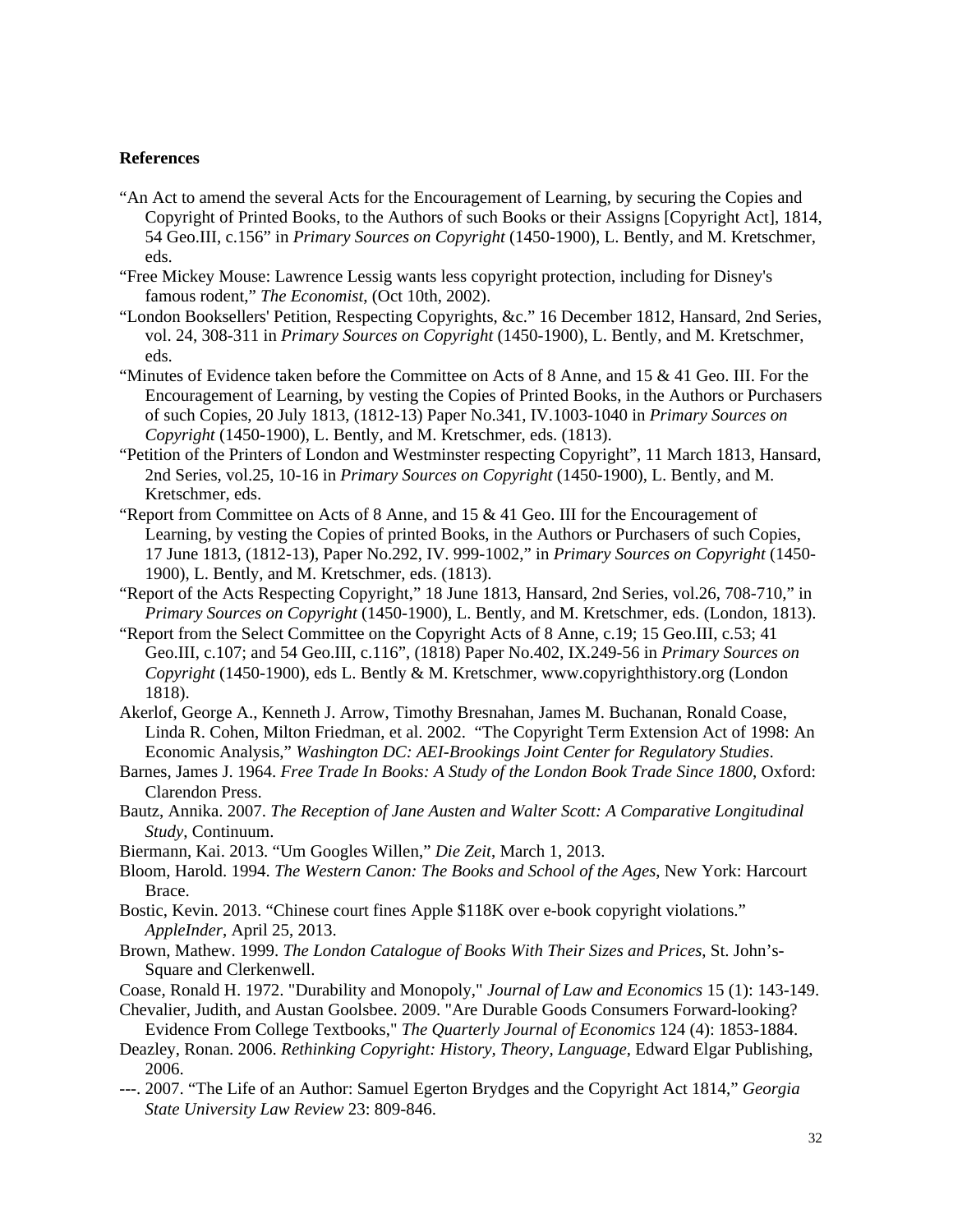- ---. 2008a. "Commentary on Beckford v. Hood (1798)," *in Primary Sources on Copyright* (1450- 1900), L. Bently, and M. Kretschmer, eds.
- ---. 2008b "Commentary on Copyright Act 1814," in *Primary Sources on Copyright* (1450-1900), L. Bently, and M. Kretschmer, eds.
- ---. 2008c. "Commentary on the Statute of Monopolies 1624," in *Primary Sources on Copyright* (1450-1900), L. Bently, and M. Kretschmer, eds.

Dickens, Charles. 1894. *All the Year Round: A Weekly Journal*, Vol XI, third series, no. 282, Saturday May 26, 1894. London: Messrs. Chapman and Hall.

- Doraszelski, Ulrich, and Ariel Pakes. 2007. "A Framework for Applied Dynamic Analysis in IO," *Handbook of Industrial Organization* 3: 1887-1966.
- Ekelund, Robert B., Rand Ressler, and John Watson. 2000. "The "Death-Effect'' in Art Prices: A Demand-Side Exploration," *Journal of Cultural Economics* 24: 283-300.
- Erickson, Lee. 1990. "The Economy of Novel Reading: Jane Austen and the Circulating Library," *Studies in English Literature*, 1500-1900, Vol. 30, No. 4, Nineteenth Century (Autumn, 1990), pp. 573-590
- Ericson, Richard, and Ariel Pakes. 1995. "Markov-perfect Industry Dynamics: A Framework for Empirical Work," *The Review of Economic Studies* 62 (1): 53-82.
- Halliday, Josh. 2011. "Musicians Win Copyright Extension to 70 Years," *The Guardian*, September 12, 2011.
- Hamlyn, Hilda M. 1946. "Eighteenth-century Circulating Libraries in England," *The Library*: 197– 222.
- Hansard. 1808. *House of Commons Debate* 22, June 1808 vol 11
- Heald, Paul J. 2008. "Property Rights and the Efficient Exploitation of Copyrighted Works: An Empirical Analysis of Public Domain and Copyrighted Fiction Bestsellers," *Minnesota Law Review* 2007-2008 (4): 1031 – 1063.
- Hendel, Igal, and Aviv Nevo. 2013. "Intertemporal Price Discrimination in Storable Goods Markets," *The American Economic Review* 107 (7): 2722-2751.
- Hodgson, T. 1855. *The London Catalogue of Books Published in Great Britain: With Their Sizes, Prices, and Publishers' Names*. 1816 to 1851, Hodgson, Thomas.
- Hui, Kai-Lung, and Ivan P. L. Png. 2002. "On the Supply of Creative Work: Evidence from the Movies," *The American Economic Review* 92 (2): 217-220.
- Jacobs, E. 2006. "Circulating Libraries", in David Scott Kastan (ed.). *The Oxford Encyclopedia of British Literature*, Oxford University Press.
- Khan, Zorina B. 2005. *The Democratization of Invention: Patents and Copyrights in American Economic Development*, 1790-1920, Cambridge University Press.
- Landes, William M. and Richard A. Posner. 2003. *The Economic Structure of Intellectual Property Law*. Cambridge, Mass.: Harvard University Press.
- Lazarev, John. 2013. "The Welfare Effects of Intertemporal Price Discrimination: An Empirical Analysis of Airline Pricing in US. Monopoly Markets," Working Paper
- Lessig, Lawrence. 2001. "Copyright's First Amendment," *UCLA Law Review* 48: 1057.
- Liebowitz, Stan J. 1985. "Copying and Indirect Appropriability: Photocopying of Journals," *Journal of Political Economy* 93 (5): 945-957.
- MacGarvie, Megan and Petra Moser. 2013. "Copyright and the Profitability of Authorship: Evidence from Payments to Writers in the Romantic Period," in Shane M. Greenstein, Avi Goldfarb, and Catherine Tucker (eds.) *The Economics of Digitization*, University of Chicago Press.
- Machlup, Fritz. 1958. *An Economic Review of the Patent System, US Government Printing Office*.
- Mackeson, Charles. 1882. *The Churchman's Shilling Magazine and Family Treasury*, Vol. 1, London: Houlston and Sons.
- McAfee, Preston R., and Thomas Wiseman. 2008. "Capacity Choice Counters the Coase Conjecture," *The Review of Economic Studies* 75 (1): 317-331.
- Montagu, Basil. 1805. *Enquiries and Observations Respecting the University Library*, F. Hodson.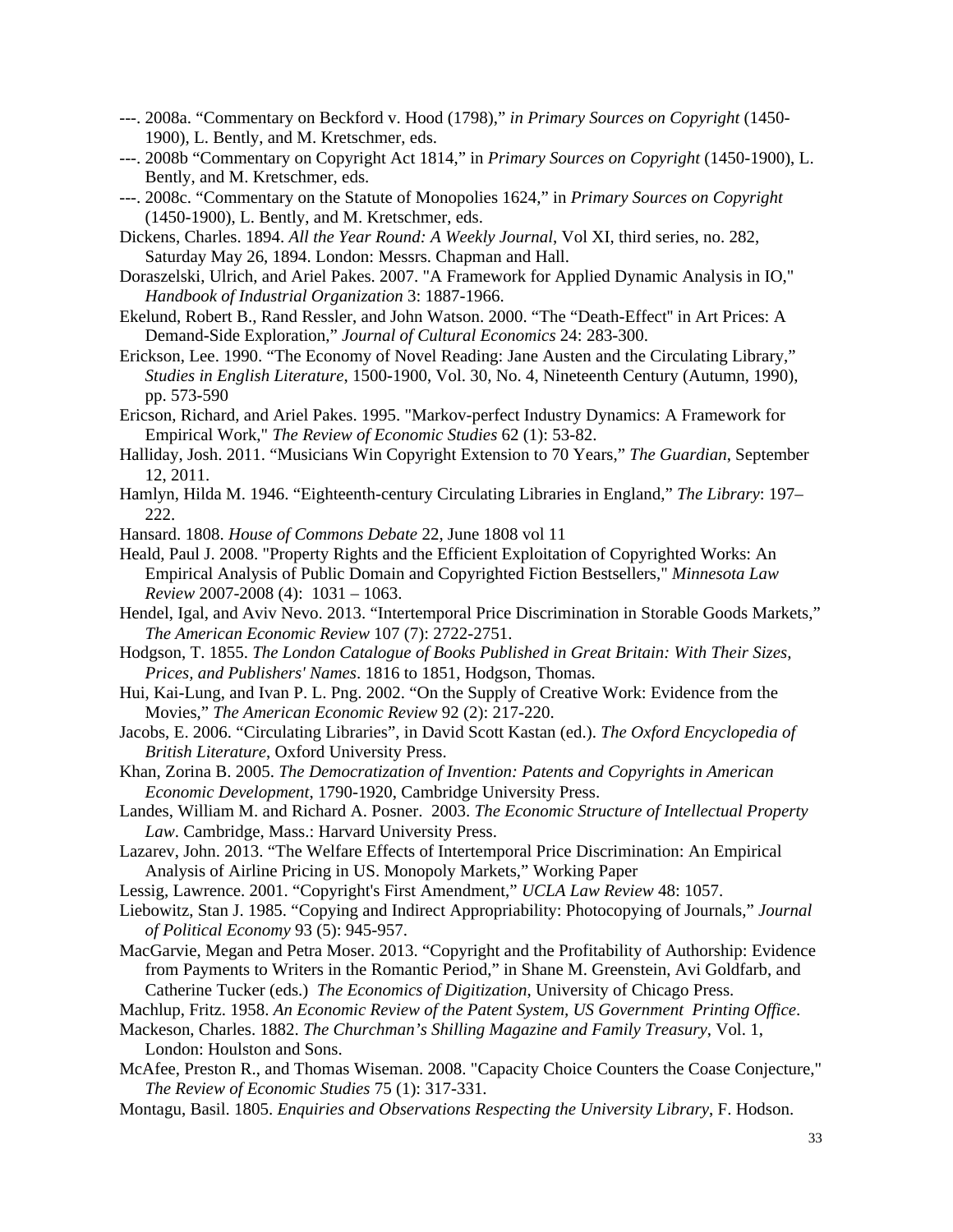- Mortimer, Julie Holland. 2007. "Price Discrimination, Copyright Law, and Technological Innovation: Evidence from the Introduction of DVDs," *The Quarterly Journal of Economics* 122 (3): 1307- 1350.
- Nair, Harikesh. 2007. "Intertemporal Price Discrimination with Forward-looking Consumers: Application to the US Market for Console Video-games," *Quantitative Marketing and Economics* 5 (3): 239-292.
- Oberholzer-Gee, Felix, and Koleman Strumpf. 2007. "The Effect of File Sharing on Record Sales: An Empirical Analysis," *Journal of Political Economy* 115 (1): 1-42.
- Plant, Marjorie. 1974. *The English Book Trade*, London: Allen & Unwin.
- Peddie, Robert A., and Quintin Waddington. 1914. *The English Catalogue of Books* (Including the Original ''London' Catalogue) 1801-1836, Sampson Low, Marston.
- Preston, Samuel H., Patrick Heuveline, Michel Guillot. 2011. *Demography: Measuring and Modeling Population Processes*, Blackwell Publishers.
- Reimers, Imke. 2013. "I Got You Babe: Welfare Effects of the Sonny Bono Copyright Extension," Working Paper.
- Reuters. 2012. "Microsoft sues China's Gome for alleged copyright infringement." January 12, 2012.
- Roehl, Richard, and Hal R. Varian. 2001. "Circulating Libraries and Video Rental Stores," *First Monday* 6 (5).
- Romilly, Samuel H. 1905. *Letters to 'Ivy' from the First Earl of Dudley*, Longmans, Green, and Co.
- Scherer, Frederic M. 2004. *Quarter Notes and Bank Notes: The Economics of Music Composition in the Eighteenth and Nineteenth Centuries*, Princeton University Press.
- Scotchmer, Suzanne. 2004. *Innovation and Incentives*. Cambridge, MA, MIT Press.
- Seville, Catherine. 1999. *Literary Copyright Reform in Early Victorian England: The Framing of the 1842 Copyright Act*, Cambridge University Press.
- Shapiro, Carl and Hal Varian. 1999. *Information Rules: A Strategic Guide to the Network Economy*, Harvard Business School Press.
- St. Clair, William. 2004. *The Reading Nation in the Romantic Period*, Cambridge University Press.
- Suarez, Michael F. 2009. *The Cambridge History of the Book in Britain*, Michael F. Suarez, and Michael L. Turner, eds., Cambridge University Press.
- Stokey, Nancy L. 1979. "Intertemporal Price Discrimination," *The Quarterly Journal of Economics* 93 (3): 355-371.
- Stokey, Nancy L. "Rational expectations and durable goods pricing." *The Bell Journal of Economics* (1981): 112-128.
- Stokey, Nancy L. 1989. *Recursive methods in economic dynamics*. Harvard University Press Tirole, Jean. 1988. *The Theory of Industrial Organization*. MIT press.
- Varian, Hal R. 2005. "Copying and Copyright," *The Journal of Economic Perspectives* 19 (2): 121- 138.
- Venn, John and J.A. Venn (eds.). 2011. *Alumni Cantabrigiensis: A Biographical List of All Known Students, Graduates and Holders of Office at the University of Cambridge, from the Earliest Times to 1900*, Cambridge University Press.
- Waldfogel, Joel. "Bye, bye, Miss American Pie. The Supply of New Recorded Music Since Napster." NBER Working Paper No. 16882, March 2011.
- Wiegand, Wayne A. and Donald Gordon Davis. 1994 *The Encyclopedia of Library History*, Taylor & Francis.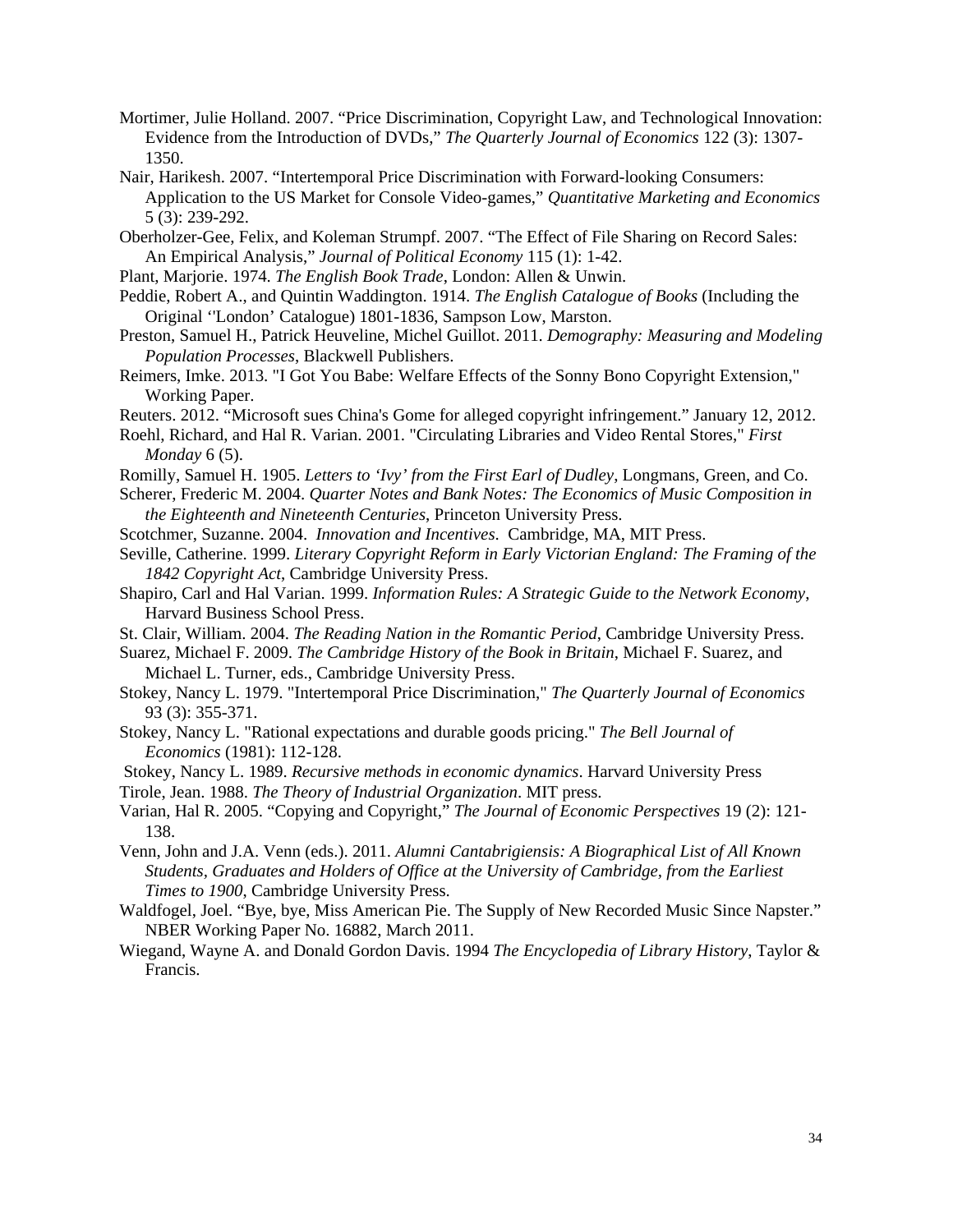|            |           | Pre-1814    | Post-1814   | Difference   |
|------------|-----------|-------------|-------------|--------------|
| Author     | Alive     | 17.58       | 16.85       | $-0.74$      |
|            | $(N=857)$ | (26.13)     | (18.76)     | $(1.58)^{a}$ |
|            | Dead      | 17.69       | 37.56       | 19.87        |
|            | $(N=45)$  | (15.74)     | (32.02)     | $(6.64)^{b}$ |
| Difference |           | 0.11        | 20.72       | 20.61        |
|            |           | $(5.3)^{a}$ | $(4.3)^{b}$ | $(6.82)^{a}$ |

TABLE 1 – COMPARISONS OF MEAN PRICE OF NEW EDITIONS FOR DEAD AND LIVING AUTHORS BEFORE AND AFTER 1814 FOR COPYRIGHTED TITLES IN PRINT FOR 14 YEARS OR LESS

*Note*: Price data for 902 editions of 548 titles that had been in print for 14 years or less by 116 authors between 1790 and 1840; all of these editions are on copyright. Data from St. Clair (2004), the *London Catalogue of Books* (Brown et al. 1799; Hodgson 1851), and the *English Catalogue of*  Books (Peddie and Waddington 1914).<sup>a</sup> Standard errors, clustered at the author level, are for coefficients  $\alpha_0$ ,  $\alpha_1$ ,  $\alpha_2$  in the OLS regression *Price<sub>it</sub>* =  $\alpha_0$  +  $\alpha_1$ Dead<sub>it</sub> +  $\alpha_2$ Post1814<sub>it</sub> +  $\alpha_3$ Dead<sub>it</sub> \* *Post1814<sub>it</sub>* +  $\varepsilon_{it}$  <sup>b</sup> Standard errors, clustered at the author level, are for coefficients  $\beta_1$ ,  $\beta_2$  of. *Price<sub>it</sub>*  $= \beta_0 + \beta_1$ Alive<sub>it</sub> +  $\beta_2$ Post1814<sub>it</sub></sub> +  $\beta_3$ Alive<sub>it</sub> \* Post1814<sub>it</sub> +  $\varepsilon_{it}$ 

|                           | (1)                                                                               | (2)                                                | (3)     | (4)       | (5)        |
|---------------------------|-----------------------------------------------------------------------------------|----------------------------------------------------|---------|-----------|------------|
| Dead                      | $-6.42$                                                                           | $-6.59$                                            | $-4.68$ | $-1.00$   | $-9.77***$ |
|                           | (8.25)                                                                            | (8.19)                                             | (9.76)  | (5.90)    | (2.30)     |
| Post-1814 $*$ dead        | $26.28***$                                                                        | $26.46***$                                         | 23.93** | $21.18**$ | 29.77***   |
|                           | (9.82)                                                                            | (9.72)                                             | (10.99) | (9.10)    | (7.04)     |
| Western Canon             |                                                                                   | $-3.34$                                            |         |           |            |
|                           |                                                                                   | (2.72)                                             |         |           |            |
| Book age fixed effects    | Y                                                                                 | Y                                                  | Y       | Y         | Y          |
| Genre fixed effects       | N                                                                                 | N                                                  | Y       | N         | N          |
| Author fixed effects      | Y                                                                                 | Y                                                  | Y       | N         | Y          |
| Five year fixed effects   | Y                                                                                 | Y                                                  | Y       | Y         | Y          |
| <b>Observations</b>       | 902                                                                               | 902                                                | 902     | 902       | 902        |
| <b>Adjusted R-squared</b> | 0.24                                                                              | 0.24                                               | 0.25    | 0.06      | 0.32       |
|                           |                                                                                   | Standard errors clustered at the level of authors. |         |           |            |
|                           | *** denotes significance at the 1 percent, ** 5 percent, and * 10 percent, level. |                                                    |         |           |            |

TABLE 2 – OLS, DEPENDENT VARIABLE IS PRICE OF NEW EDITIONS BETWEEN 1790 AND 1840 FOR COPYRIGHTED TITLES IN PRINT FOR 14 YEARS OR LESS

*Note*: Book age fixed effects control for first editions and for the number of years that have passed since the first edition. Genre fixed effects control for variation in price across novels, poetry, other fiction, and non-fiction. Price data for 902 editions of 548 titles on copyright that had been in print for 14 years or less, by 116 authors between 1790 and 1840, from St. Clair (2004), the *London Catalogue of Books* (Brown et al. 1799, Hodgson 1851) and the *English Catalogue of Books* (Peddie and Waddington 1914). Column (5) winsorizes price at 99 percent.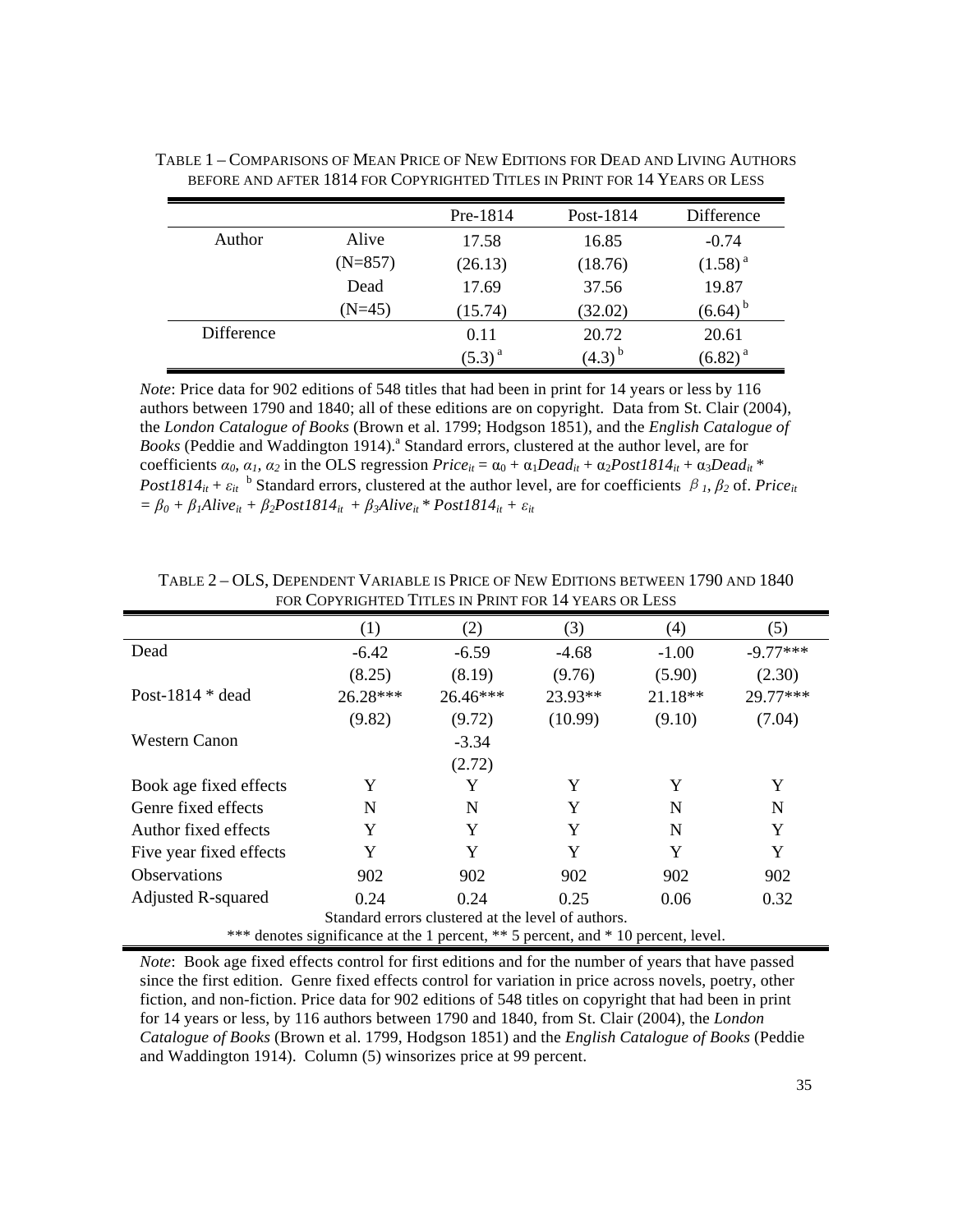|                                                                                                                                                                                                                                                                                                                                                                       | Excluding Scott                                                                   |                                                    | Byron              | Excluding Scott and |             | Excluding Recent<br>Deceased      |
|-----------------------------------------------------------------------------------------------------------------------------------------------------------------------------------------------------------------------------------------------------------------------------------------------------------------------------------------------------------------------|-----------------------------------------------------------------------------------|----------------------------------------------------|--------------------|---------------------|-------------|-----------------------------------|
|                                                                                                                                                                                                                                                                                                                                                                       | $\widehat{\Xi}$                                                                   | $\widehat{S}$                                      | $\widehat{\omega}$ | $\bigoplus$         |             | $\widehat{\Theta}$                |
| Dead                                                                                                                                                                                                                                                                                                                                                                  | $-11.64***$                                                                       | $-8.42***$                                         | $-13.27***$        | $-10.70***$         | $-16.47***$ | $-17.60***$                       |
|                                                                                                                                                                                                                                                                                                                                                                       | (2.98)                                                                            | (2.83)                                             | (3.03)             | (2.91)              | (5.76)      | (6.22)                            |
| Post-1814 $*$ dead                                                                                                                                                                                                                                                                                                                                                    | 28.68 ***                                                                         | 24.22***                                           | 20.44****          | 17.28***            | 37.61***    | 37.76***                          |
|                                                                                                                                                                                                                                                                                                                                                                       | (9.10)                                                                            | (7.98)                                             | (5.03)             | (4.65)              | (12.53)     | (12.29)                           |
| Book age fixed effects                                                                                                                                                                                                                                                                                                                                                |                                                                                   |                                                    |                    |                     |             |                                   |
| Genre fixed effects                                                                                                                                                                                                                                                                                                                                                   |                                                                                   |                                                    |                    |                     |             |                                   |
| Author fixed effects                                                                                                                                                                                                                                                                                                                                                  |                                                                                   |                                                    |                    |                     |             |                                   |
| Five year fixed effects                                                                                                                                                                                                                                                                                                                                               |                                                                                   |                                                    |                    |                     |             |                                   |
| Observations                                                                                                                                                                                                                                                                                                                                                          | 775                                                                               | 775                                                | 729                | 729                 | 888         | 888                               |
| Adjusted R-squared                                                                                                                                                                                                                                                                                                                                                    | 0.27                                                                              | 0.28                                               | 0.26               | 0.27                | 0.23        | 0.23                              |
|                                                                                                                                                                                                                                                                                                                                                                       | *** denotes significance at the 1 percent, ** 5 percent, and * 10 percent, level. | Standard errors clustered at the level of authors. |                    |                     |             |                                   |
| editions by Lord Byron. Columns (5) - (6) exclude 14 editions by authors who had died within one year of the publication year of the<br>Note: Column (1) – (2) exclude 127 exclude 127 exclude 127 exclude 120 exclude 127 exclude 127 exclude 127 exclude 127 exclude 127 exclude 127 exclude 127 exclude 127 exclude 127 exclude 127 exclude 127 exclude 127 exclud |                                                                                   |                                                    |                    |                     |             |                                   |
| equition: Book a ge theors control for first editions and for the number of years that have passed since the first edition of a book                                                                                                                                                                                                                                  |                                                                                   |                                                    |                    |                     |             |                                   |
| Genre fixed effects control for variation in price across novels, poetry, other fiction, and non-fiction.                                                                                                                                                                                                                                                             |                                                                                   |                                                    |                    |                     |             | Price data from St. Clair (2004), |

the London Catalogue of Books (Brown et al. 1799; Hodgson 1851) and the English Catalogue of Books (Peddie and Waddington

(Brown et al. 1799; Hodgson 1851) and the *English Catalogue of Books*

Google Books (available at http://explore.bl.uk and http://books.google.com/, accessed September 4-20, 2012). Demographic data are  $1914$ ). Book ages are calculated using data on first editions, which we collected from the online catalogues of the British Library and  $1917$ .

Google Books (available at http://explore.bl.uk and http://books.google.com/, accessed September 4-20, 2012). Demographic data are 1914). Book ages are calculated using data on first editions, which we collected from the online catalogues of the British Library and

(various volumes).

(Peddie and Waddington

*London Catalogue of Books*

collected from the

*Dictionary of Literary Biography* 

collected from the Dictionary of Literary Biography (various volumes).

TABLE 3 – ROBUSTNESS: OLS EXCLUDING EDITIONS BY SCOTT, BYRON, AND RECENTLY DECEASED AUTHORS DEPENDENT VARIABLE IS PRICE OF NEW EDITIONS BETWEEN 1790 AND 1840 FOR COPYRIGHTED TITLES IN PRINT FOR 14 YEARS OR LESS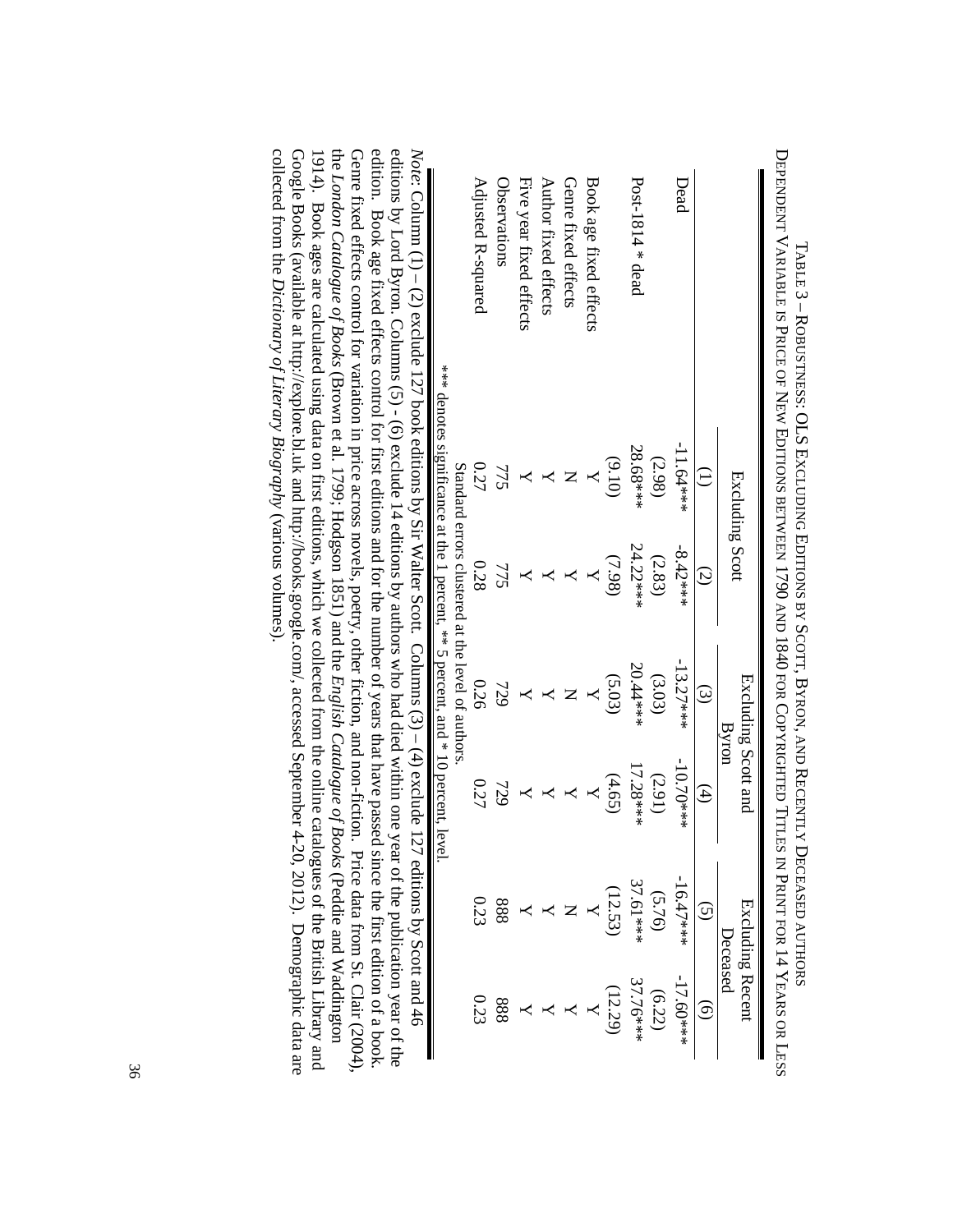|                         | (1)                                                                               | (2)       | (3)        | (4)        |
|-------------------------|-----------------------------------------------------------------------------------|-----------|------------|------------|
| Dead                    | $-7.36**$                                                                         | $-2.83$   | $-15.97$   | $-11.36$   |
|                         | (2.85)                                                                            | (4.19)    | (9.87)     | (6.94)     |
| Post-1814 $*$ dead      | 27.79***                                                                          | $20.55**$ | $36.94***$ | $31.47***$ |
|                         | (9.07)                                                                            | (7.99)    | (12.13)    | (10.86)    |
| Number of pages         | $0.02***$                                                                         | $0.02***$ |            |            |
|                         | (0.00)                                                                            | (0.00)    |            |            |
| Page size fixed effects | N                                                                                 | N         | Y          | Y          |
| Book age fixed effects  | Y                                                                                 | Y         | Y          | Y          |
| Genre fixed effects     | N                                                                                 | Y         | N          | Y          |
| Author fixed effects    | Y                                                                                 | Y         | Y          | Y          |
| Five year fixed effects | Y                                                                                 | Y         | Y          | Y          |
| <b>Observations</b>     | 692                                                                               | 692       | 665        | 665        |
| Adjusted R-squared      | 0.45                                                                              | 0.47      | 0.43       | 0.46       |
|                         | Standard errors clustered at the level of authors.                                |           |            |            |
|                         | *** denotes significance at the 1 percent, ** 5 percent, and * 10 percent, level. |           |            |            |

TABLE 4– ROBUSTNESS: OLS CONTROLLING FOR PAGE NUMBERS AND SIZE; DEPENDENT VARIABLE IS PRICE OF NEW EDITIONS BETWEEN 1790 AND 1840 FOR COPYRIGHTED TITLES THAT HAVE BEEN IN PRINT FOR 14 YEARS OR LESS

*Note*: Column (1) - (2) include controls for the *number of pages* in a book; data on page numbers are available for 692 book editions of 430 book titles by 107 authors between 1790 and 1840; column (3) – (4) include fixed effects for *page size*, which publishers define by the number of times a piece of paper is folded to create the pages of a book. Data on page sizes are available for 665 editions of 420 book titles by 106 authors. Book age fixed effects control for first editions and the number of years that have passed since the first edition of a book. Genre fixed effects control for variation in price across novels, poetry, other fiction, and non-fiction. Price data from the *London Catalogue of Books* (Brown et al. 1799; Hodgson 1851) and the *English Catalogue of Books* (Peddie and Waddington 1914). Book ages are calculated using data on first editions, which we collected from the online catalogues of the British Library and Google Books (available at http://explore.bl.uk and http://books.google.com/, accessed September 4-20, 2012). Demographic data are from the *Dictionary of Literary Biography* (various volumes).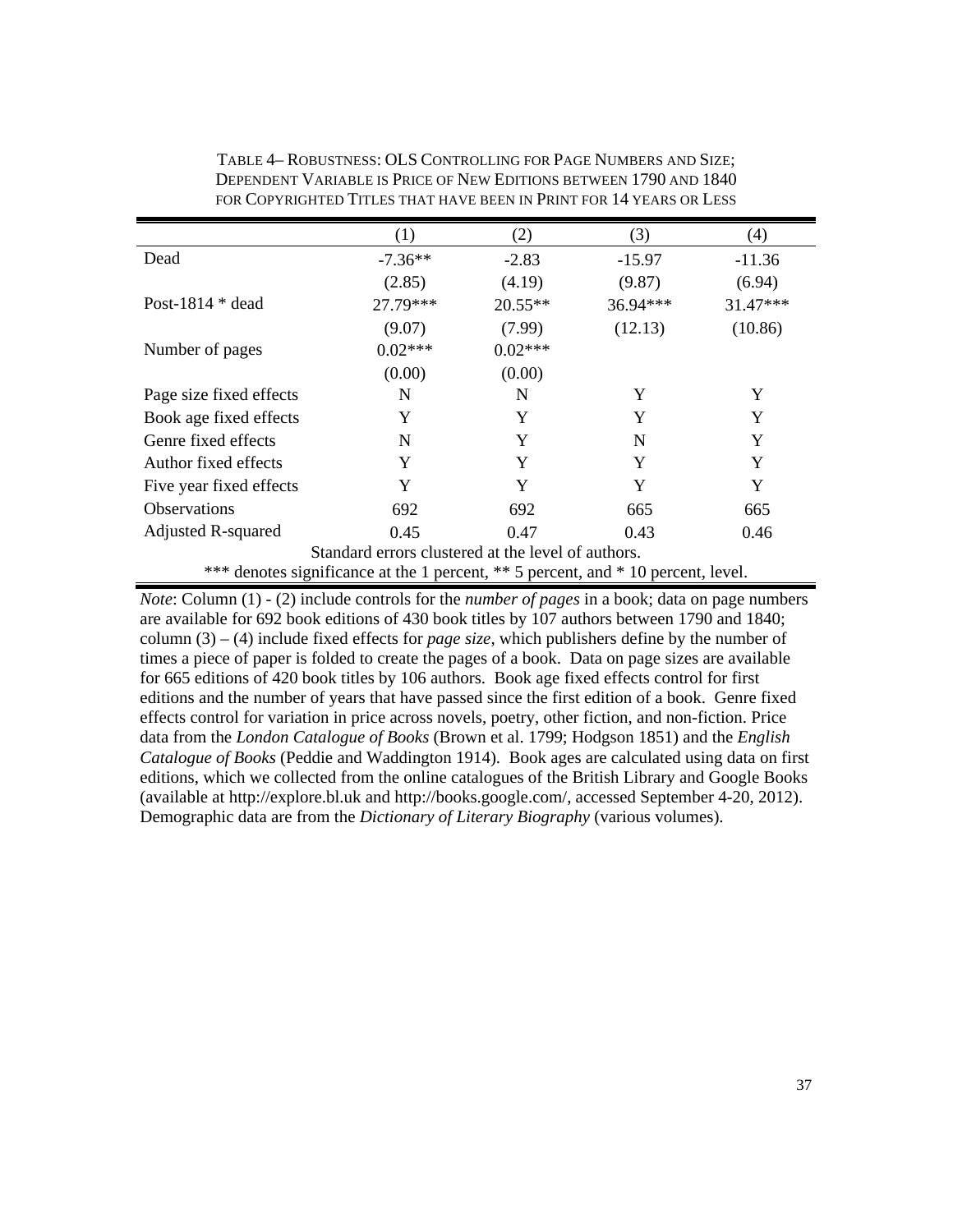| Age of book title                                                                 |          | $> 14$ years                                       |         | $\leq$ 14 years |
|-----------------------------------------------------------------------------------|----------|----------------------------------------------------|---------|-----------------|
|                                                                                   | (1)      | (2)                                                | (3)     | (4)             |
| Dead                                                                              | $-11.25$ | $-18.20$                                           | 4.85    | 14.610          |
|                                                                                   | (22.76)  | (29.64)                                            | (8.28)  | (8.681)         |
| Post-1814 $*$ dead                                                                | 3.30     | 9.05                                               | $-7.60$ |                 |
|                                                                                   | (16.91)  | (18.06)                                            | (9.81)  |                 |
| Post-1809 $*$ dead                                                                |          |                                                    |         | 1.869           |
|                                                                                   |          |                                                    |         | (6.911)         |
| Book age fixed effects                                                            | Y        | Y                                                  | Y       | Y               |
| Genre fixed effects                                                               | N        | Y                                                  | N       | N               |
| Author fixed effects                                                              | Y        | Y                                                  | N       | Y               |
| Five year fixed effects                                                           | Y        | Y                                                  | Y       | Y               |
| <b>Observations</b>                                                               | 68       | 68                                                 | 68      | 902             |
| Adjusted R-squared                                                                | 0.83     | 0.84                                               | 0.07    | 0.36            |
|                                                                                   |          | Standard errors clustered at the level of authors. |         |                 |
| *** denotes significance at the 1 percent, ** 5 percent, and * 10 percent, level. |          |                                                    |         |                 |

TABLE 5– PLACEBO, OLS DEPENDENT VARIABLE IS PRICE OF NEW EDITIONS BETWEEN 1790 AND 1840

*Note*: Columns 1-3: Price data for 68 new editions between 1790 and 1840 of 47 titles that are still on copyright (to maintain comparability with the main specifications), but have been in print for more than 14 years (and therefore were not affected by the differential increase in copyright that affects the main specifications). Columns 4: Price data for 902 editions of 548 titles on copyright that had been in print for 14 years or less, by 116 authors between 1790 and 1840. Book age fixed effects control for first editions and for the number of years that have passed since the first edition of a book. Price data from St. Clair (2004), the *London Catalogue of Books* (1799, 1851) and the *English Catalogue of Books* (Peddie and Waddington 1914). These editions are by 32 authors; demographic data for authors are from the *Dictionary of Literary Biography* (various volumes).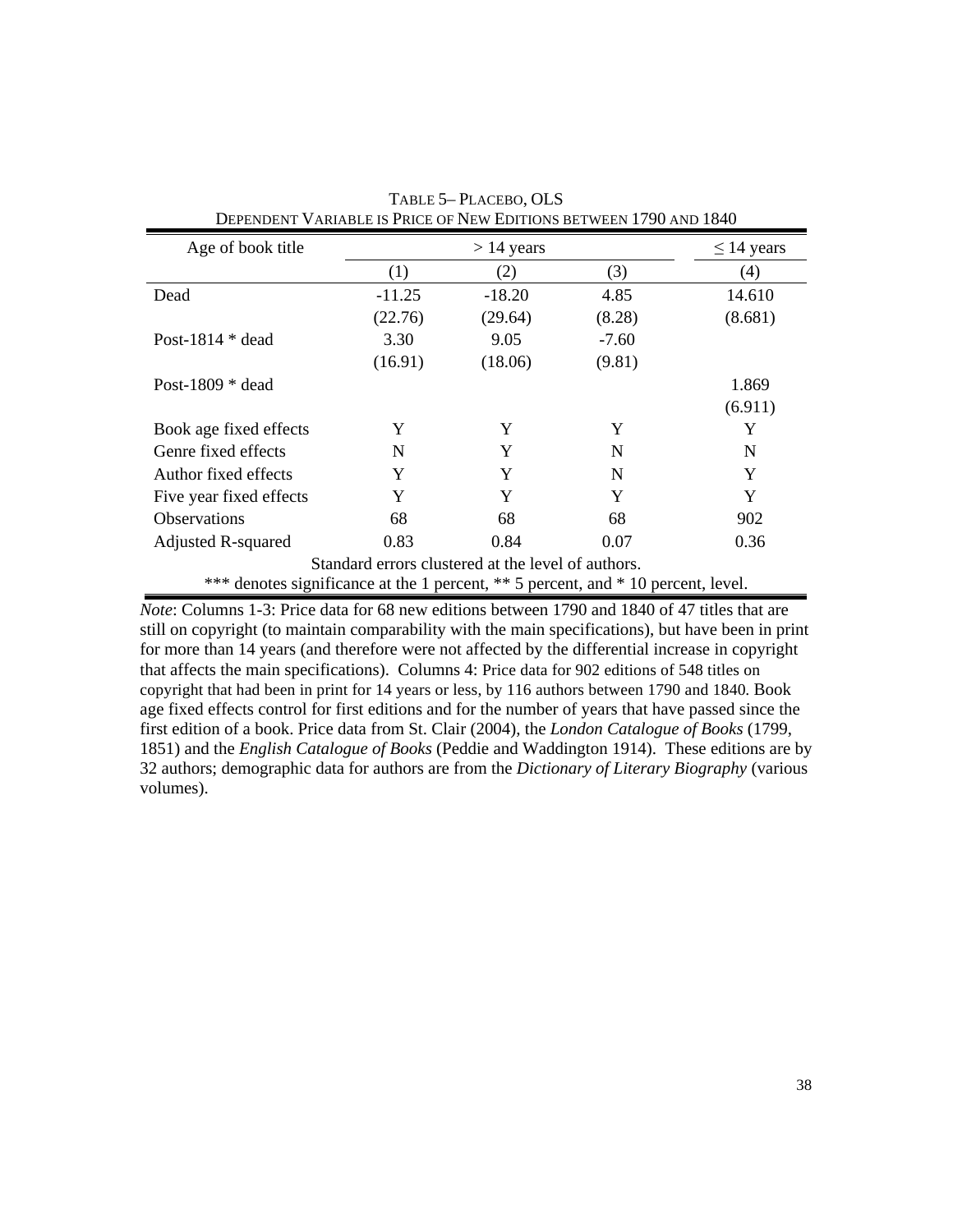|                           | Whole<br>Sample                                                               |                                                    | <b>Excluding Scott</b> | <b>Excluding Scott and Byron</b> |           |
|---------------------------|-------------------------------------------------------------------------------|----------------------------------------------------|------------------------|----------------------------------|-----------|
|                           | (1)                                                                           | (2)                                                | (3)                    | (4)                              | (5)       |
| Dead                      | $0.90**$                                                                      | $1.20***$                                          | $1.21***$              | $1.09***$                        | $1.11***$ |
|                           | (0.35)                                                                        | (0.25)                                             | (0.26)                 | (0.27)                           | (0.27)    |
| Post-1814 $*$ dead        | $-0.59$                                                                       | $-1.13***$                                         | $-1.13***$             | $-1.34**$                        | $-1.41**$ |
|                           | (0.54)                                                                        | (0.33)                                             | (0.36)                 | (0.54)                           | (0.61)    |
| <b>Western Canon</b>      |                                                                               |                                                    | 0.08                   |                                  | 0.16      |
|                           |                                                                               |                                                    | (0.10)                 |                                  | (0.16)    |
| Book age fixed effects    | Y                                                                             | Y                                                  | Y                      | Y                                | Y         |
| Genre fixed effects       | N                                                                             | N                                                  | Y                      | N                                | Y         |
| Author fixed effects      | Y                                                                             | Y                                                  | Y                      | Y                                | Y         |
| Five year fixed effects   | Y                                                                             | Y                                                  | Y                      | Y                                | Y         |
| <b>Observations</b>       | 418                                                                           | 342                                                | 342                    | 293                              | 293       |
| <b>Adjusted R-squared</b> | 0.38                                                                          | 0.36                                               | 0.36                   | 0.44                             | 0.43      |
|                           |                                                                               | Standard errors clustered at the level of authors. |                        |                                  |           |
| ***                       | denotes significance at the 1 percent, ** 5 percent, and * 10 percent, level. |                                                    |                        |                                  |           |

| Table 6 – OLS, Dependent Variable is Log Size of Print Runs for New Editions |
|------------------------------------------------------------------------------|
| BETWEEN 1790 AND 1840 FOR COPYRIGHTED TITLES IN PRINT FOR 14 YEARS OR LESS   |

*Note*: Book age fixed effects control for first editions and for the number of years that have passed since the first edition. Genre fixed effects control for variation in price across novels, poetry, other fiction, and non-fiction. Data for print run of editions that had been in print for 14 years of less are collected from St. Clair (2004). Column (1) includes 418 editions of 210 titles by 46 authors. Column  $(2) - (3)$  excludes 76 book editions of 27 titles by Sir Walter Scott. Column  $(4) - (5)$  excludes 76 book editions of 27 titles by Sir Walter Scott and 49 book editions of 19 titles by Lord Byron.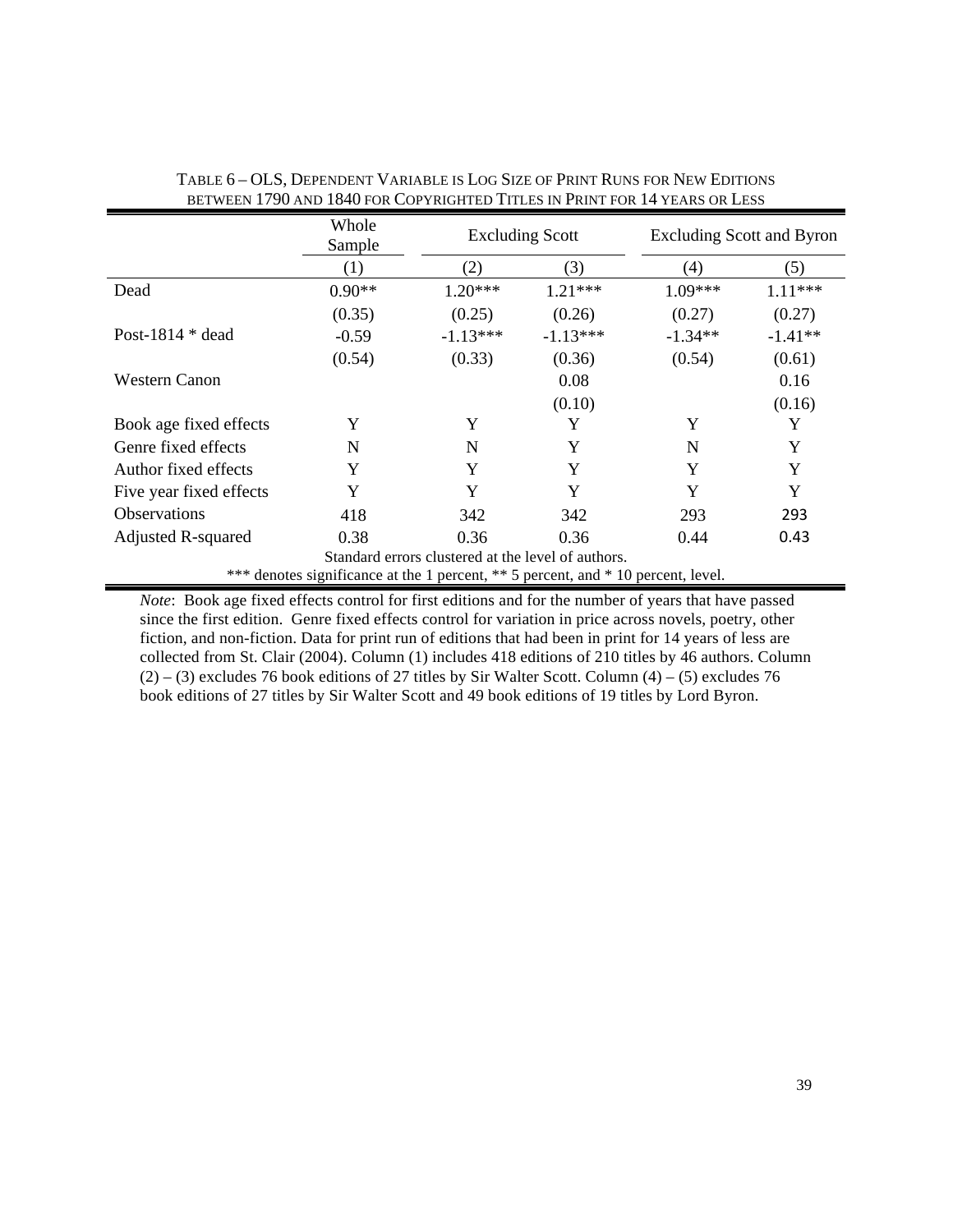

FIGURE 1 - TIME-VARYING ESTIMATES OF THE EFFECT OF COPYRIGHT ON PRICE PANEL A: ALL EDITIONS





*Note:* 95% confidence interval for  $\beta_t$  in the OLS regression *price<sub>it</sub>* =  $\alpha_0 + \alpha_1 dead_{st} + \beta_rdead_{st} * year_r$  $+\varphi_a + \delta_r + f_s + \varepsilon_{it}$ , where *dead<sub>st</sub>* equals 1 if author *s* had died before year *t*; *year<sub>r</sub>* is an indicator variable to denote three-year intervals *r* for 1800-1802,…1809-1811, 1815-1817, … 1836- 1838;1812-1814 is the excluded time period; *φa* are book age fixed effects that control for first editions and for the number of years that have passed since the first edition;  $\delta_r$  are three-year fixed effects; *fs* are author fixed effects. Price data for 902 book editions of 548 copyrighted book titles that had been in print for 14 years or less by 116 authors between 1790 and 1840.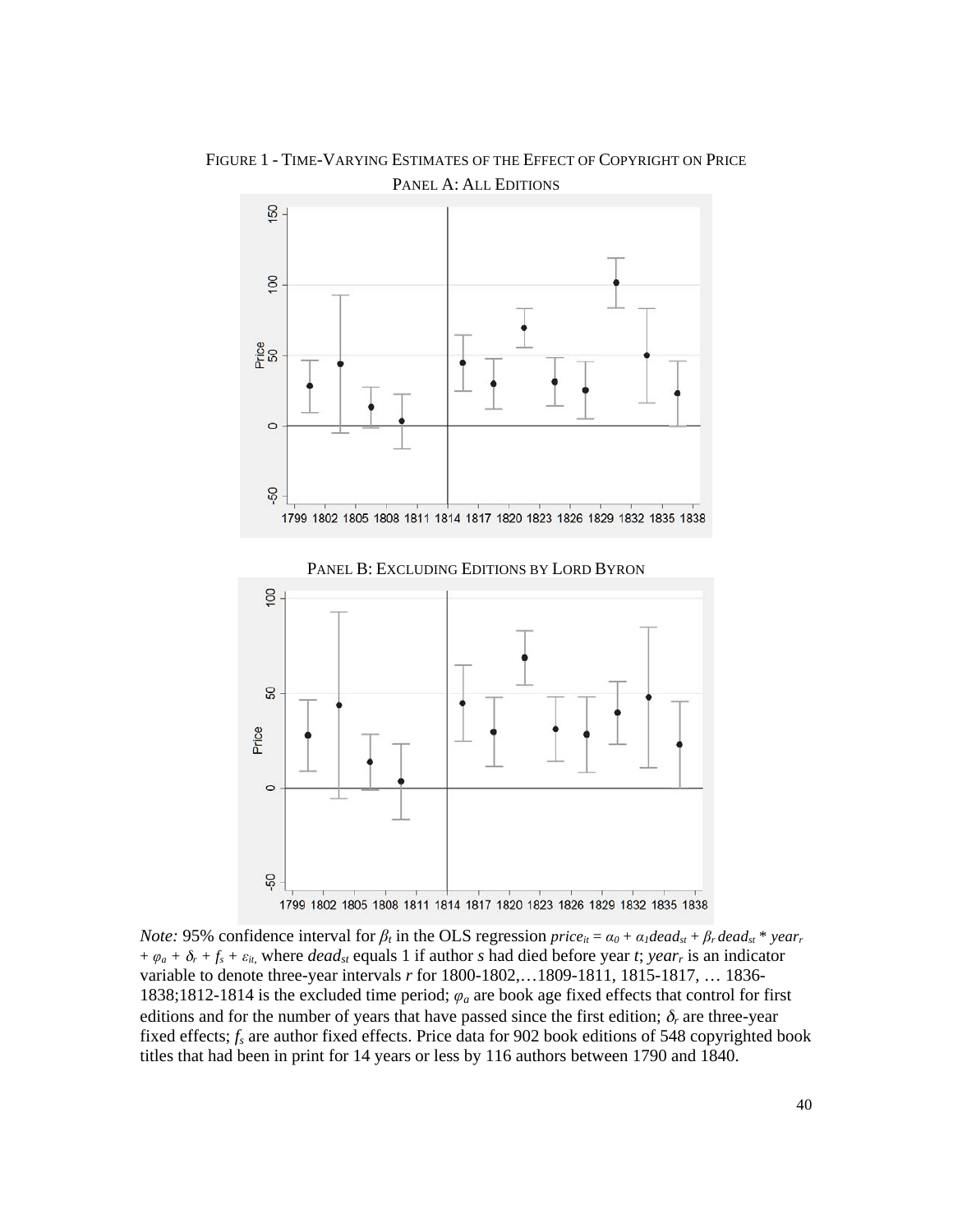

FIGURE 2 – PRICE FOR THOMAS MOORE'S *LALLA ROOKH*

*Note:* Price data for 10 editions of Thomas Moore's book title *Lalla Rookh* (1817), while *Lalla Rookh* was on copyright. The copyright term for *Lalla Rookh*'s expired in 1859; after that year, price declined again to 5s for two editions by competing publishers. We have collected these data from St. Clair (2004), the *London Catalogue of Books* (Brown et al. 1799; Hodgson 1851), and *the English Catalogue of Books* (Peddie and Waddington 1914).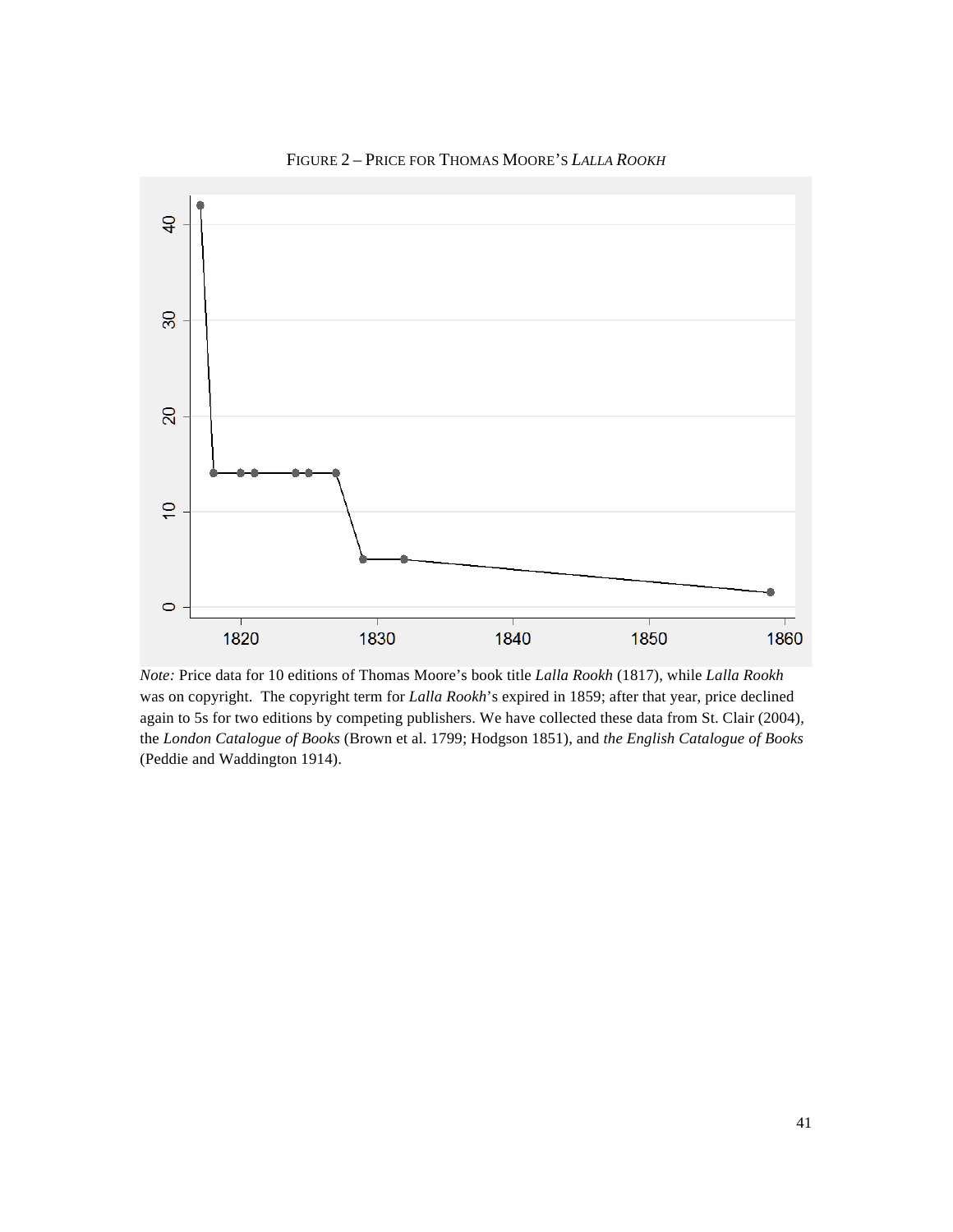



*Note:* 95% confidence interval for  $\beta_s$  in the OLS regression *price*<sub>it</sub> =  $\beta_0 + \beta_s L_{it} + X_{it} \gamma + \varepsilon_i$ where *price<sub>it</sub>* measures the price of title *i* in year *t*,  $L_{it}$  measures the remaining years of copyright for edition *i* in year *t*, which equals the difference between the final year of copyright *T* for a title *i* and calendar year *t*. For book titles with first editions before 1814, *T* equals the year of the first edition plus 14 years if the author died within 14 years of the first edition, and plus 28 years if the author died between 14 and 28 years after the first edition. For book titles with first editions after 1814, *T* equals the maximum of year of first edition plus 28 years and the author's remaining life. The matrix  $X_{it}$  includes controls for genres, book age fixed effects, five-year fixed effects, and books by dead authors. We estimate five-year, rather than one- or two-year fixed effects to increase statistical power. Price data include 970 editions of 563 book titles on copyright from St. Clair (2004), the *London Catalogue of Books* (Brown et al. 1799; Hodgson 1851), and *the English Catalogue of Books* (Peddie and Waddington 1914). Book ages are calculated using data on first editions, which we collected from the records of the British Library and Google Books. Demographic data are collected from the *Dictionary of Literary Biography* (various volumes).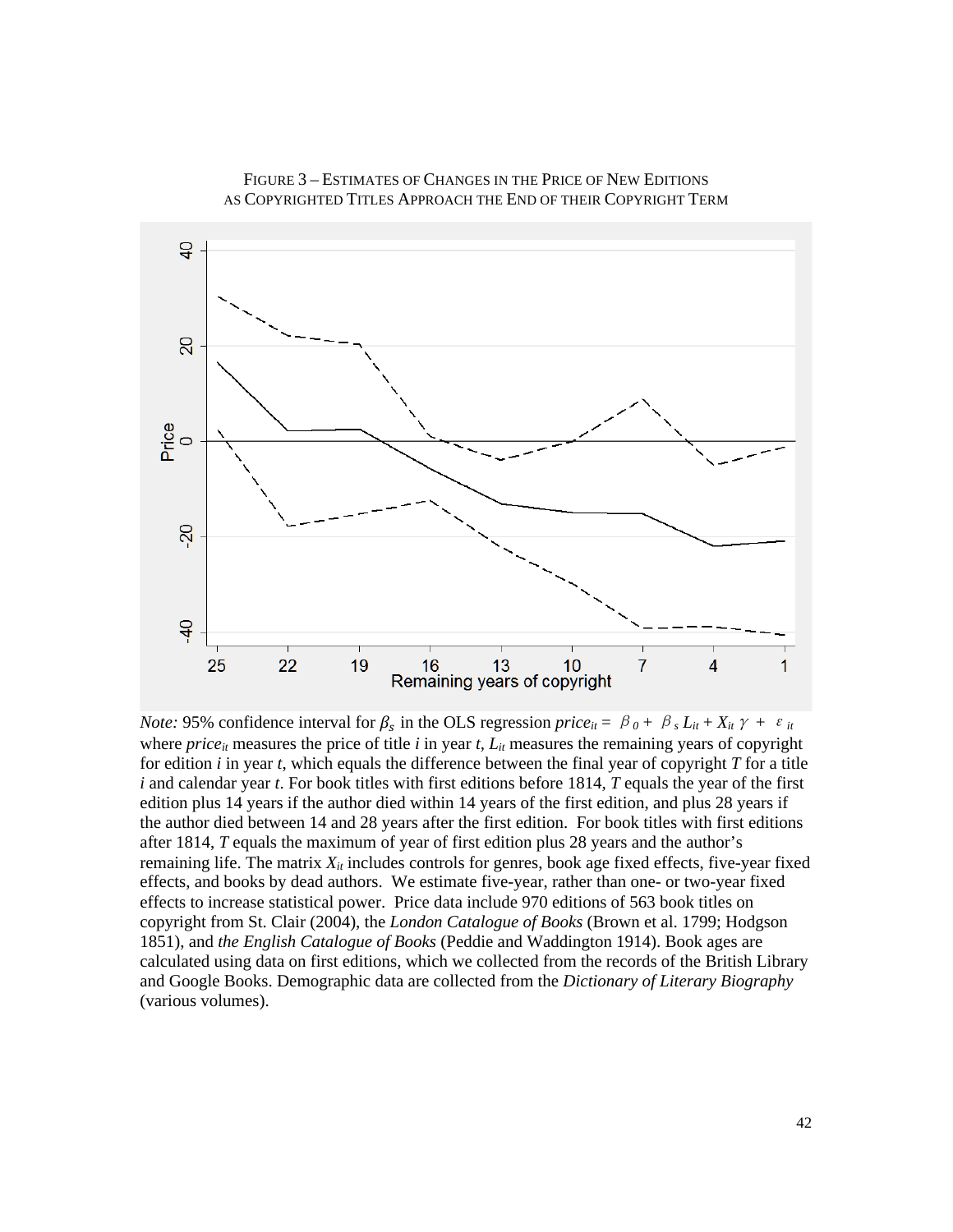| l<br> <br> <br> |
|-----------------|
|                 |
|                 |
| l               |
|                 |
|                 |
|                 |
| .<br>C          |
| í<br>ì          |
|                 |
|                 |
|                 |
|                 |
|                 |
| くしょう            |
|                 |
|                 |
|                 |
|                 |
|                 |
|                 |
|                 |
|                 |

|            |                    | Pre-1814                                                      | Post-1814                                                         | Difference |
|------------|--------------------|---------------------------------------------------------------|-------------------------------------------------------------------|------------|
| Alive      |                    | 14 years or 28 years if author<br>survived first 14-year term | 28 years or life of author if author<br>survived the 28-year term |            |
|            | Expected<br>length | 28.00                                                         | 28.42                                                             | 0.42       |
| Dead       |                    | 14.00                                                         | 28.00                                                             |            |
|            | Expected<br>length | 14.00                                                         | 28.00                                                             | 14.00      |
| Difference | Expected<br>length | $-14.00$                                                      | $-0.42$                                                           | 13.58      |

across all authors in the same age bracket at the same time. A 42-year old author is the median author for the  $[40,44]$  age bracket; in 947 British writers with birth years between 1700 and 1800 from the Dictionary of Literary Biography. Life tables predict the starts the clock for copyright length. Data on ages of authors are available for 484 first editions by 142 authors published between  $R([40,44],[1815,1819]) = 28.42$  years. the time interval 1815-1819, the expected remaining years of life for a 42 year-old author are  $R(42, [1815, 1819]) =$ the time interval 1815-1815-1819, the expected remaining years of life for a 42 year-old author are  $R(42, 1815, 1819)$  = between 1790 and 1840. For the median author in an age bracket, expected remaining years of life are calculated as the average between 1790 and 1840. For the median author in an age bracket, expected remaining years of life are calculated as the average 1790 and 1840. To estimate the expected remaining years of life for a 42-year old author in 1814, we collect demographic data for all *Note*across all authors in the same age bracket at the same time. A 42-year old author is the median author for the  $[40,44]$  age bracket; in expected remaining years of life *R*947 British writers with birth years between 1700 and 1800 from the *Dictionary of Literary Biography*1790 and 1840. To estimate the expected remaining years of life for a 42-year old author in 1814, we collect demographic data for all starts the clock for copyright length. Data on ages of authors are available for 484 first editions by 142 authors published between at the passing of the 1814 Copyright Act. Forty-two is the age of the average author in the publication year of the first edition, which  $(140, 44]$ , [1815,1819]) = 28.42 years. : The expected length of copyright for living authors is calculated as the expected remaining length of life for a 42-year old author ([*a*, *a*+4]*,* [*t*, *t*+4]) for a British writer at age bracket [*a*, *a*+4] in five-(calendar) year intervals [. Life tables predict the *t*, *t*+4] ich thor

—<br>—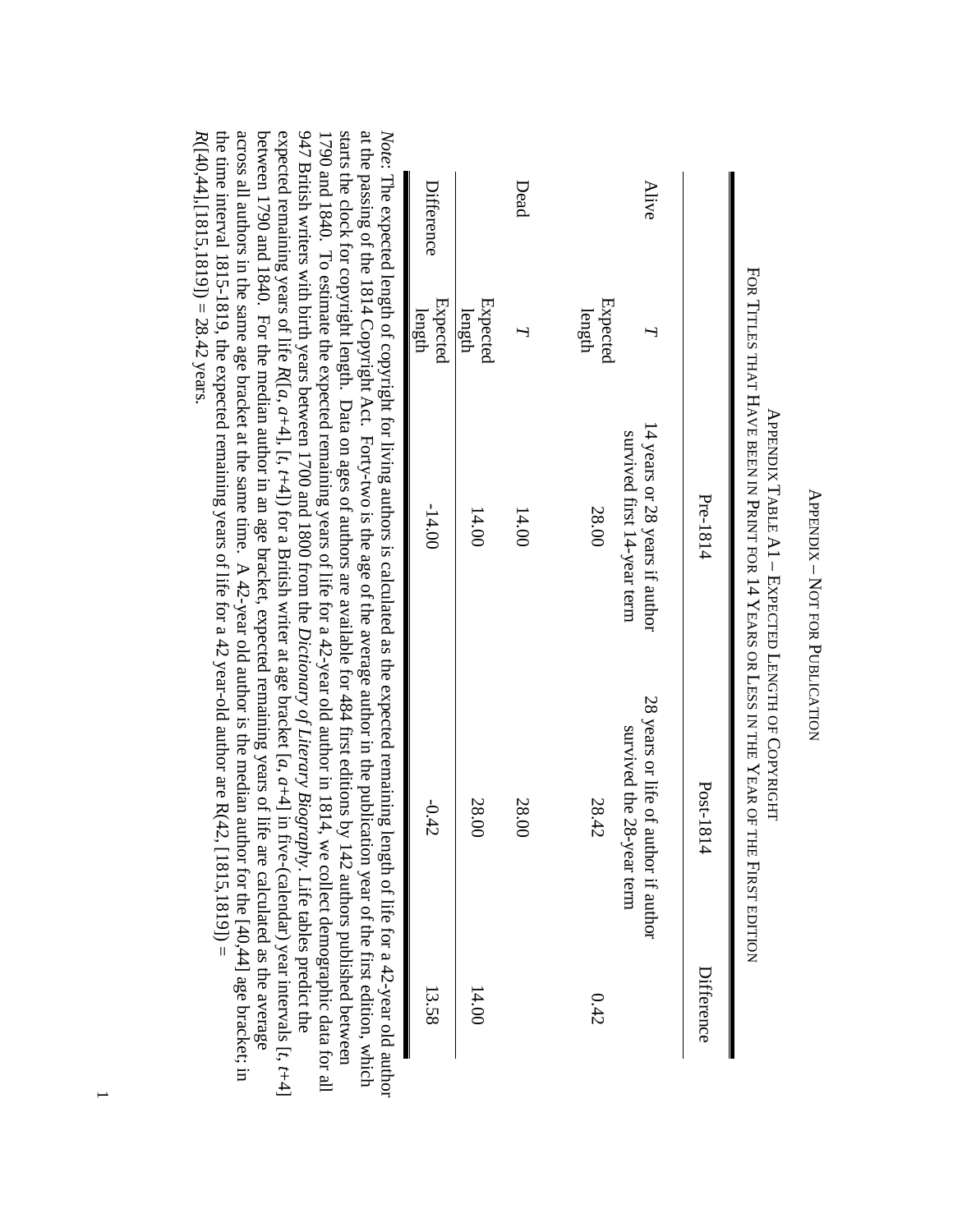|                               |                          |                                                                           |                                                   |                         |             | e price of books across novels, poetry, other fiction, and non-fiction. Price data for 902 editions of 548 titles on copyright by 116 authors that<br>ve: Dook age fixed effects control for the number of years that have passed since the first edition. Genre fixed effects control for variation |
|-------------------------------|--------------------------|---------------------------------------------------------------------------|---------------------------------------------------|-------------------------|-------------|------------------------------------------------------------------------------------------------------------------------------------------------------------------------------------------------------------------------------------------------------------------------------------------------------|
|                               | t, level.                | *** denotes significance at the 1 percent, ** 5 percent, and * 10 percent |                                                   |                         |             |                                                                                                                                                                                                                                                                                                      |
|                               |                          |                                                                           | Standard errors clustered at the level of authors |                         |             |                                                                                                                                                                                                                                                                                                      |
| 0.44                          | 0.41                     | 0.39                                                                      | 0.45                                              | 0.42                    | 0.42        | Adjusted R-squared                                                                                                                                                                                                                                                                                   |
| 888                           | 729                      |                                                                           | <b>206</b>                                        | <b>902</b>              | 902         | Observations                                                                                                                                                                                                                                                                                         |
| Yes                           | Yes                      | $\Upsilon_{75}^{\rm ss}$                                                  | Yes                                               | Yes                     | Yes         | Five year fixed effects                                                                                                                                                                                                                                                                              |
| $\Upsilon_{\rm{es}}$          | $\chi_{\rm{es}}$         | Yes                                                                       | Yes                                               | Yes                     | Yes         | Author fixed effects                                                                                                                                                                                                                                                                                 |
| Yes                           | Yes                      | Yes                                                                       | Yes                                               | $\rm N_{O}$             | $_{\rm No}$ | Genre fixed effects                                                                                                                                                                                                                                                                                  |
| Yes                           | Yes                      | Yes                                                                       | Yes                                               | Yes                     | Yes         | Book age fixed effects                                                                                                                                                                                                                                                                               |
| (0.21)                        | (0.22)                   | (0.21)                                                                    | (0.20)                                            | (0.25)                  | (0.19)      |                                                                                                                                                                                                                                                                                                      |
| $2.37***$                     | $2.43***$                | $2.43***$                                                                 | 2.45****                                          | $2.26$ ***              | $2.42***$   | Constant                                                                                                                                                                                                                                                                                             |
|                               |                          |                                                                           |                                                   | (0.20)                  |             |                                                                                                                                                                                                                                                                                                      |
|                               |                          |                                                                           |                                                   | 0.21                    |             | Western Canon                                                                                                                                                                                                                                                                                        |
| (0.60)                        | (0.32)                   | (0.39)                                                                    | (0.34)                                            | (0.34)                  | (0.35)      |                                                                                                                                                                                                                                                                                                      |
| $1.19*$                       | $0.69**$                 | ***0.04                                                                   | $0.97***$                                         | $1.06***$               | $1.08**$    | Post-1814 $*$ dead                                                                                                                                                                                                                                                                                   |
| (0.34)                        | (0.29)                   | (0.24)                                                                    | (0.24)                                            | (0.20)                  | (0.21)      |                                                                                                                                                                                                                                                                                                      |
| $-0.63*$                      | $-0.42$                  | $-0.41*$                                                                  | -0.39                                             | $-0.45**$               | $-0.46**$   | Dead                                                                                                                                                                                                                                                                                                 |
| $\widehat{\Theta}$            | $\widetilde{S}$          | $\mathfrak{A}$                                                            | $\widehat{\omega}$                                | $\mathcal{Q}$           |             |                                                                                                                                                                                                                                                                                                      |
| deceased<br>recently<br>Excl. | and Byron<br>Excl. Scott | Excl. Scott                                                               |                                                   | Editions by all authors |             |                                                                                                                                                                                                                                                                                                      |

OLS, DEPENDENT VARIABLE IS THE LOGARITHM OF PRICE FOR NEW EDITIONS BETWEEN 1790 AND 1840 DEPENDENT VARIABLE IS OF COPYRIGHTED TITLES THAT HAVE BEEN IN PRINT FOR 14 YEARS OR LESS OF COPYRIGHTED TITLES THAT HAVE BEEN IN PRINT FOR 14 THE LOGARITHM OF PRICE **APPENDIX TABLE A2** APPENDIX TABLE A2 FOR NEW EDITIONS BETWEEN 1790 YEARS OR LESS AND 1840

ne une making a control for variancy color fiction, and non-fiction. Prese data for 902 editions of 548 titles on copyright by 116 authors that had been in print for 14 years or less between 1790 and 1840 from the *London* for variation in the price of books across novels, poetry, other fiction, and non-fiction. Price data for 902 editions of 548 titles on copyright by 116 authors that had been in print for 14 years or less between 1790 and 1840 from the *London Catalogue of Books* (Brown et al. 1799, Hodgson 1851), and the *English Catalogue of Books* (Peddie and Waddington 1914), and St. Clair (2004). Column (5) winsorizes price at the 99th percentile.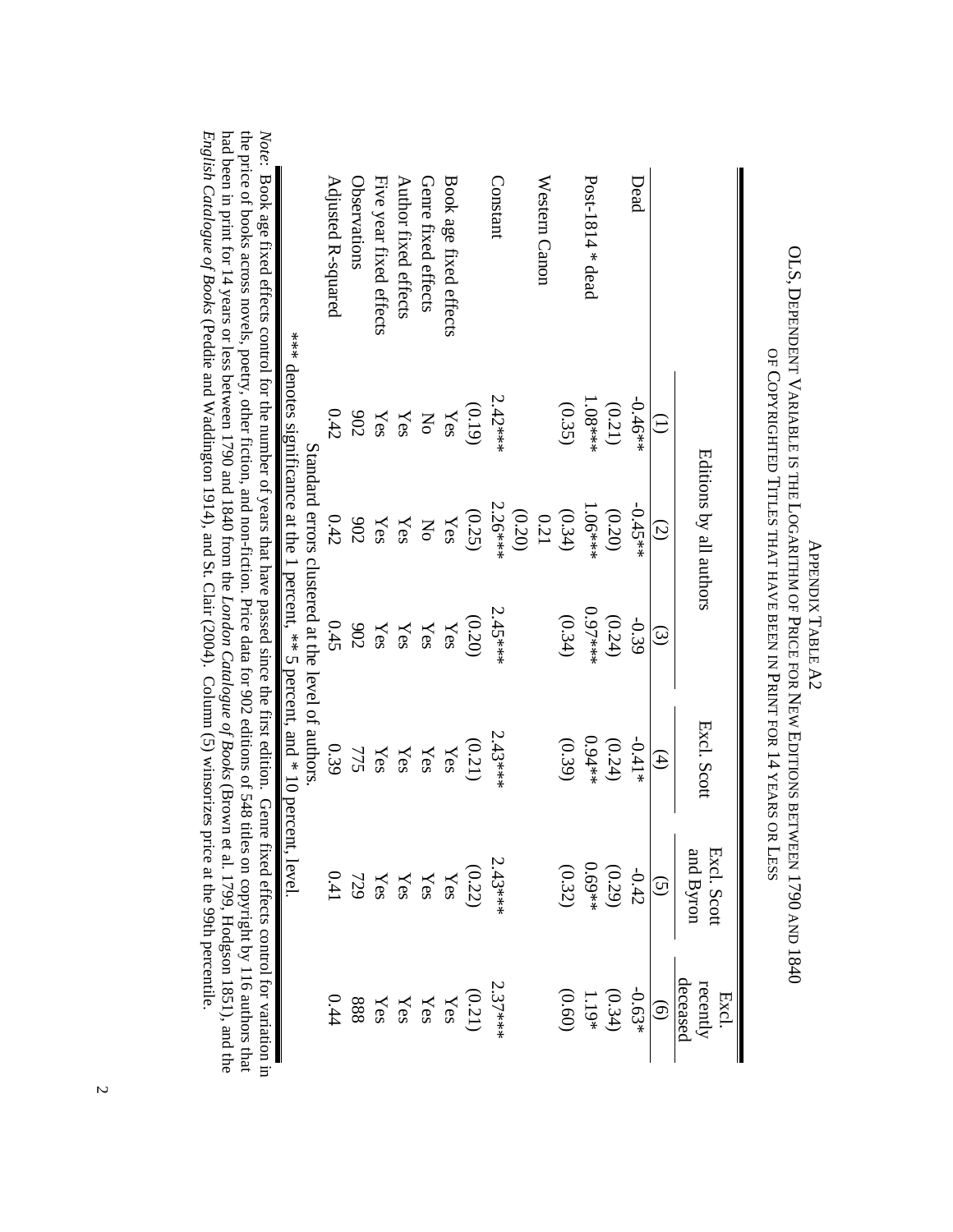

# APPENDIX FIGURE A1 - PRICE DATA FOR NEW EDITIONS BETWEEN 1790 AND 1840 OF COPYRIGHTED TITLES IN PRINT FOR 14 YEARS OR LESS, DEAD VERSUS LIVING AUTHORS

*Note*: Price data for 902 book editions of 548 book titles on copyright by 116 authors that had been in print for 14 years or less between 1790 and 1840 from the *London Catalogue of Books* (Brown et al. 1799; Hodgson 1851), *the English Catalogue of Books* (Peddie and Waddington 1914), and St. Clair (2004). Book ages are calculated using data on first editions collected from the British Library and Google Books (available at http://explore.bl.uk and http://books.google.com/, accessed September 4-20, 2012). Demographic data on survival status of authors from the *Dictionary of Literary Biography* (various volumes).